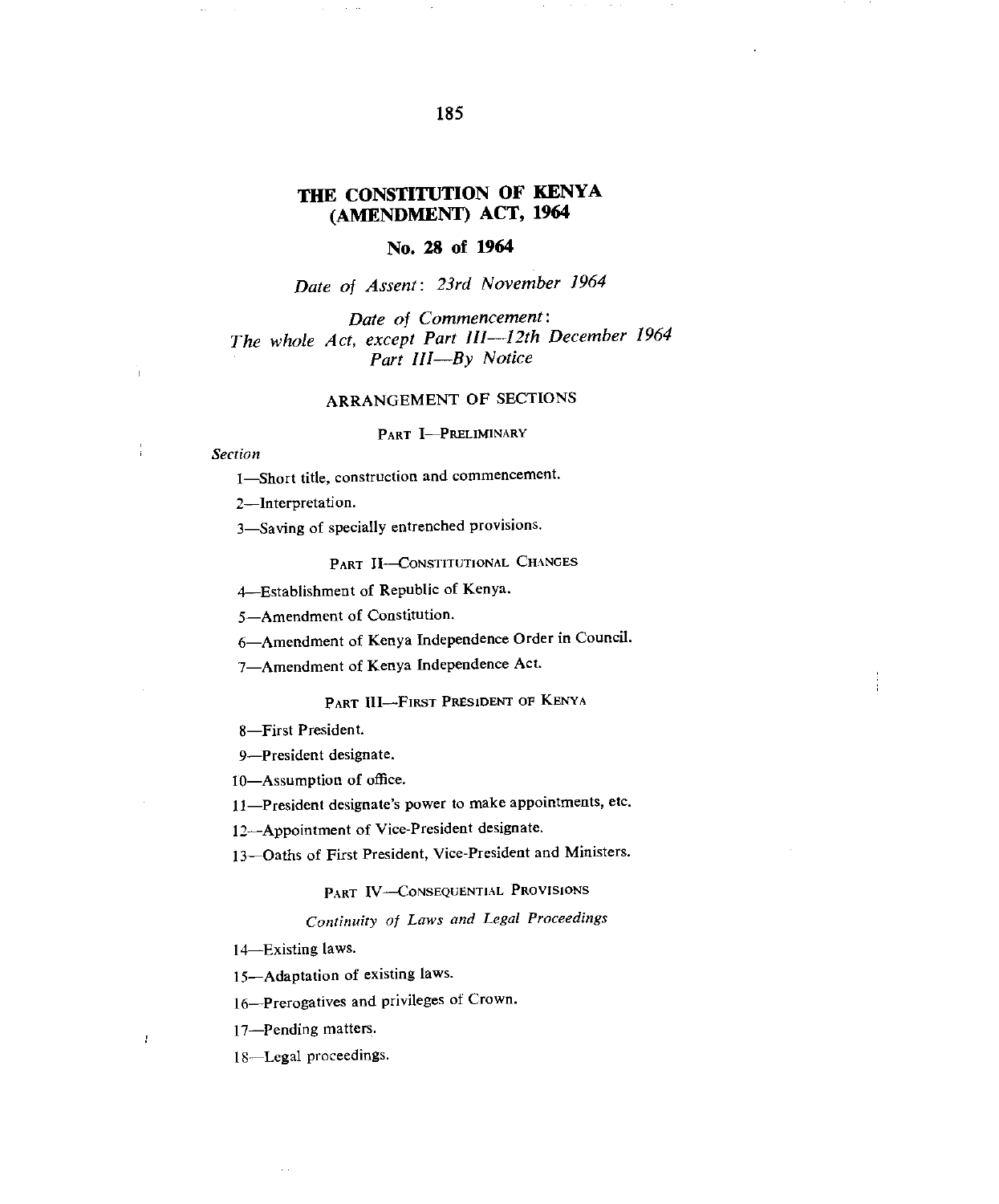# ARRANGEMENT OF SECTIONS-(Contd.)

#### *Continuity of Offices*

I9—Existing offices.

 $\cdots \quad \cdots \quad \cdots$  $\cdot$   $-$ 

#### *Land, Property and Contracts*

20—Confirmation of titles and interests in land.

21—Land vested in Government of Kenya.

22—Former Trust land in Nairobi Area.

23—Minerals and mineral oils.

24—Water.

25—Succession to property generally.

26—Rights, liabilities and obligations.

27—Succession to certain Regional property.

### *Miscellaneous*

28—Transitional financial provisions.

29—Central Land Board.

30—Constituencies.

31—Public Seal.

FIRST SCHEDULE—Amendments to the Constitution.

SECOND ScHEDuLE—Amendments to Kenya Independence Order in Council 1963.

THIRD SCHEDULE-Amendments to Kenya Independence Act 1963 (as part of the law of Kenya).

FOURTH SCHEDULE—Amendments to Part I and section 212 of Chapter XII of the Constitution for the purposes of this Act.

FIFTH SCHEDULE—Forms of Oaths.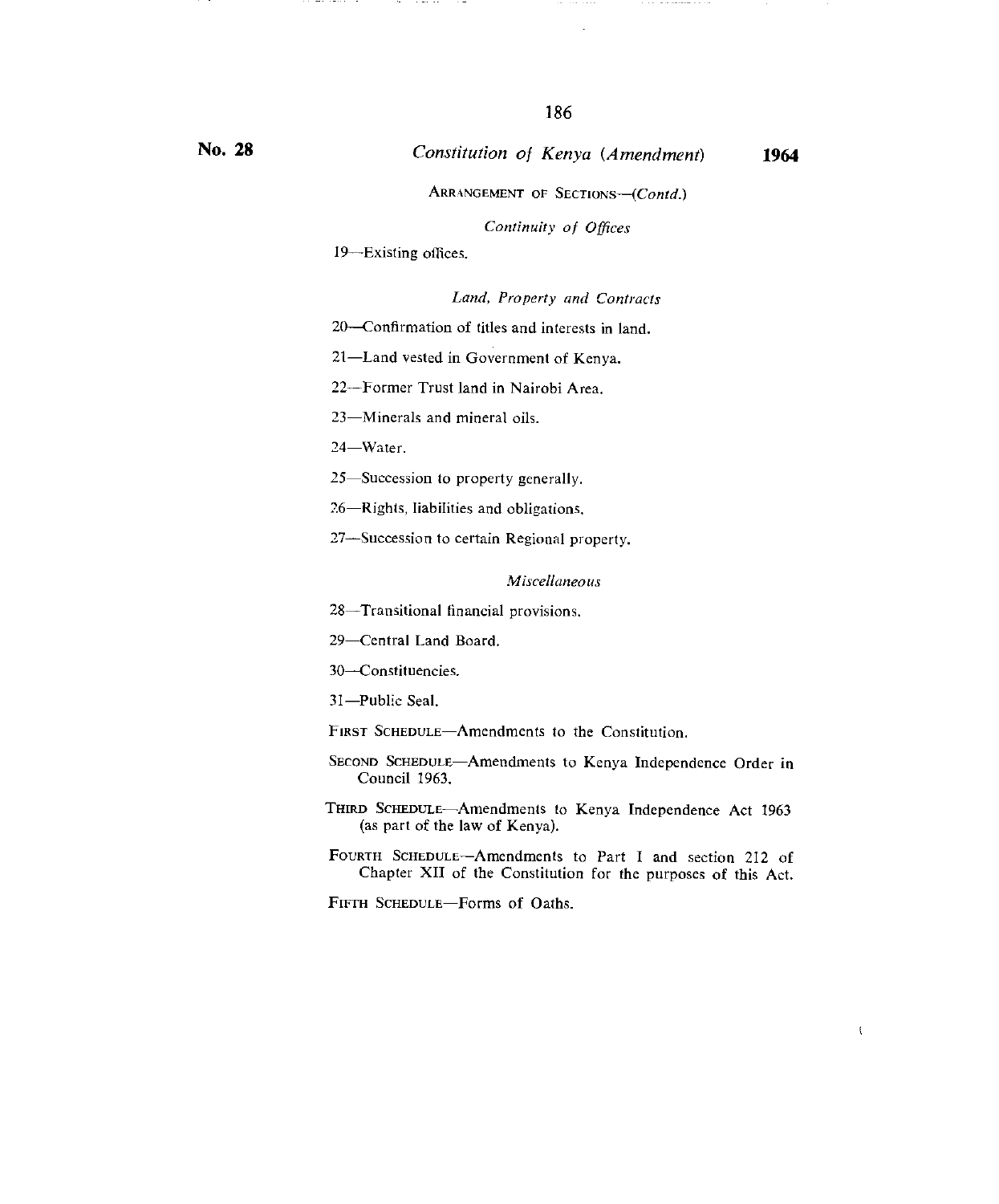# **<sup>1964</sup>***Constitution of Kenya (Amendment)* **No. 28**

**An Act of Parliament to establish the Republic of Kenya, to amend the Constitution, and for matters incidental thereto and connected therewith** 

ENACTED by the Parliament of Kenya, as follows : -

#### PART **I—PRELIMINARY**

1. (1) This Act may be cited as the Constitution of Kenya (Amendment) Act, 1964.

(2) This Act shall be read and construed as one with the Kenya Independence Order in Council 1963 (hereinafter referred to as the Order) and the Constitution of Kenya contained in the Schedule to the Order (hereinafter referred to as the Constitution) in so far as it makes amendments thereto.

*(3) (a)* Part III of this Act shall come into operation on such day as the Governor-General may, by notice in the Kenya Gazette, appoint.

*(b)* The remaining Parts of this Act shall come into operation on 12th December 1964.

**2.** (I) In this Act, unless the context otherwise requires— Interpretation.

"amended Constitution" means the Order and the Constitution as amended by this Act;

"constitutional changes" means the changes in the constitutional position of Kenya effected by this Act;

"existing law" means any Act, enactment, law, rule, regulation, order or other instrument made or having effect as if it had been made in pursuance of the Order (including any regulation, order or other instrument made in exercise of a power conferred by the Order), and having effect as part of the law of Kenya or any part thereof immediately before 12th December 1964, or any Act of the Parliament of the United Kingdom or Order of Her Majesty in Council so having effect.

(2) Save where the context otherwise requires, expressions used in this Act have the same meaning as in the Constitution

Short title, construction and commencement.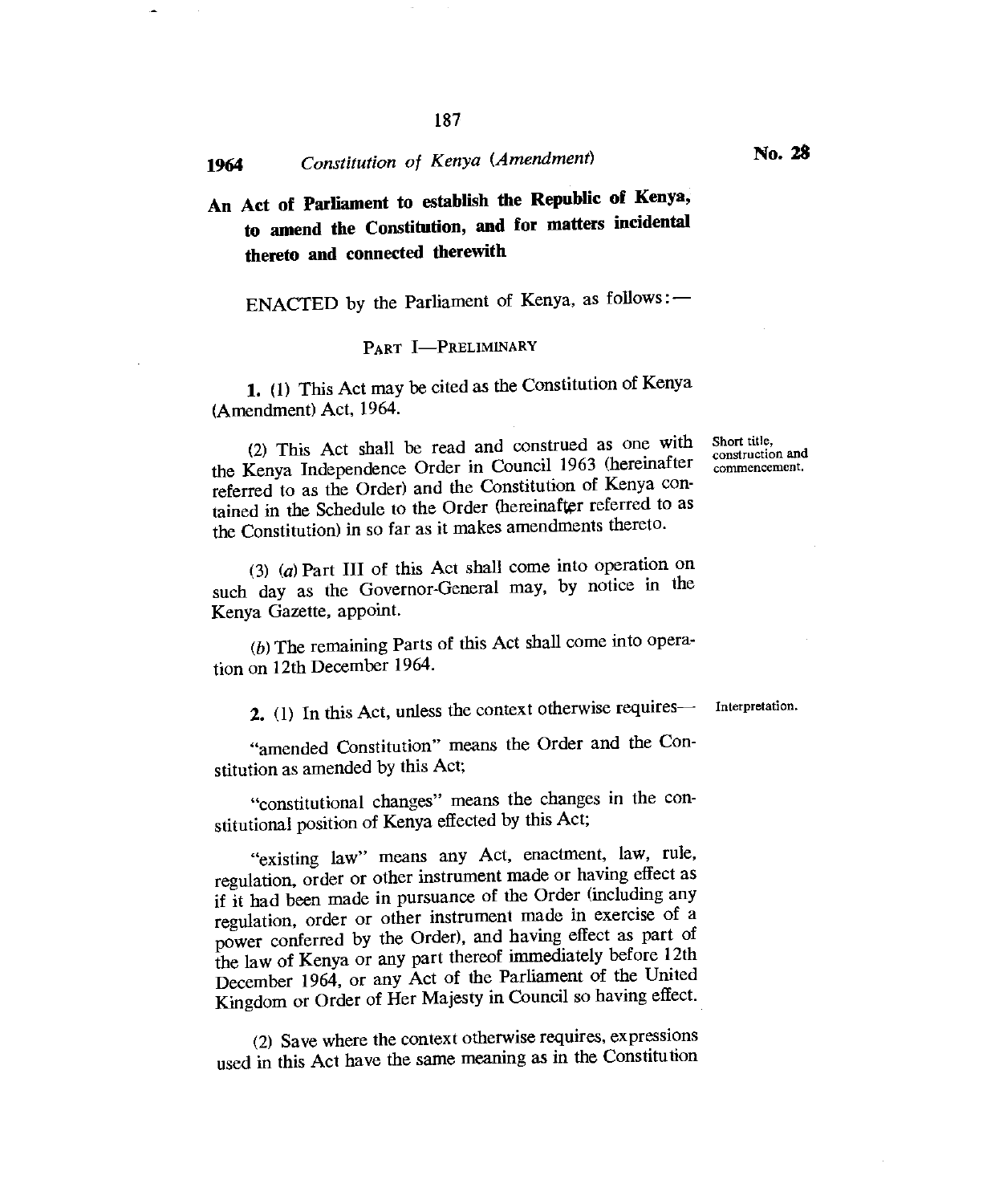Saving of specially entrenched provisions.

# **No. 28** *Constitution of Kenya (Amendment)* **<sup>1964</sup>**

and the provisions of section 247 of the Constitution shall apply for the purposes of interpreting this Act as they apply for the purposes of interpreting the Constitution.

(3) The provisions of Part IV of this Act shall have effect notwithstanding anything contained in Part II of this Act.

3. Notwithstanding any of the provisions of this Act, nothing in this Act shall be construed as making any alteration to any provision of the Constitution, the Kenya Independence Order in Council 1963, or the Kenya Independence Act 1963, in so far as those provisions are specially entrenched by virtue of section 71 (7) and Schedule 4 of the Constitution.

# PART II—CONSTITUTIONAL CHANGES

4. On 12th December 1964 Kenya shall become a sovereign Republic, and accordingly shall cease to form part of Her Majesty's Dominions.

**5. The** provisions of the Constitution specified in the first column of the First Schedule to this Act shall be amended in the manner specified in relation thereto in the second column of that Schedule.

6. The provisions of the Kenya Independence Order in Council 1963 specified in the first column of the Second Schedule to this Act shall be amended in the manner specified in relation thereto in the second column of that Schedule.

7. The provisions of the Kenya Independence Act 1963 specified in the first column of the Third Schedule to this Act shall be amended in the manner specified in relation thereto in the second column of that Schedule.

PART III--FIRST PRESIDENT OF KENYA

First President.

**8.** The first President of Kenya shall be the person who immediately before 12th December 1964 holds the office of Prime Minister under the Constitution.

Establishment of Republic of Kenya.

Amendment of Constitution.

Amendment of Kenya Independence Order in Council.

Amendment of Kenya Independence Act.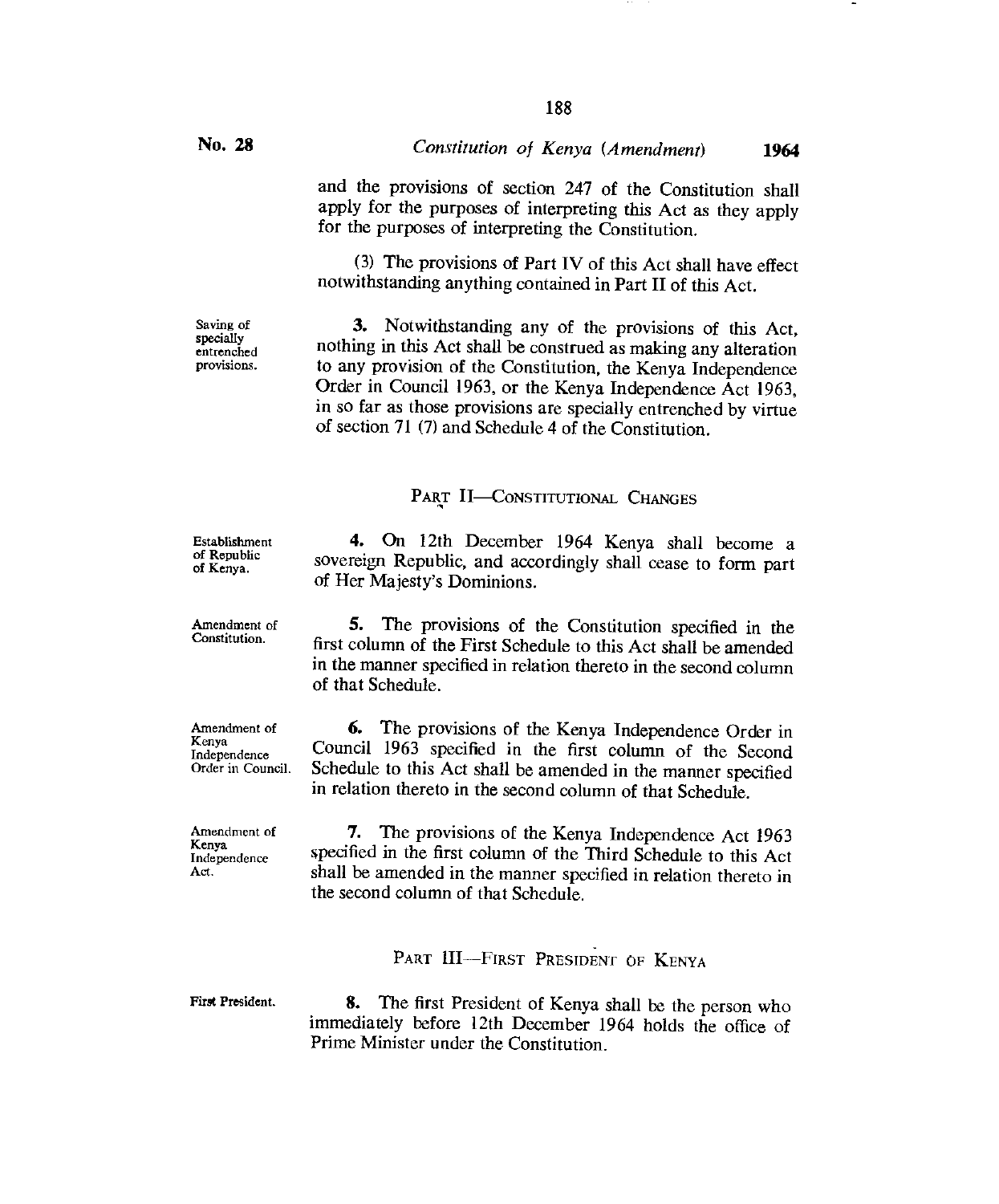9. Until 12th December 1964 there shall be a President designate who shall be the person who holds the office of Prime Minister under the Constitution.

10. Notwithstanding the provisions of section 33B of the amended Constitution, the President designate shall assume office as President of the Republic of Kenya on 12th December 1964 as if he had been elected in pursuance of the amended Constitution.

11. Where by or under the amended Constitution the President has power to make any appointment or make any order or do any other thing, that power may be exercised by the President designate before 12th December 1964 to such extent as may in his opinion be necessary or expedient to enable the amended Constitution to function as from 12th December 1964.

12. Without prejudice to the powers of the President designate under section 11 of this Act, he may before 12th December 1964 appoint a Vice-President designate who, without further appointment, shall assume the office of Vice-President on 12th December 1964.

13. (1) On 12th December 1964, or as soon as may be Oaths of First convenient thereafter, the President, the Vice-President, the President, Vice-President Ministers and Assistant Ministers (formerly Parliamentary Secretaries) shall take and subscribe the oath of allegiance prescribed in the Fifth Schedule to this Act, and the oaths for due execution of office prescribed for their respective offices in the said Schedule, and all the said oaths shall be tendered by and subscribed before the Chief Justice.

(2) Until Parliament otherwise prescribes, the oaths prescribed by subsection (1) of this section shall be the oaths applicable to the offices referred to in this section.

# PART TV—CONSEQUENTIAL PROVISIONS

# *Continuity of Laws and Legal Proceedings*

14. (1) Subject to the provisions of this Act, the existing laws shall, notwithstanding the constitutional changes, continue in force as from 12th December 1964 as if they had been made

Existing laws.

Vice-President

Appointment of Vice-President designate.

President designate.

Assumption of office.

President designate's power to make appointments,

etc.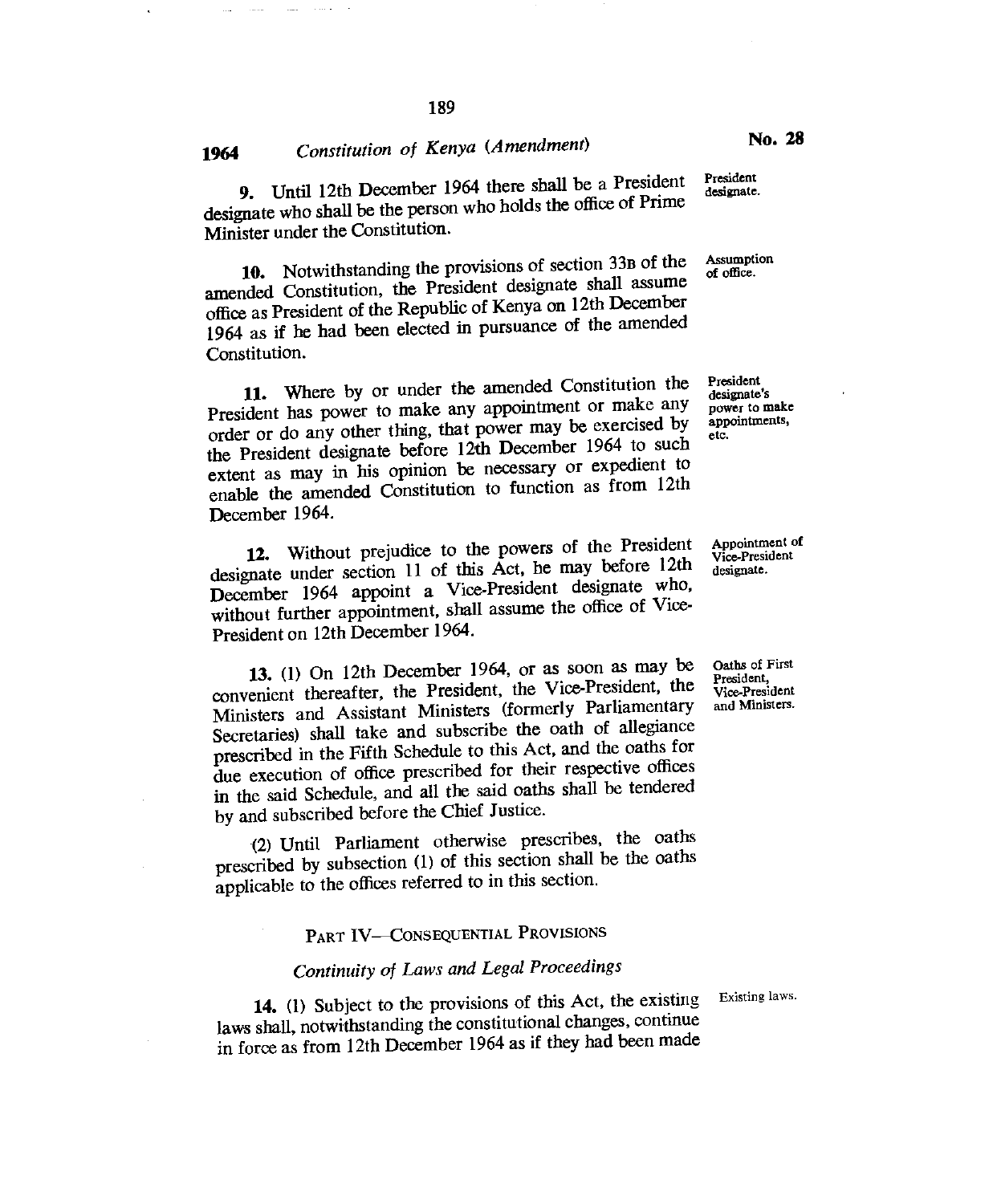in pursuance of the amended Constitution, but they shall be construed with such modifications, adaptations, qualifications and exceptions as may be necessary to bring them into conformity with the amended Constitution.

- (2) Any existing law—
- *(a)* to the extent to which it makes provision with respect to any matter with respect to which, under the amended Constitution, a Regional Assembly may, and Parliament may not, make laws; or
- (b) to the extent to which---
	- (i) it makes provision with respect to any matter with respect to which, under the amended Constitution, both Parliament and a Regional Assembly may make laws; and
	- (ii)it was made by a Regional Assembly or it had effect under the Constitution immediately before 12th December 1964 as if it had been so made,

shall have effect as from 12th December 1964 as if it had been made by (or, as the case may require, as if it had been made under a law made by) that Regional Assembly, but the existing laws shall otherwise have effect as from 12th December 1964 as if they had been made by Parliament (or, as the case may require, as if they had been made under an Act of Parliament):

Provided that any existing law made by (or under a law made by) a Regional Assembly which by virtue of this subsection has effect as a law made by (or under a law made by) an Act of Parliament shall have effect so as to apply only in that Region.

(3) Where any matter that falls to be prescribed or otherwise provided for under the amended Constitution by Parliament or by any other person or authority is prescribed or provided for by or under an existing law (including any amendment to any such law made under this section) or is otherwise prescribed or provided for immediately before 12th December 1964 by or under the Constitution, that prescription or provision shall, as from 12th December 1964, have effect as if it had been made under the amended Constitution by Parliament or, as the case may be, by that other person or authority.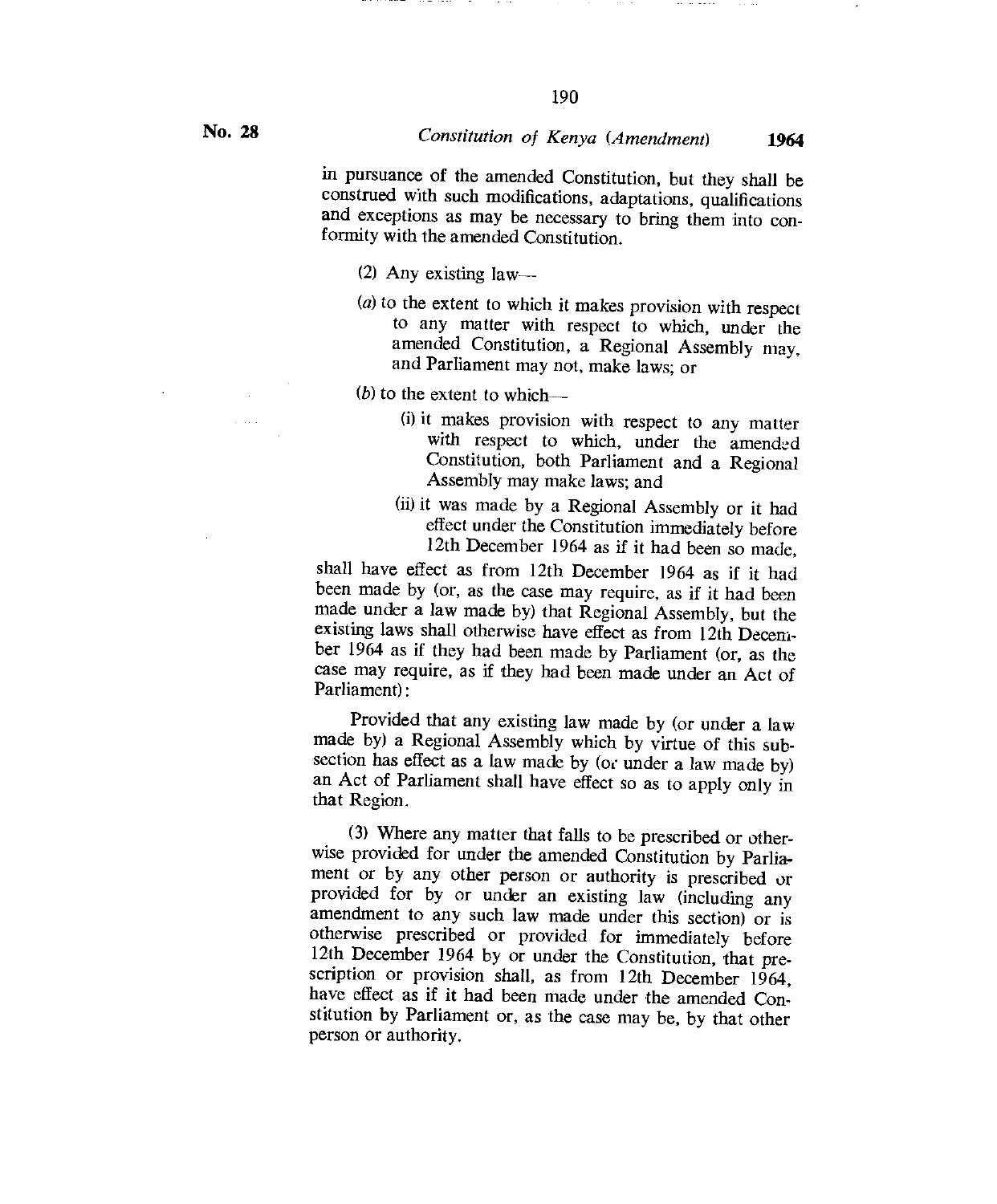(4) The President may by order made and published in the Kenya Gazette at any time before 12th December 1965 make such amendments to any existing law, to the extent to which it makes provision with respect to any matter with respect to which, under the amended Constitution, Parliament may make laws, as may appear to him to be necessary or expedient for bringing that law into conformity with the amended Constitution, or for giving effect or enabling effect to be given to that law or to the amended Constitution, or which he otherwise considers necessary or expedient in consequence of the amendment of the Constitution by this Act.

(5)Without prejudice to the powers of the President under subsection (4) of this section the President may, by order made and published in the Kenya Gazette at any time before 12th December 1965, repeal any law made by (or under a law made by) a Regional Assembly before 12th December 1964, to the extent to which it makes provision with respect to any matter with respect to which, under the amended Constitution, Parliament may make laws, if it appears to him to be necessary or expedient to do so in consequence of the amendment of the Constitution by this Act.

(6) The provisions of this section shall be without prejudice to any powers conferred by this Act or by the amended Constitution or by any other law upon any person or authority to make provision for any matter, including the amendment or repeal of any existing law.

**15.** (1) Save as may be provided in this Act or in any other written law, and unless the context otherwise requires--

- (a)any reference in an existing law to Her Majesty (whether or not that expression is used), or to the Crown, in respect of Kenya shall be read and construed as from 12th December 1964 as if it were a reference to the Republic of Kenya;
- (b)any reference in an existing law to the Governor-General (including any reference to the Governor and Commander-in-Chief of the former Colony and Protectorate of Kenya, or to the Governor in Council, or any such reference which by reason of any law which had effect immediately before

Adaptation of existing laws.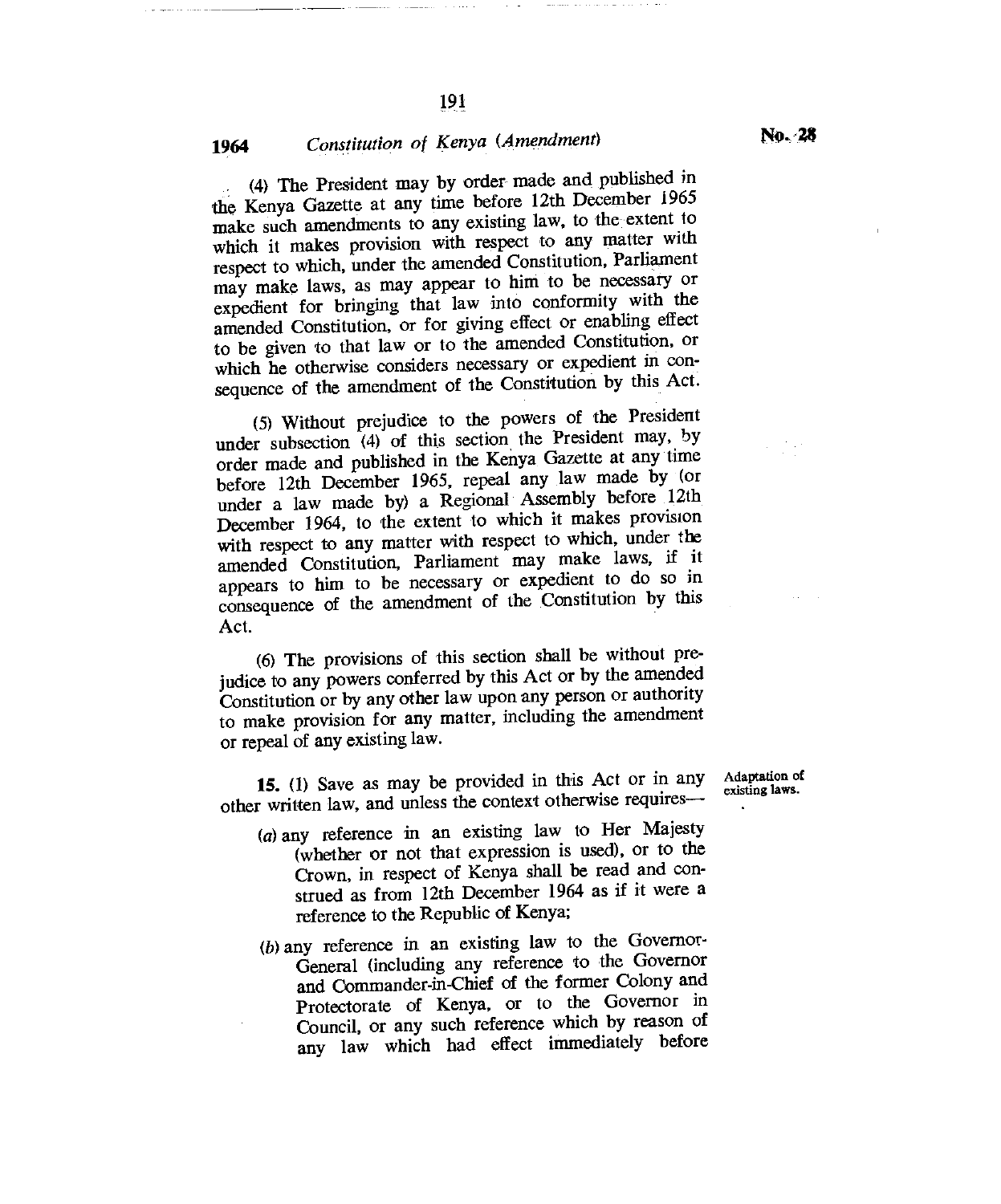192

12th December 1964 is to be read and construed as a reference to the Governor-General) shall be read and construed as from 12th December 1964 as if it were a reference to the President; and

(c) any reference in an existing law to the Prime Minister shall be read and construed as from 12th December 1964 as if it were a reference to the President.

(2) Notwithstanding the constitutional changes, the existing laws shall, until provision to the contrary is made by any law, have the same operation in Kenya as they would have had if Kenya had not become a Republic.

16. Where under any existing law any prerogatives or privileges are vested in Her Majesty in respect of Kenya those prerogatives or privileges shall as from 12th December 1964 vest in the Government of the Republic of Kenya and, subject to the provisions of the amended Constitution and any other law, the President shall have power to do all things necessary for the exercise thereof.

17. Where any matter or thing has been commenced before 12th December 1964 by any person or authority having power in that behalf under the Constitution or any existing law, that matter or thing may be carried on and completed by the person or authority having power in that behalf on or after 12th December 1964 and, unless the President in any case otherwise directs, it shall not be necessary for the latter person or authority to commence such matter or thing *de nova.* 

18. (1) Subject to the provisions of this section, all proceedings that immediately before 12th December 1964 are pending before any court shall not be affected by the constitutional changes and may be continued and concluded accordingly.

(2) Until otherwise provided by any law, any proceedings pending in any court immediately before 12th December 1964 in which Her Majesty or any public officer is a party in respect of Kenya, or the Government of Kenya is a party, shall continue after that day—

*(a)* in the case of proceedings brought in accordance with the Criminal Procedure Code, with the Republic

**Prerogatives** and privileges of Crown.

Pending matters.

Legal proceedings.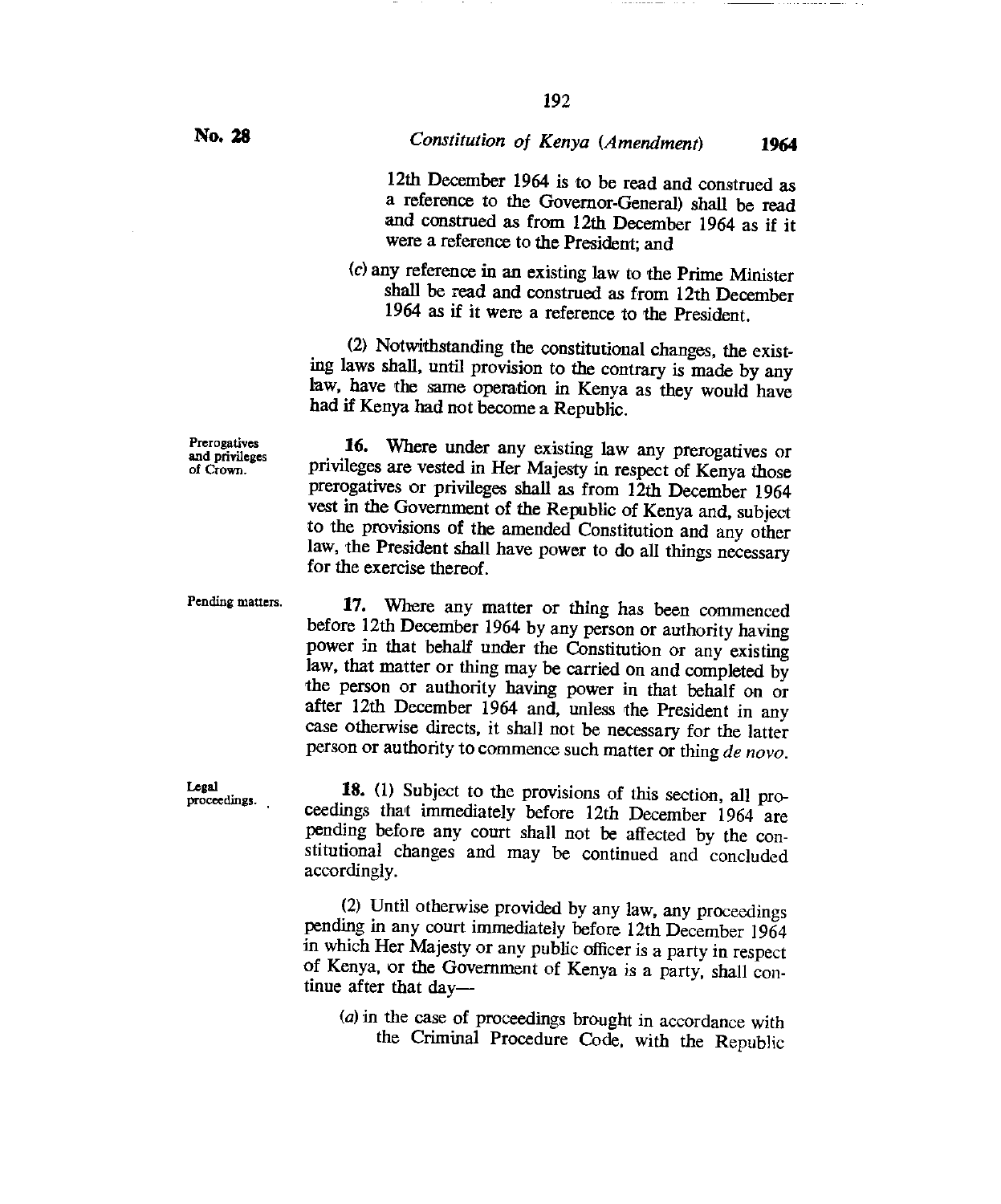# **1964** *Constitution of Kenya (Amendment)* **<b>No. 28**

(whether or not that expression is used) substituted

as a party; and

*(b)* in the case of all other proceedings, with the Attorney General, or some other public officer representing the Republic, as a party.

## *Continuity of Offices*

**19. (1)** Subject to the provisions of this section, any Existing offices. person who immediately before 12th December 1964 held or was acting in any office established by or in pursuance of the Constitution shall, so far as is consistent with the provisions of this Act and the amended Constitution, be deemed to have been appointed, elected or otherwise selected on 12th December 1964 to hold or to act in the same or the equivalent office under the amended Constitution and to have taken any necessary oath under the amended Constitution :

Provided that—

- (a)any person who under the Constitution or under any existing law would have been required to vacate his office at the expiration of any period or on the attainment of any age shall vacate his office at the expiration of that period or on the attainment of that *age;*
- $(b)$  the President may, at any time after the commencement of this Act, require any person who continues in office by virtue of the provisions of this subsection to take an oath of allegiance and any oath for the due execution of his office prescribed by or under any Act of Parliament.

(2) The provisions of this section shall be without prejudice to any powers conferred by or under the amended Constitution or any other law upon any person or authority to make provisions for the abolition of offices, for the removal from office of persons holding or acting in any office, and for requiring persons to retire from office.

(3)In determining (for the purpose of any law relating to pensions benefits or otherwise to length of service) the length of service of a public officer to whom subsection (1) of this section applies, service as a public officer under the Crown which terminates immediately before 12th December 1964 shall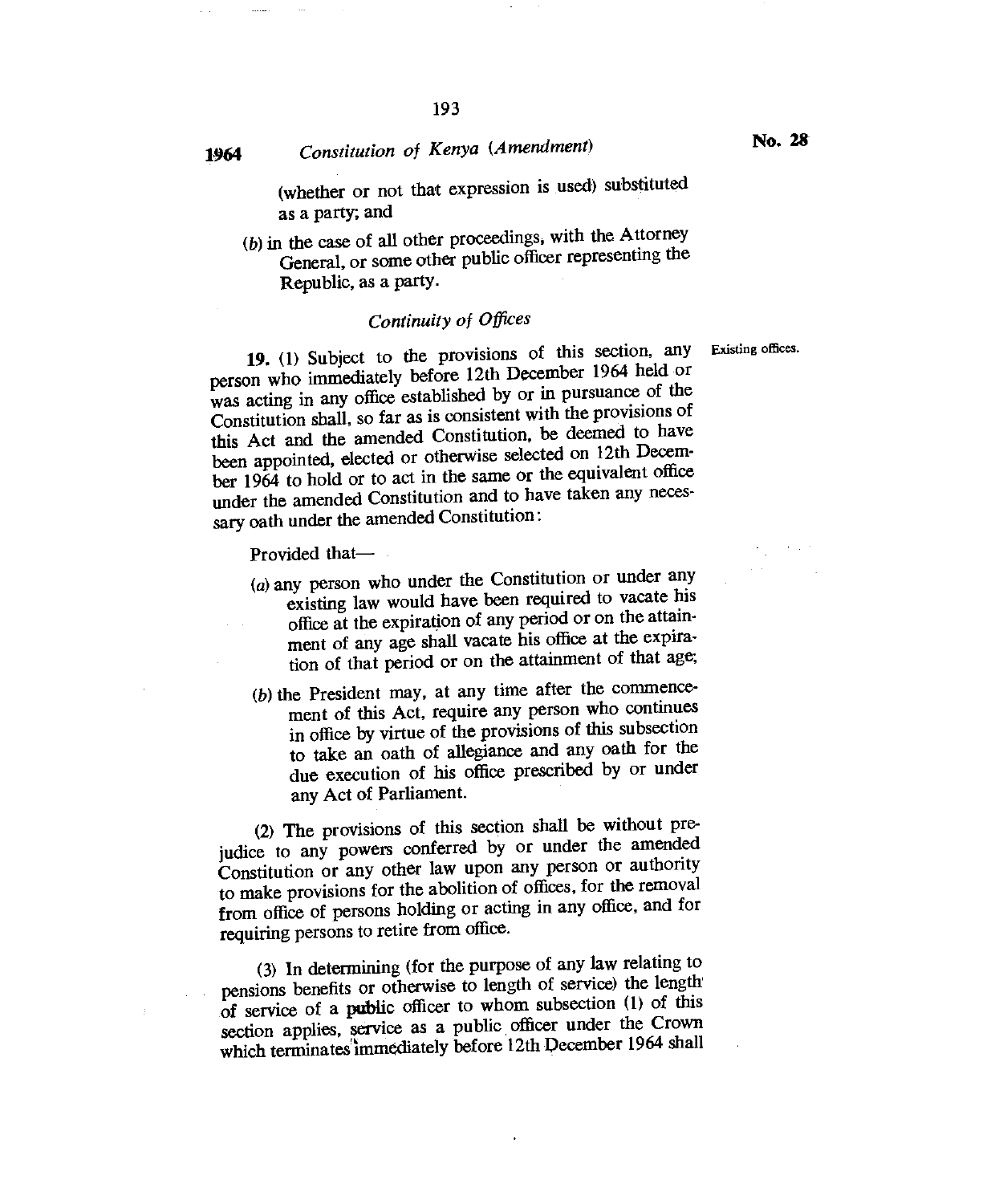be deemed to be continuous with service as a public officer under the Republic which begins on that day.

194

(4) In this section "pensions benefits" means any pensions, compensation, gratuities or other like allowances for persons in respect of their service as public officers or for the widows, children, dependants or personal representatives of such persons in respect of such service.

(5) In this section "office" includes a public office and the offices excluded by section 247 (3) of the Constitution from inclusion in any reference to a public office :

Provided that "office" in this section shall not include any office which is the subject of any provision in the Constitution which is specially entrenched in so far as it relates to that office.

# *Land, Property and Contracts*

**Confirmation** of titles and interests in land.

**20.** (1) All estates, interests or rights in or over land which the Governor of the former Colony and Protectorate of Kenya or any other officer or authority of the Government of the former Colony and Protectorate, acting in exercise or purported exercise of any power in that behalf conferred by any law, had at any time before **1st** June 1963 created, granted or recognized are hereby confirmed—

(a) as having been validly created, granted or recognized;

- $(b)$  to the extent to which they were still subsisting on 31st May 1963, as continuing as from 1st June 1963 according to their respective tenors and subject to the provisions of the Kenya Order in Council 1963 and of any other law for the time being in force; and
- $(c)$  to the extent to which they were still subsisting on I 1th December 1963, as continuing as from 12th December 1963 according to their respective tenors and subject to the provisions of this Act and of any other law for the time being in force.

(2) Where on 31st May 1963 any land was subject to an Cap. 282. unadjudicated claim made under the Land Titles Act, that claim shall be deemed to have continued unabated on 1st June 1963 and to have continued as from 1st June 1963 subject to adjudication in accordance with the provisions of that Act or any law amending or replacing that Act.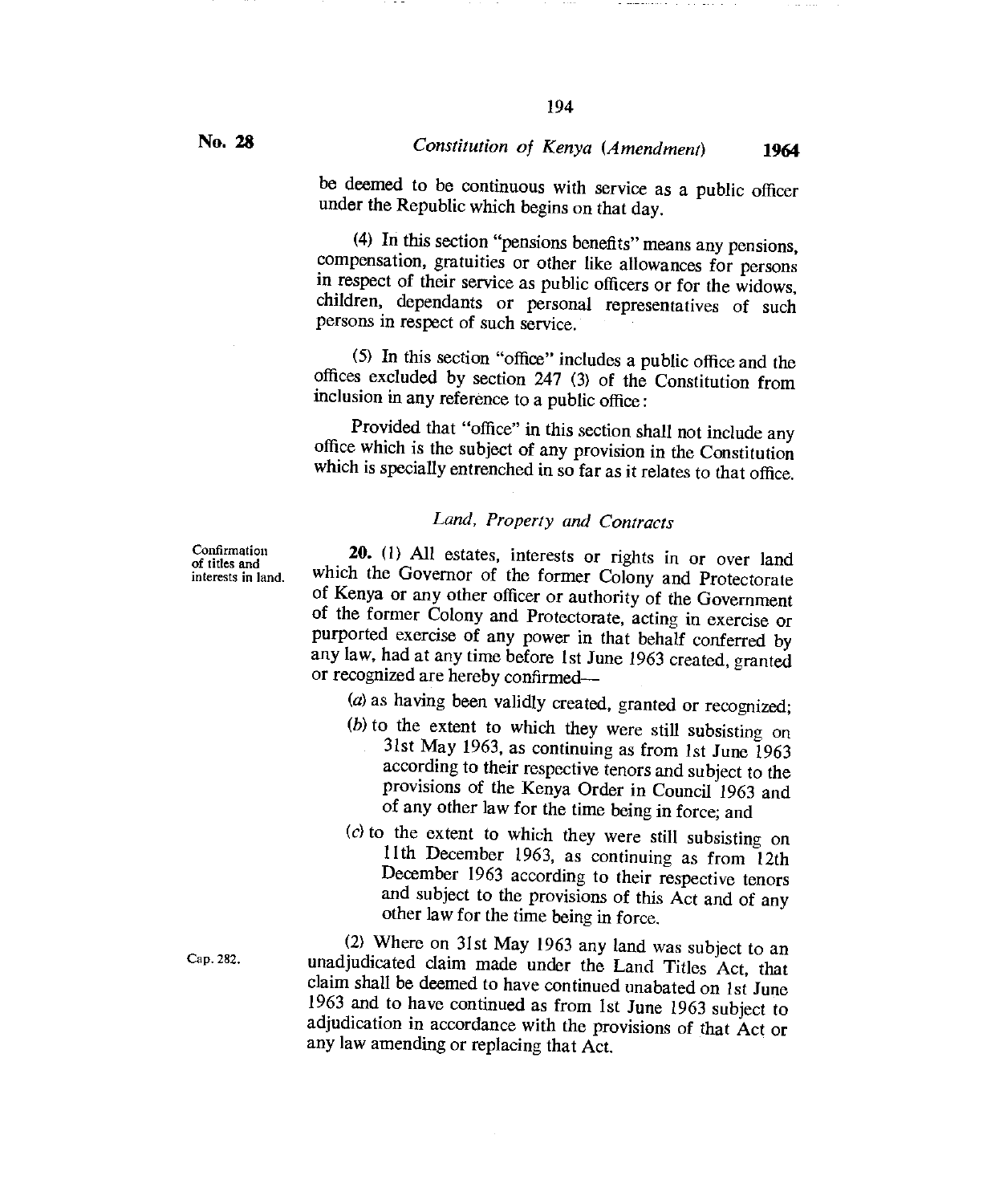# **<sup>1964</sup>***Constitution of Kenya (Amendment)* No. *<sup>28</sup>*

21. (1) Subject to the provisions of section 208 of the Constitution, all estates, interests and rights in or over land situated in a Region that immediately before 22nd October 1964 were vested in the Region shall be deemed to have vested on 22nd October 1964 in the Government of the Republic of Kenya.

(2) All estates, interests or rights in or over land that immediately before 121h December 1964 were vested in, or in Her Majesty or the Governor-General in right of, the Government of Kenya shall be deemed to have vested on 12th December 1964 in the Government of the Republic of Kenya.

22. All estates, interests and rights in or over land situated in the Nairobi Area that on 31st May 1963 were registered in the name of the Trust Land Board under the former Land Registration (Special Areas) Ordinance (now the Land Adjudication Act), and that immediately before 12th December 1964 were vested in, or in Her Majesty or the Governor-General in right of, the Government of Kenya shall be deemed to have vested on 12th December 1964 in the Government of the Republic of Kenya.

**23.** All unextracted minerals and mineral oils that imme- Minerals and diately before 12th December 1964 were situated in any part of Kenya and were vested in, or in Her Majesty or the Governor-General in right of, the Government of Kenya, or in a Region, shall be deemed to have vested on 12th December 1964 in the Government of the Republic of Kenya; but such vesting shall be subject to—

- $(a)$  any rights in respect of those minerals and mineral oils that, by or under any law, were granted or recognized as being vested in any person (other than a person in whom any such rights were vested in right of the Government of Kenya) before 12th December 1964 and that were subsisting immediately before that day; and
- (b)any rights in respect of those minerals and mineral oils that may, subject to any law, be granted to any person on or after 12th December 1964 by the President or by any person authorized in that behalf by him or by or under any law.

Kenya.

Former Trust land in Nairobi Area.

Cap. 283.

195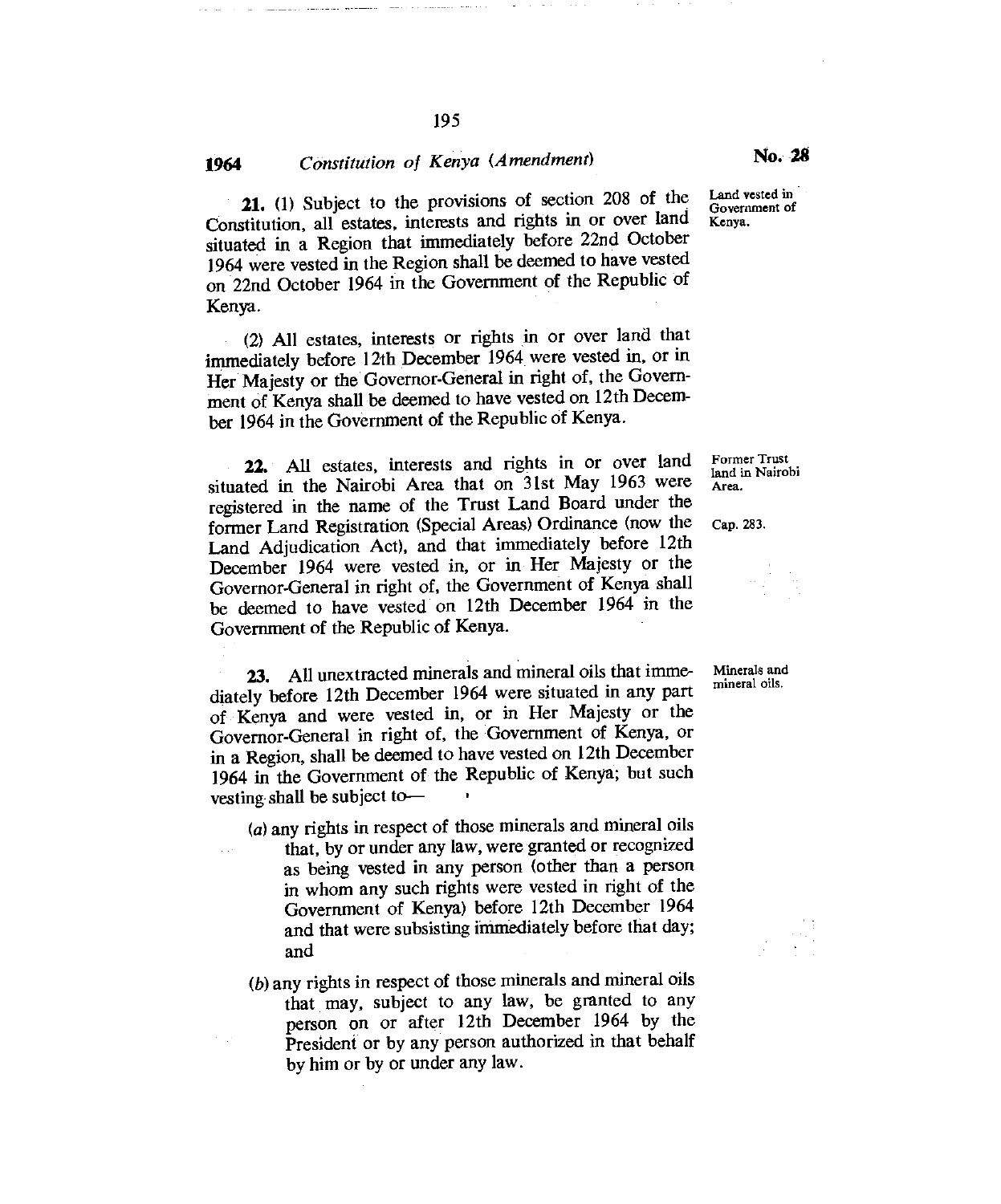Water. **24.** The water of every body of water in Kenya that immediately before 12th December 1964 was vested in, or in Her Majesty or the Governor-General in right of, the Government of Kenya shall be deemed to have vested on 12th December 1964 in the Government of the Republic of Kenya; but such vesting shall be subject to any rights of user—

- $(a)$  that, by or under any law, were granted to or recognized as being vested in any person (other than a person in whom any such rights were vested in right of the Government of Kenya) before 12th December 1964 and were subsisting immediately before that day; and
- $(b)$  that may, subject to any law, be granted by the President (or by any person or authority authorized in that behalf by him or by or under any law) on or after 12th December 1964.

**25.** Subject to the provisions of this Part of this Act and of Chapter XII of the amended Constitution—

- (*a*) all property, whether movable or immovable, and all assets that immediately before 12th December 1964 were vested in, or in Her Majesty or the Governor-General or any other person in right of, the Government of Kenya shall on 12th December 1964 vest in the Government of the Republic of Kenya; and
- (b)all property, whether movable or immovable, and all assets that immediately before 12th December 1964 were held by any person in trust for Her Majesty or the Governor-General for or in right of the Government of Kenya, shall on and after 12th December 1964 be held by that person on the like trust for the Government of the Republic of Kenya.
- **26.** (1) All rights, liabilities and obligations of—
- (a) Her Majesty in respect of the Government of Kenya; and
- $(b)$  the Governor-General or any public officer in respect of the Government of Kenya on behalf of that Government; and

Succession to property generally.

Rights, liabilities, and obligations.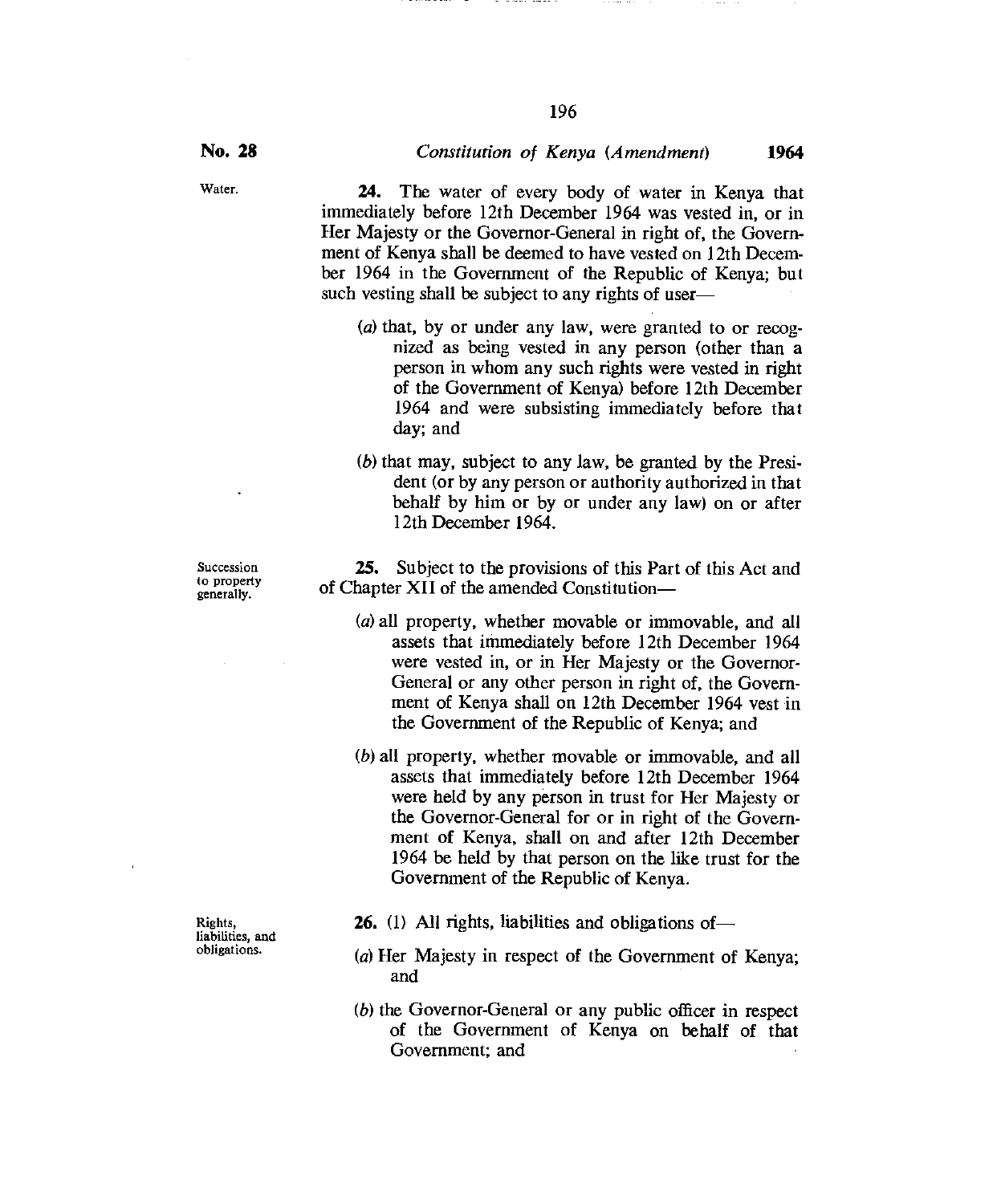$(c)$  the Government of Kenya,

shall on and after 12th December 1964 be rights, liabilities and obligations of the Government of the Republic of Kenya.

(2) In this section, rights, liabilities and obligations include rights, liabilities and obligations arising from contract or otherwise (other than any rights referred to in section 25 of this Act).

**27.** (1) All movable property to which this section Succession to certain Regional applies— Regional Regional Regional Regional Regional Regional Regional Regional Regional Regional Regional Regional Regional Regional Regional Regional Regional Regional Regional Regional Regional Regional Regional Region

to certain property.

- (a) that immediately before  $22n$ d October 1964 was vested in a Region, or in any person or authority for or in right of a Region, shall be deemed to have vested on 22nd October 1964 in the Government of the Republic of Kenya; and
- (b) that immediately before  $12$ th December 1964 was vested in a Region, or in any person or authority for or in right of a Region, shall be deemed to have vested on 12th December 1964 in the Government of the Republic of Kenya.

(2) The movable property to which this section applies is all movable property which is in use or has been acquired for use for any of the purposes of, or for any purposes connected with the provision of, any of the services which under the Constitution are to be provided by the Regions, and which under the amended Constitution are to be provided by the Government of Kenya:

Provided that this section shall not apply to any movable property which by direction in writing of the Minister for the time being responsible for finance is excepted from the provisions of this section, either generally or specially, and whether before or after the relevant date of vesting under this section.

### *Miscellaneous*

**28.** (1) Subject to the provisions of this section, the expenses of providing in a Region the services to which this section applies (including the salaries and allowances of the persons providing those services) shall be defrayed out of moneys provided by the Regional Assembly:

Transitional financial provisions.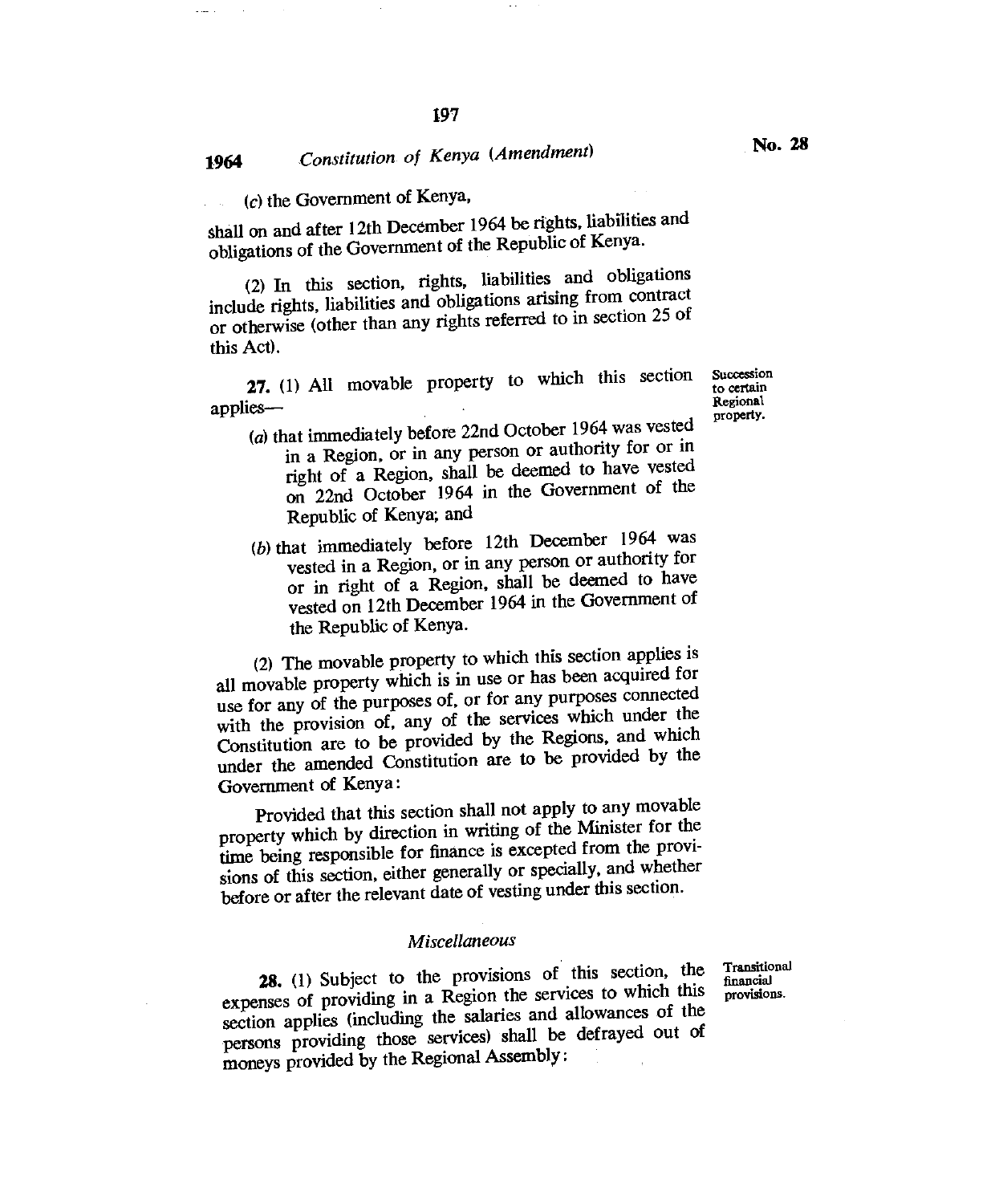Provided that nothing in this subsection shall prevent Parliament from providing moneys for the provision of any services in a Region.

(2) The services to which this section applies are—

(*a*) secondary education;

 $(b)$  the Police Force;

(c) medical institutions and facilities; and

 $(d)$  such other services as may from time to time be specified for the purposes of this subsection by the Minister responsible for finance by notice published in the Kenya Gazette.

(3) The power of a Regional Assembly to make laws for the peace, order and good government of the Region or any part thereof shall extend to making laws for the purposes of subsection (1) of this section :

Provided that any Appropriation Bill providing for the issue of moneys from the Regional Fund in pursuance of the power to make laws conferred by this section shall not, save with the concurrence of the Minister for the time being responsible for finance, be introduced into the Regional Assembly or certified under section 103 of the Constitution as having been passed by the Regional Assembly.

(4) The concurrence of the Minister for the time being responsible for finance given for the purposes of subsection  $(2)$ of this section shall be given in the same manner as a concurrence given by him in accordance with the provisions of section 132 (6) of the Constitution.

(5) The provisions of this section shall cease to have effect on such date as may be specified by the President by notice published in the Kenya Gazette.

**29.** (1) Notwithstanding the repeal by this Act of Part I of Chapter XII and section 212 of the Constitution, those provisions shall, as amended in accordance with the provisions of subsection (2) of this section, continue in force as from 12th December 1964 as if they had been re-enacted by this Act, and shall cease to have effect, unless sooner repealed by the President by notice published in the Kenya Gazette, on 12th December 1965.

Central Land Board.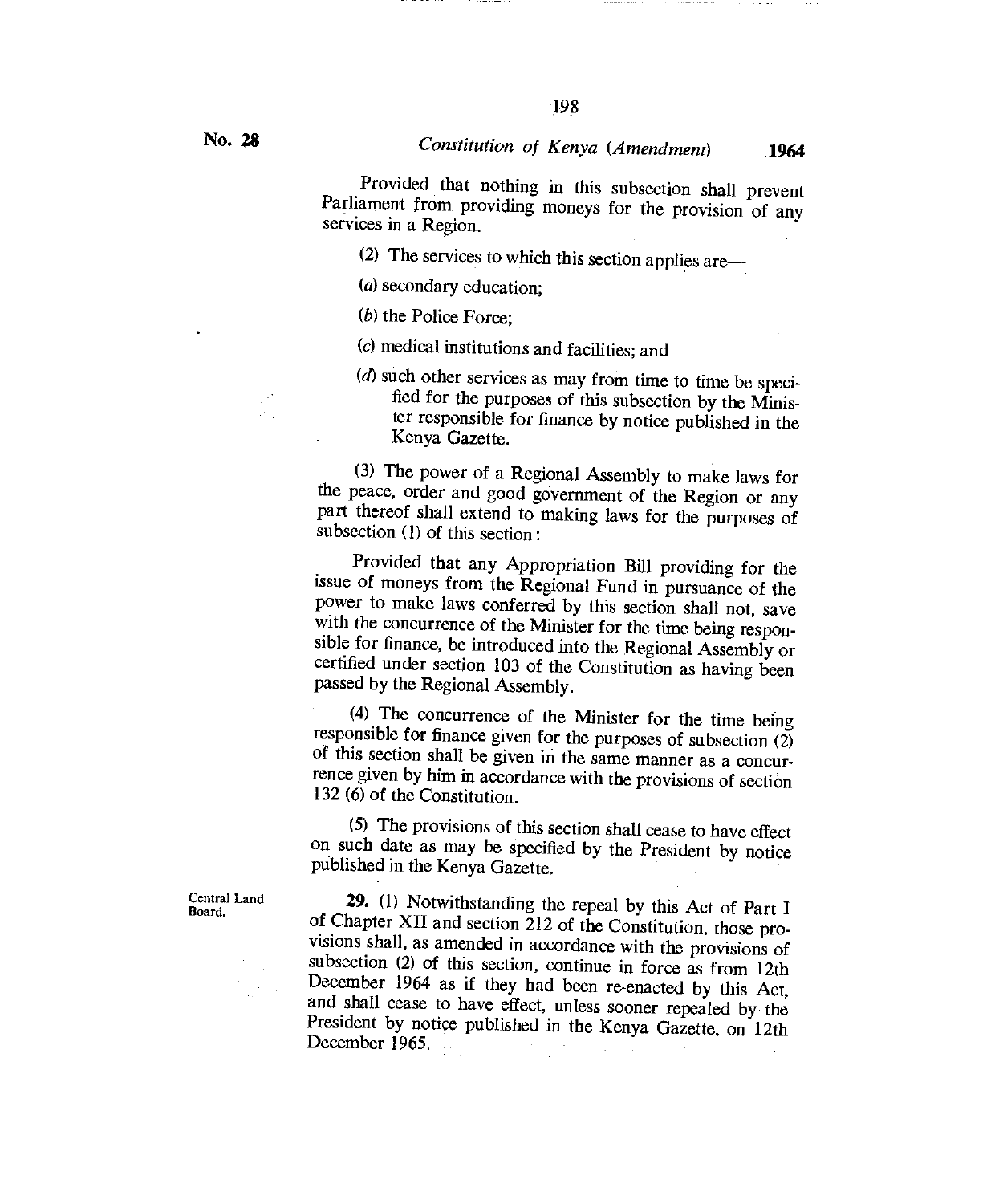(2) Such of the provisions of the Constitution referred to in subsection (1) of this section as are specified in the first column of the Fourth Schedule to this Act shall, for the purposes of their continuance in force as part of this Act, be amended in the manner specified in relation thereto in the second column of that Schedule.

199

(3) Subject to the provisions of subsection (1) of this section and subject to any provision made by Parliament in that behalf, the President may, by regulations which shall be published in the Kenya Gazette, make such provisions as appears to him to be necessary or expedient for the purpose of or in consequence of the winding up and abolition of the Central Land Board, or for the purpose of enabling the Board to continue and conclude the performance of its functions and, without prejudice to the generality of that power, he may by such regulations make such further amendments to the provisions of the Constitution which are continued in force as part of this Act by this section, as appear to him to be necessary or expedient for those purposes.

(4)Without prejudice to the powers of the President under this section

 $(a)$  the corporate existence of the Central Land Board shall not be affected by the repeal and re-enactment by this Act of the provisions of Chapter XII and section 212 of the Constitution; and

 $(b)$  the provisions of section 19 of this Act (which relates to existing officers) shall apply to the members of the Board as if they were officers to whom that section applies.

30. Notwithstanding the provisions of section 49 (4) of Constituencies. the amended Constitution, the Electoral Commission shall, before 12th December 1965 and in accordance with the provisions of the said section 49, review the number and the boundaries of the constituencies into which Kenya is divided, and any order made by the Commission in consequence of such review shall come into effect when published in the Kenya Gazette as if it had been made in pursuance of that section.

31. Until Parliament otherwise prescribes, the Public Seal shall be the Public Seal in use immediately before **12th**  December 1964.

Public Seal.

 $\label{eq:3.1} \left\langle \varphi_{\alpha\beta} \right\rangle = \left\langle \varphi_{\alpha\beta} \right\rangle = \left\langle \varphi_{\alpha\beta} \right\rangle$ <sup>in</sup> trac

an Albanya.<br>Tanah menyebabkan

 $\mathbb{R}^2$  , where  $\mathbb{R}^2$ 

 $\gamma$  ,  $\gamma$  ,  $\gamma$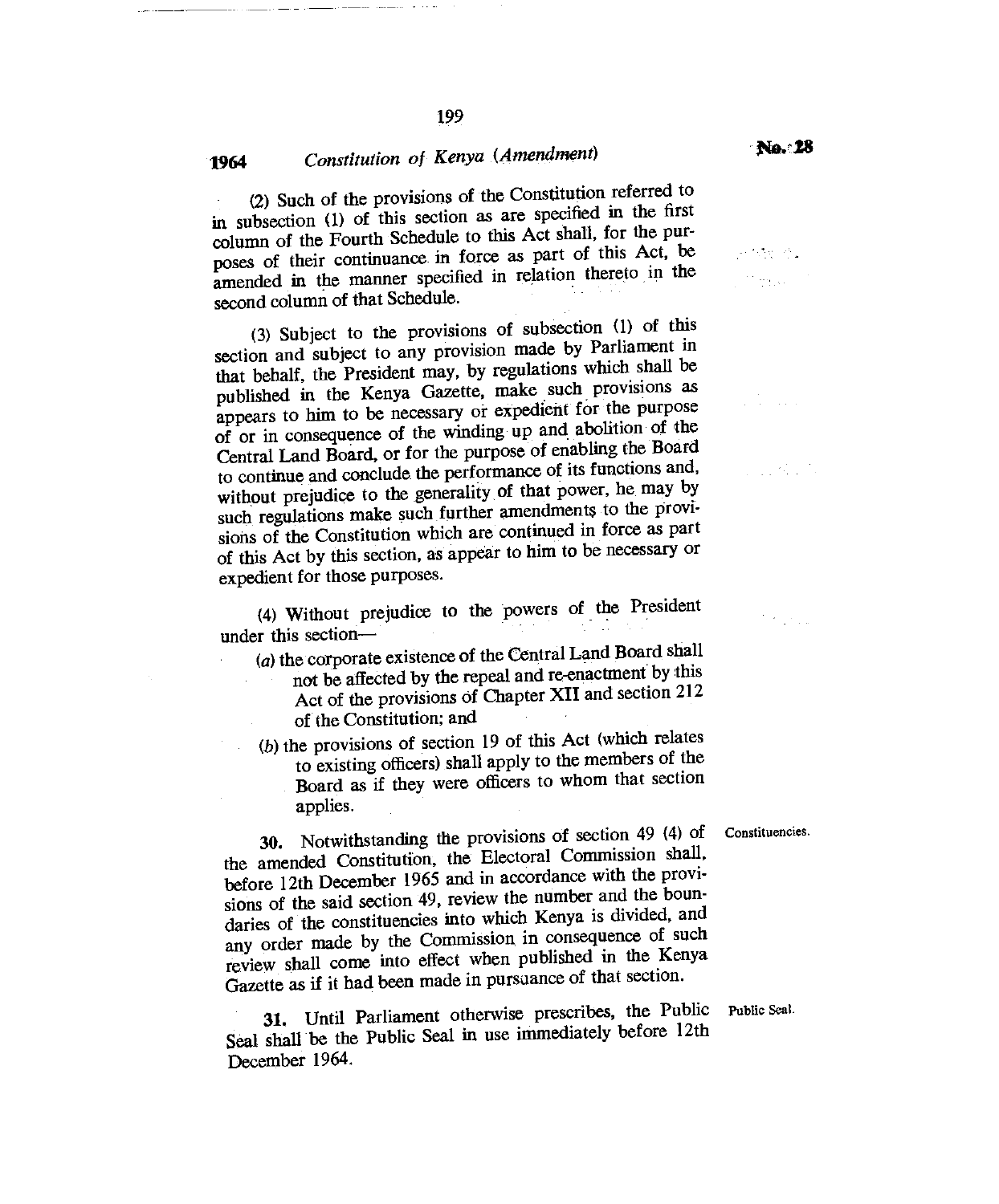**No. 28** *Constitution of Kenya (Amendment)* **<sup>1964</sup>** FIRST SCHEDULE (s. 5) AMENDMENTS TO THE CONSTITUTION *Provision Amendment*  Chapter III. Substitute for the title "THE GOVERNOR-GENERAL" the following-THE REPUBLIC AND THE PRESIDENT PART <sup>1</sup> *The Republic of Kenya*  Section 31. Delete whole section and substitute the following-Declaration<br>of Republic. 31. Kenya is a sovereign Republic. Section 32. (a) Delete whole section and substitute the following--Public Seal. 32. The Public Seal of Kenya shall be such device as may *be* prescribed by or under an Act of Parliament. *(b)* Insert immediately after section 32 the following— PART 2 *The President*  Section 33. Delete whole section and substitute the following-33. There shall *be* a President of Kenya who shall be the Head of State and Commander-in-Chief of the armed forces of the Republic. 33A. (1) The President shall be elected in accordance with the provisions of this Constitution and, subject thereto, with the provisions of any Act of Parliament regulating the election of a President. (2) An election of a President shall be held whenever— (a)Parliament is dissolved; or  $(b)$  the President dies; or  $(c)$  the President resigns his office without having first dissolved Parliament; or *(d) it* is determined in accordance with the provisions of this Constitution that the election of the President was invalid; or  $(e)$  the President ceases to be a member of the House of Representatives otherwise than by reason of a dissolution of Parliament; or  $(f)$  the Speaker of the House of Representatives has received a certificate under the hand of the Chief Justice, pursuant to section 33E of this Constitu-Office of President. Election of President.

tion, to the effect that the President is unable to

 $\mathbf{I}$ 

 $\mathbf{q}^{\mathrm{max}}$ 

C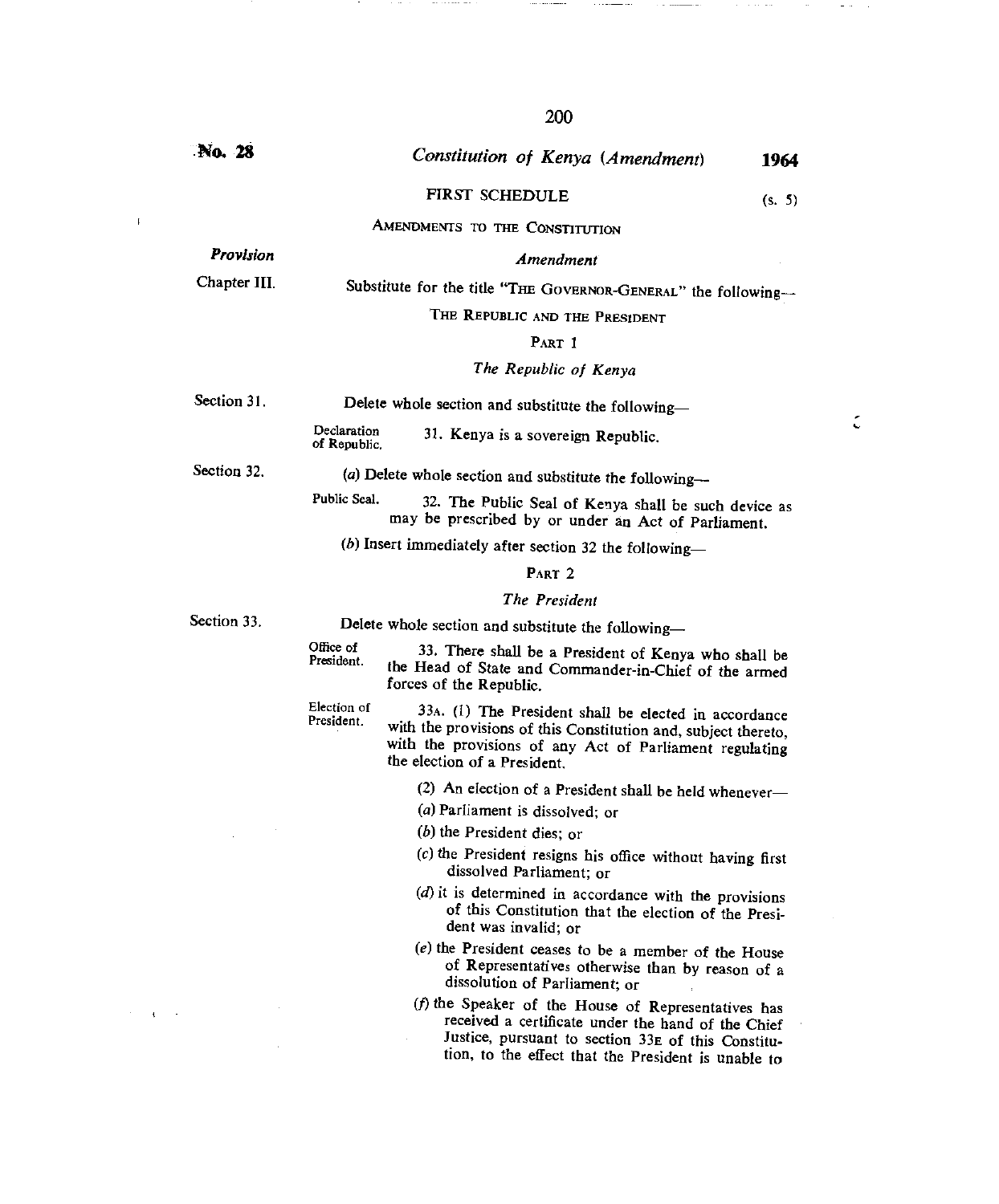# **1964** *Constitution of Kenya (Amendment)* **No. 28**

## FIRST SCHEDULE—(Contd.)

# *Provision Amendment*

discharge the functions of his office, and within the succeeding period of three months the Speaker has not received any certificate under the hand of the Chief Justice to the effect that the President has ceased to be unable to discharge the functions of his office.

(3) (a) Upon a dissolution of Parliament, an election of a President shall be held at the ensuing general election in accordance with the provisions of subsection (5) of this section.

(b)Where no person assumes office as President by virtue of having been elected at a general election, the Speaker of the House of Representatives shall, as soon as practicable after that general election and before the holding of any general election of the Specially Elected Members of that House, summon a meeting of the Elected Members of that House for the election of a President, and that election meeting shall be held in accordance with the provisions of subsection (6) of this section.

(c)Where occasion for an election of a President arises otherwise than by reason of a dissolution of Parliament, the Speaker of the House of Representatives shall, as soon as it is practicable to do so, summon a meeting of all the members of that House for the election of a President, and that election meeting shall be held in accordance with the provisions of subsection (6) of this section, and shall be held notwithstanding that any vacancy exists among the Elected or Specially Elected Members of that House.

(4) A person shall be qualified for election or reelection as President if, and shall not be so qualified unless he—

- $(a)$  is a citizen of Kenya who has attained the age of thirty-five years; and
- $(b)$  is registered in some constituency as a voter in elections to the House of Representatives.

(5) At a general election following the dissolution of Parliament--

- (a)nominations of candidates for President shall be delivered to the returning officer on such day and at such time as may be prescribed- by or under an Act of Parliament;
- $(b)$  the nomination of a candidate for President shall not be valid unless it is supported, in such manner as may be prescribed by or under an Act of

Á

 $\ddot{\phantom{1}}$ 

墙

ă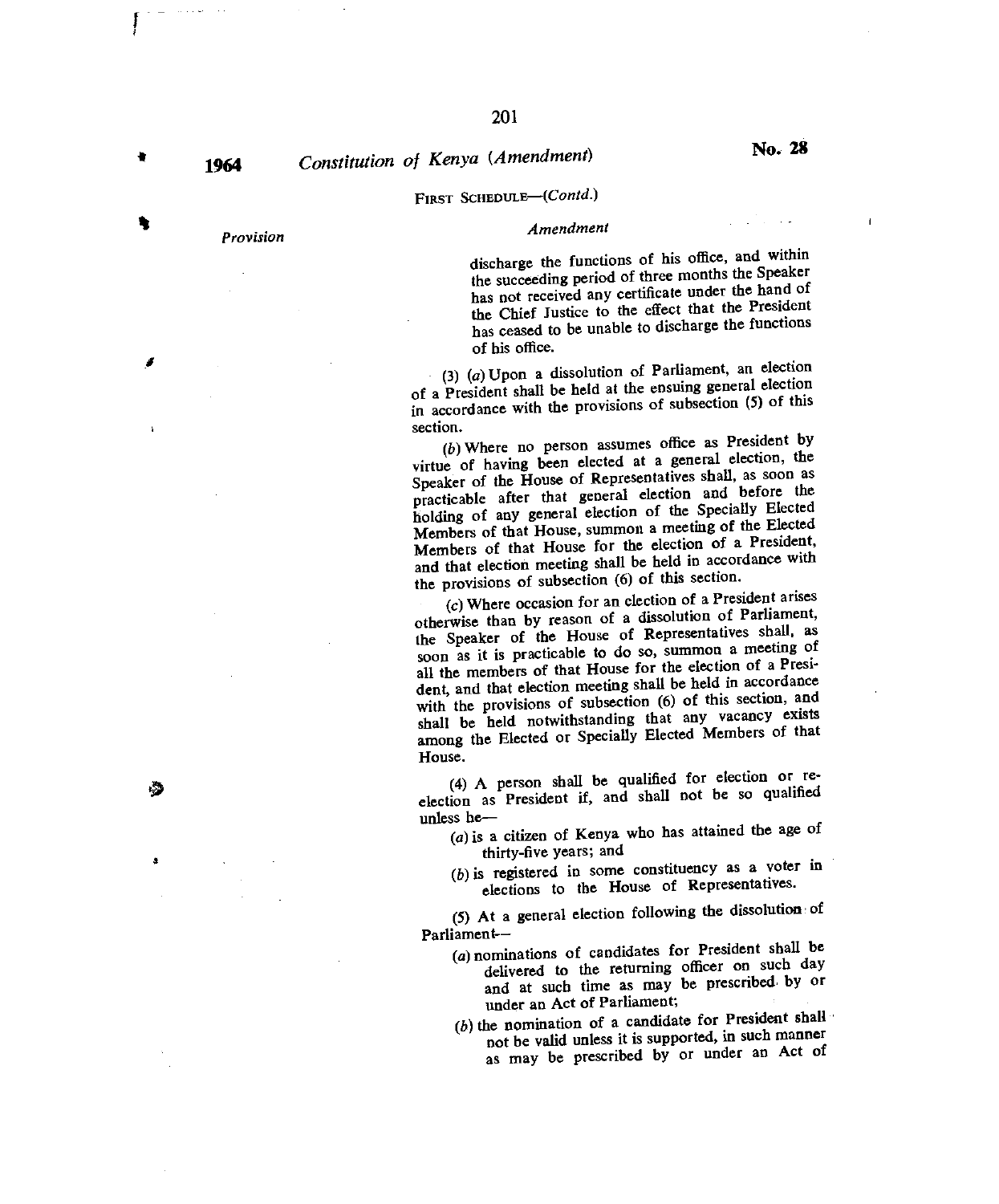### FIRST SCHEDULE-(Contd.)

# *Provision Amendment*

Parliament, by not less than one thousand persons registered as voters in elections to the House of Representatives;

- $(c)$  every person who is nominated as a candidate for election to the House of Representatives shall, before such day before the taking of *the* poll in that election as may be prescribed by or under any law, declare which of the candidates (including himself) who is nominated for election as President *he* supports, and if he does not so declare, his nomination as a candidate for election to that House shall be void;
- *(d) where* the election is contested in any constituency the ballot papers shall be in such form as to disclose both the names of the candidates for election to the House of Representatives and the name of the candidate for President which each of the candidates for election to that House supports;
- (e)where a candidate for President is elected to the House of Representatives and receives the declared support of a number of members elected to that House (including himself) exceeding one half of the number of constituencies into which Kenya is for the time being divided, the returning officer shall declare him elected as President, and in any other case the returning officer shall declare that no candidate for President has been so elected;
- $(f)$  where at the expiration of the time for the delivery of nominations of candidates for President no candidate is validly nominated, or a candidate validly nominated for President dies before the first day appointed for the taking of the poll, a fresh general election shall be commenced and held in the manner provided by this section, and subject thereto by any other law.

(6) At an election meeting held by members of the House of Representatives for the election of a President—

- $(a)$  the Speaker shall preside at the meeting and shall conduct the election;
- $(b)$  the election shall be by secret ballot;
- (c)every member of that House who is entitled to vote on any question before that House, and who is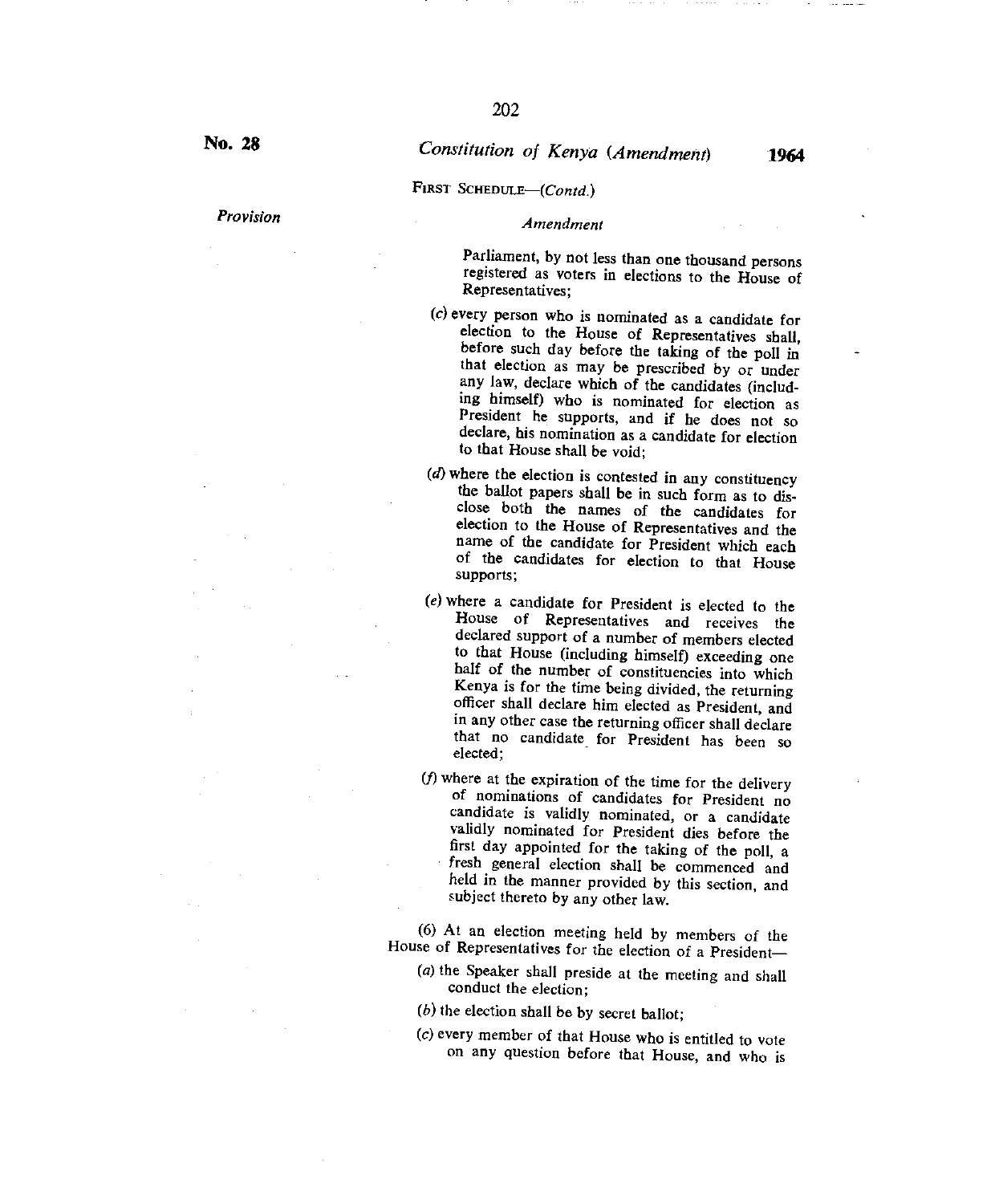$\mathcal{A}$ 

# **1964** *Constitution of Kenya (Amendment)* **<b>No. 28**

## FIRST SCHEDULE—(COntd.)

# *Provision Amendment*

entitled to attend the election meeting, other than a member who is the Speaker or the Deputy Speaker, shall be entitled to vote;

- *(d) a* candidate for President shall be qualified for election as President in any ballot if, and shall not be so qualified unless he-
	- (i)is an Elected Member of the House of Representatives; and
	- (ii) is nominated with his consent, before the sitting at which the ballot is taken, by not less than 20 other members of that House who are entitled to vote in that ballot;
- *(e)* a candidate in a ballot who receives the votes of more than one-half of the total number of persons entitled to vote thereat shall be declared elected as President;
- (f) not more than three ballots shall be taken, unless the person presiding considers that the holding of further ballots is likely to result in the election of a President, in which case not more than two further ballots may be taken;
- *(g) only* one ballot shall be taken at each sitting of the House, and the person presiding may adjourn the meeting between the taking of any two successive ballots for such period as he thinks fit, being not less than two hours and not more than two days (exclusive of the days on and to which it is adjourned);
- $(h)$  where there is no nomination for the first ballot, or where the number of ballots allowed under paragraph *(f)* of this subsection has been taken and no candidate has been declared elected, Parliament shall stand dissolved or, in the case of an election following a general election, that general election shall be void and there shall be another general election.

(7) An election meeting held by members of the House of Representatives for the election of a President shall not be regarded as a meeting of the House of Representatives for the purposes of any other provision of this Constitution, and no other business than the election of a President shall be transacted at any such meeting :

Provided that nothing in this subsection shall be construed as precluding that House from making rules, in pursuance of section 62 (1) of this Constitution, which provide for the orderly conduct of the proceedings at such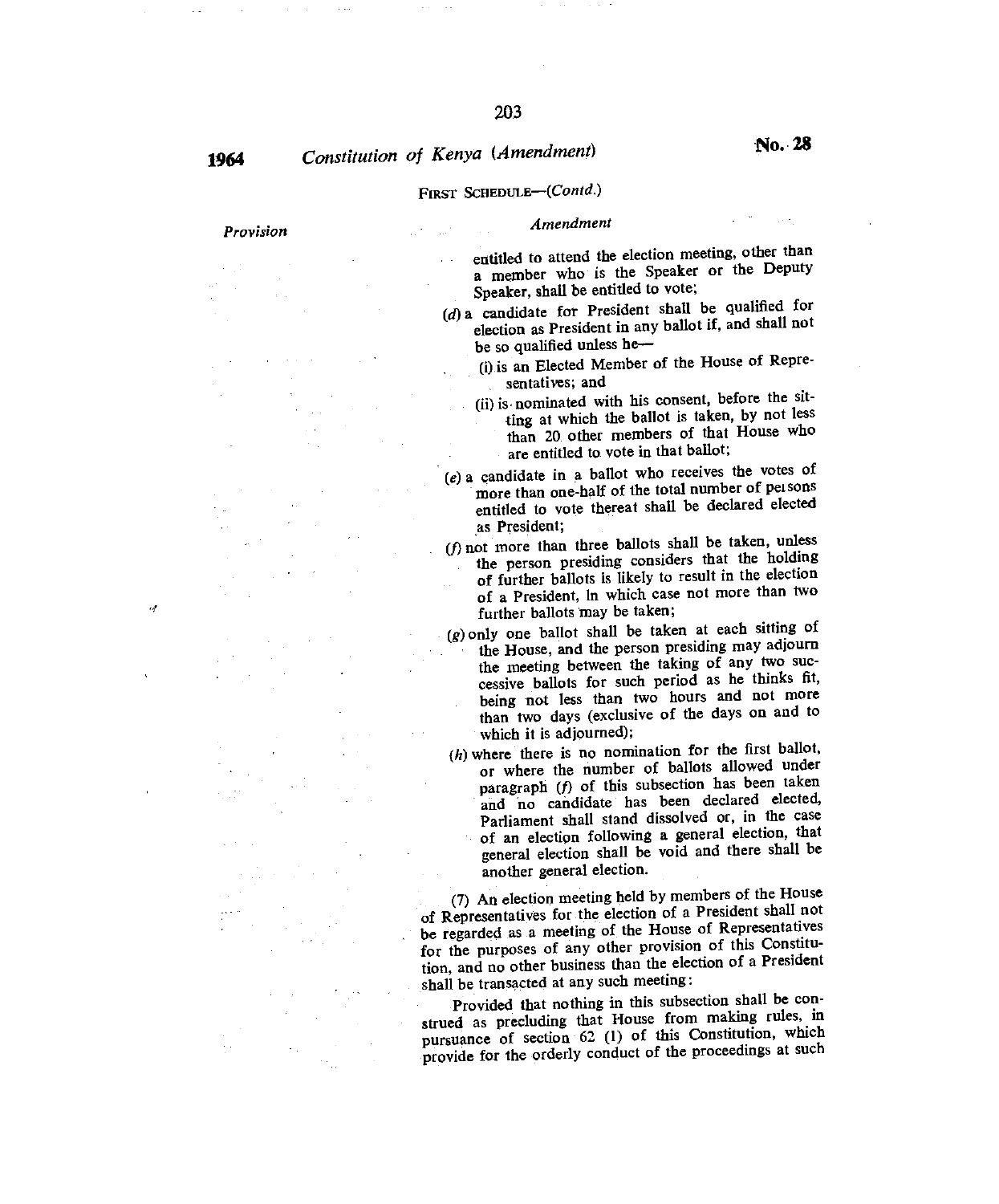*Provision Amendment* 

# FIRST SCHEDULE-(Contd.)

an election meeting, or as precluding Parliament from making provision, pursuant to section 62 (5) of this Constitution, for the powers, privileges and immunities of that House or the members thereof in connection with such an election meeting.

(8) (a) The provisions of section 50 of this Constitution shall apply in relation to the hearing and determination of any question whether any person has been validly elected as President at a general election, as they apply in relation to the hearing and determination of any question whether any person has been validly elected as a member of the National Assembly.

*(b)* Any question whether any person who has been declared elected as President has been validly elected President at an election meeting of members of the House of Representatives in accordance with the provisions of subsection (6) of this section shall be determined by the House of Representatives, and no determination of any such question by that House shall be questioned in any court.

(9) At any time when the office of Speaker of the House of Representatives is vacant or the holder of that office is unable by reason of absence or illness to exercise the functions vested in him by this section, those functions may be exercised by the Deputy Speaker.

(10) Subject to the provisions of this section the House of Representatives may make rules for the election of a President under subsection (5) of this section, and for the determination of any question as to the validity of such an election which falls to be determined by that House.

Assumption and tenure of office of President.

33n. (1) The President shall assume office on the day following the declaration of his election and shall, unless his office becomes vacant by reason of death, resignation, the invalidity of his election, or his ceasing to be a member of the House of Representatives otherwise than by reason of a dissolution of Parliament, continue in office until the person elected at the next election of a President assumes office.

(2) The President shall, when assuming the functions of his office and before entering upon that office, whether following his election or re-election, take and subscribe the oath of allegiance and such oath for the due execution of his office as may be prescribed by Parliament.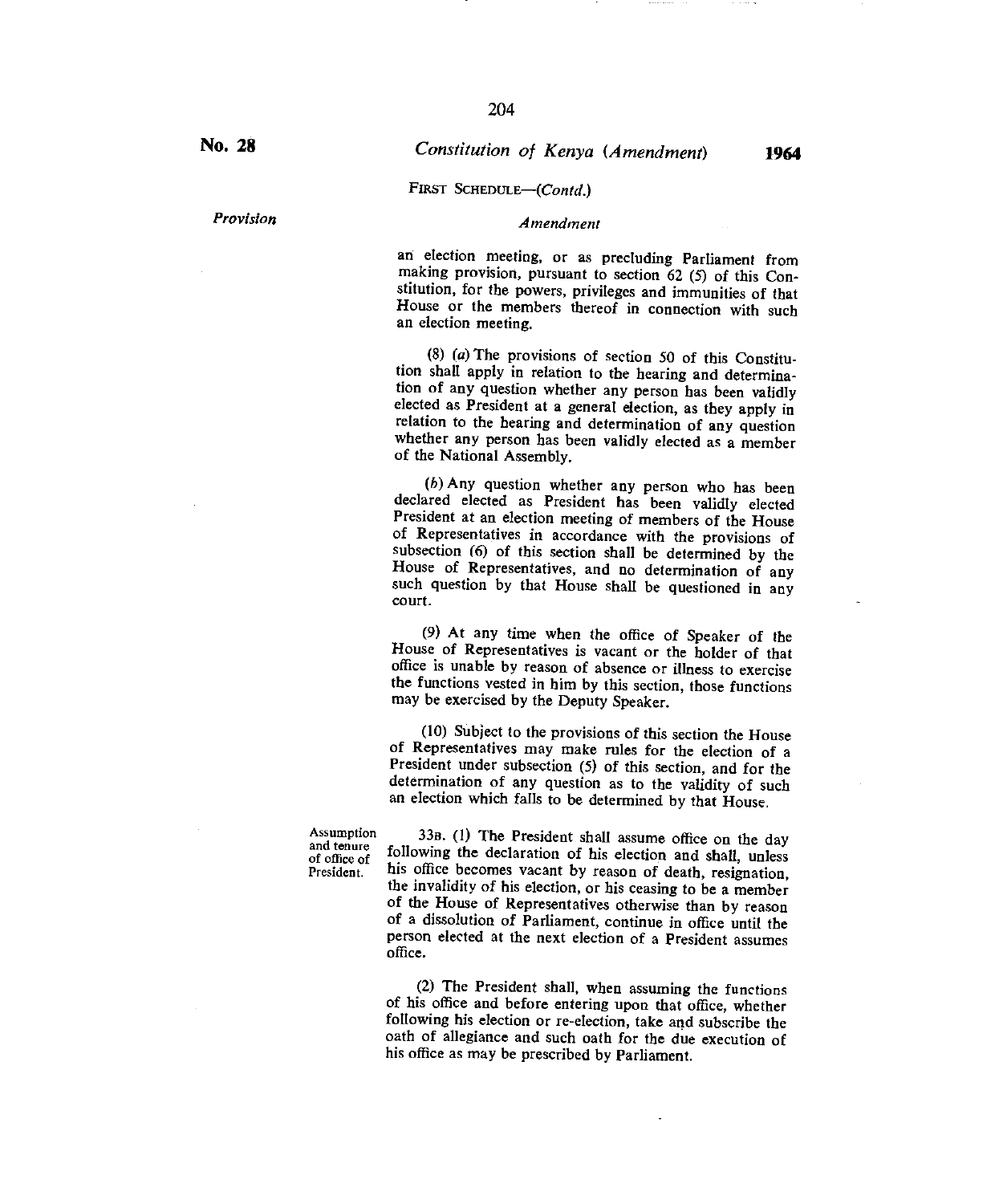# **1964** *Constitution of Kenya (Amendment)* **<b>No. 28**

## FIRST SCHEDULE-(Contd.)

#### *Amendment*

(3) When the President assumes office any other public office held by him shall become vacant, and while he continues in office as the President he shall be disqualified for any other public office.

(4) For the purposes of subsection (3) of this section—

- (a) any public office as defined in section  $247$  of this Constitution;
- $(b)$  any of the offices (other than the offices of Minister and member of the House of Representatives) referred to in paragraphs (a) and *(b)* of section 247 (3) of this Constitution;
- (c)any office in any naval, military or air force;
- (d) any office in the service of the East African Common Services Organization;
- $(e)$  any office on the staff of a local government authority;
- *(fl* any paid appointment as a member of, or person employed by, a body corporate established directly by any law in:force in Kenya; and

*(g)* any other office of emolument under the Republic,

shall be regarded as a public office.

Status and functions of President in Parliament.

Discharge of President's functions during vacancy, etc.

33c. The President shall be entitled—

- (a)in the exercise of his functions as Head of State, to address either House of the National Assembly, or both Houses sitting together;
- $(b)$  in the exercise of his functions as Head of the Cabinet and as a member of the House of Representatives, to attend all meetings of that House and to take part in all proceedings thereof, and to vote on any question before that House; and
- (c)in the exercise of his functions as Head of the Cabinet, to attend all meetings of the Senate and to take part in all proceedings thereof, but not to vote on any question before that House.

33o. (1) Whenever the office of President is vacant by reason of death, resignation, the invalidity of nis election, or his ceasing to be a member of the House of Representatives otherwise than by reason of a dissolution of Parliament, or it is determined in accordance with the provisions of section 33E of this Constitution that the President is by reason of physical or mental infirmity unable to discharge the functions of his office, those functions shall be exercised by the Vice-President.

÷,

*Provision*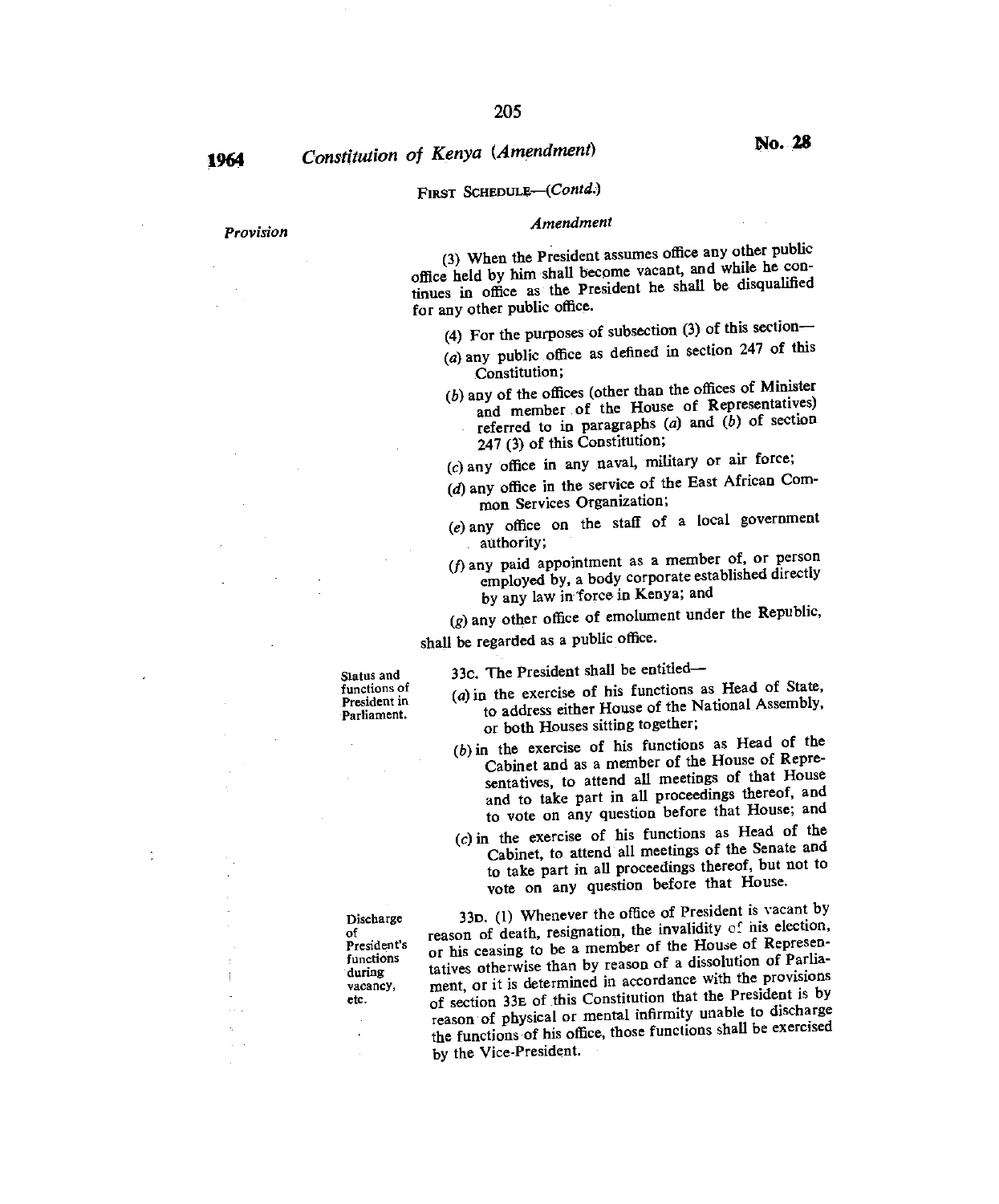#### FIRST SCHEDULE-(Contd.)

# *Provision Amendment*

(2) Subject to the provisions of subsection (I) of this section, whenever the President is absent from Kenya, or considers it desirable to do so by reason of illness or any other cause, he may, by directions in writing, appoint the Vice-President to exercise, subject to such restrictions or exceptions as he may specify, the functions of his office.

(3) Whenever the occasion arises for the Vice-President to exercise the functions of the office of President, and the office of the Vice-President is vacant, or he is absent from Kenya, or he considers that he is for any reason unable to discharge the functions of the office of President, or it is determined in accordance with the provisions of section 33E of this Constitution that he is by reason of physical or mental infirmity unable to discharge the functions of that office, those functions shall be exercised by such Minister as may be appointed by the Cabinet, or in a case to which subsection (2) of this section applies, by such Minister as may be appointed by the President.

(4) Whenever the office of any Minister who has been appointed under the provisions of subsection (3) of this section to exercise the functions of the office of President becomes vacant, or that Minister is absent from Kenya, or it is determined in accordance with the provisions of section 33e of this Constitution that he is by reason of physical or mental infirmity unable to discharge the functions of the office of President, and by reason of any of the provisions of subsection (3) of this section those functions cannot be performed by the Vice-President, those functions shall be exercised by such other Minister as may be appointed by the Cabinet, or in a case to which subsection (2) of this section applies, by such Minister as may be appointed by the President.

(5) If occasion arises in accordance with any of the foregoing provisions of this section for the Vice-President or a Minister appointed by the Cabinet to exercise the functions of the office of President, and if for any reason no such person assumes those functions within five days of that occasion arising, the Speaker of the House of Representatives or, if the office of Speaker of that House is vacant or the holder of that office is unable by reason of absence or illness to exercise the functions vested in him by this subsection, the Deputy Speaker of that House shall appoint an Elected Member of the House of Representatives who appears to him likely to command the support of the members of that House or, if Parliament stands dissolved, a person who was an Elected Member of that House immediately before the dissolution, to exercise the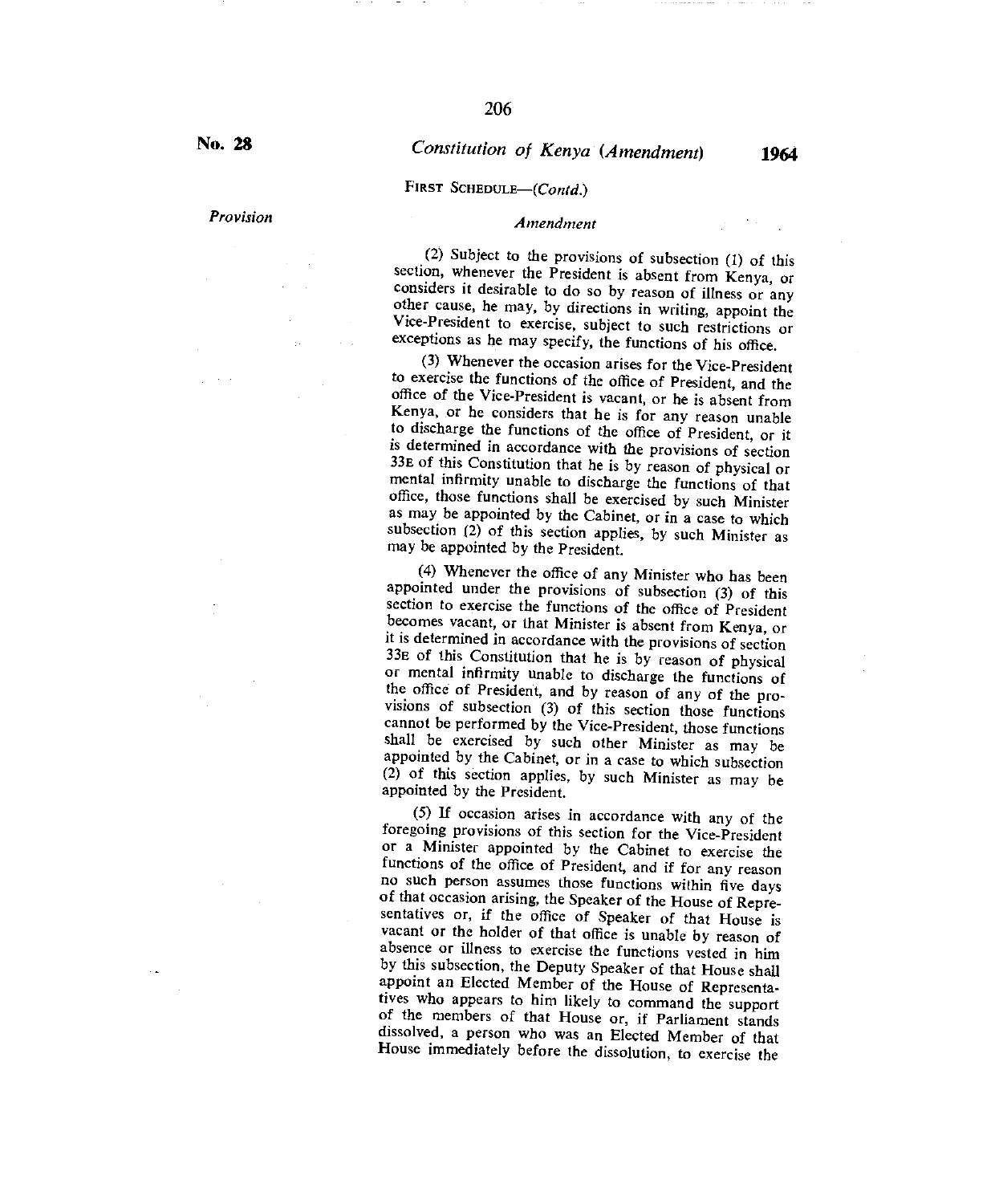# **1964** *Constitution of Kenya (Amendment)* **<b>No. 28**

tion of

### FIRST SCHEDULE-(Contd.)

## *Provision Amendment*

functions of the office of President until, in accordance with the provisions of this Constitution, the Vice-President or a Minister appointed by the Cabinet assumes those functions, or the President resumes his office, or the President is elected and assumes office, as the case may be.

(6) Notwithstanding any of the provisions of this section or of section 76 of this Constitution, the Vice President or any other person exercising the functions of the office of President by virtue of the provisions of this section, shall not act, except in accordance with a resolution of the Cabinet, in the performance of the following functions—

- $(a)$  in the exercise of the powers relating to the prorogation and dissolution of Parliament, under subsections (1) and (2) of section 65 of this Constitution;
- (b)in the exercise of the powers relating to the appointment and removal of the Ministers and Assistant Ministers, under sections 75 and 81 of this Constitution;
- $(c)$  in the exercise of the powers relating to the assignment of responsibility to any Minister, under section 77 of this Constitution; and
- $(d)$  in the exercise of the powers relating to the giving of consent to a Minister or Assistant Minister absenting himself from Kenya, under section 82 of this Constitution.

Determina- 33E. (1) Any question whether the President, or any i n c ap a city of other person exercising or about to exercise the functions meapacity of the office of President, is by reason of physical or President, mental infirmity unable to exercise the functions of that mental infirmity unable to exercise the functions of that office, shall be determined in accordance with the provision of this section.

> (2) Whenever the question under this section is whether any person has become unable to exercise the functions of the office of President, and the Chief Justice is requested by resolution of the Cabinet conveyed to him by the Speaker of the House of Representatives to cause that question to be determined, then—

*(a)* the Chief Justice shall appoint a tribunal which shall consist of not less than five persons who shall be appointed by him from among persons who are qualified as medical practitioners under the law of Kenya, and who shall include any person  $\mathbb{Q}_2$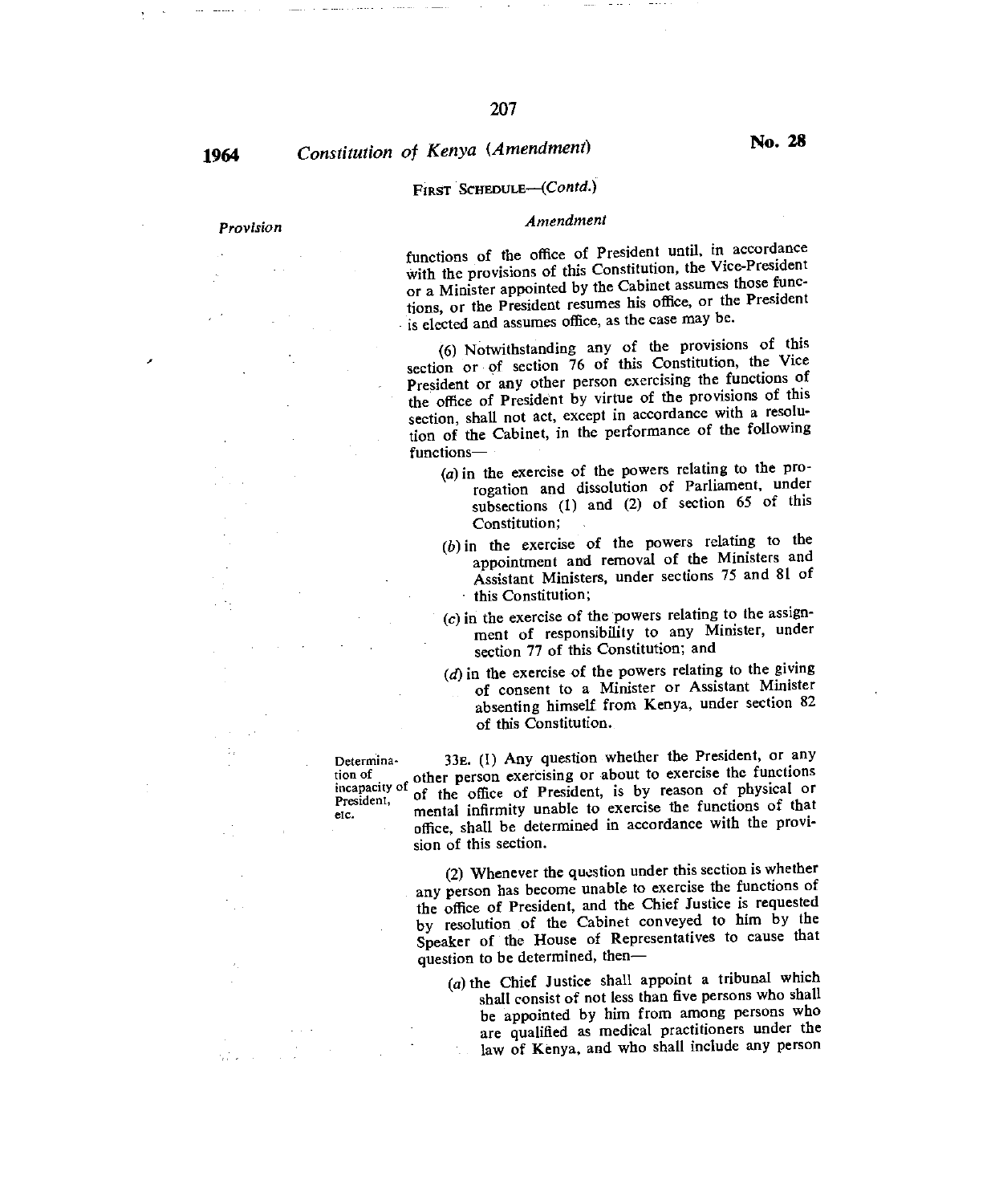FIRST SCHEDULE-(Contd.)

### *Provision Amendment*

nominated for appointment in accordance with the provisions of subsection (4) of this section; and

- $(b)$  the tribunal shall inquire into the matter and make a report to the Chief Justice stating the opinion of the tribunal whether or not the person in respect of whom the question arises is, by reason of physical or mental infirmity, unable to discharge the functions of the office of President; and
- (c)the Chief Justice shall certify accordingly under his hand and cause that certificate to be conveyed to the Speaker of the House of Representatives:

Provided that the Chief Justice shall cause the question to be determined without a resolution of the Cabinet if he receives a certificate under the hand of the Speaker of the House of Representatives to the effect that there are no Ministers present in Kenya, other than a person with respect to whom the question arises, and that the Speaker considers that it is in the interests of Kenya that the question should be determined without delay.

(3) Whenever *the* question under this section is whether any person, in respect of whom the Chief Justice has given a certificate in accordance with the provisions of subsection (2) of this section that he is unable to exercise the functions of the office of President, has ceased to be unable to exercise those functions, and the Chief Justice is requested, by resolution of the Cabinet conveyed to him by the Speaker of the House of Representatives, or by request under the hand of the person in respect of whom such certificate was given conveyed to him by the Speaker of that House, to cause that question to be determined, then the Chief Justice shall appoint a tribunal in accordance with the provisions of paragraph  $(a)$  of subsection  $(2)$ of this section, and that tribunal shall inquire and report in accordance with the provisions of paragraph *(b)* of that subsection, and the Chief Justice shall certify accordingly under his hand and cause that certificate to be conveyed to the Speaker of the House of Representatives.

(4) Whenever the Speaker informs the Chief Justice that a question under this section is to be determined he shall forthwith so inform the person in respect of whom the question arises, and that person may, by writing delivered to the Speaker within two days of his being so informed, nominate for appointment as members of **the**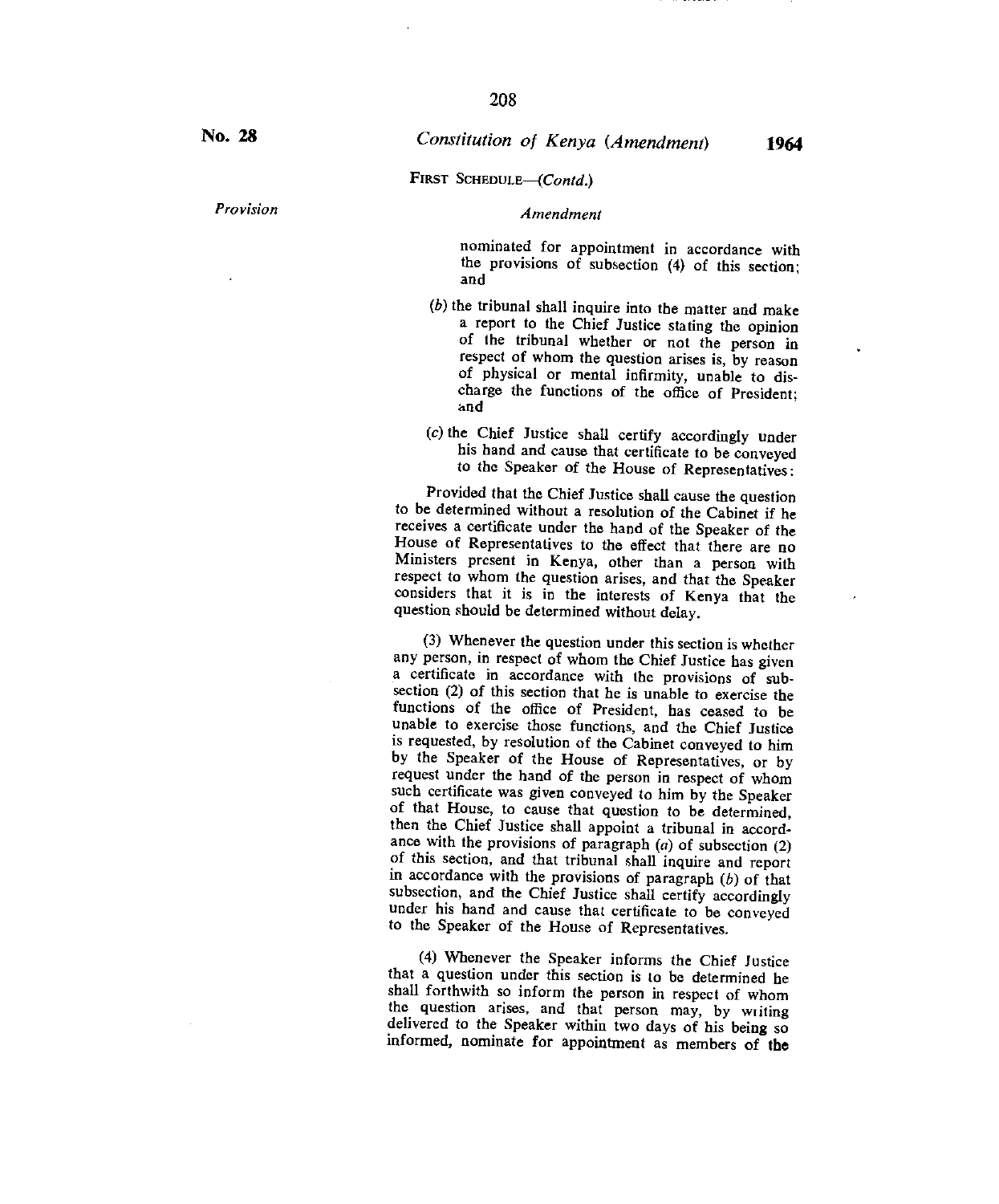# **1964** Constitution of Kenya (Amendment) **No. 28**

### FIRST SCHEDULE-(Contd.)

### *Provision Amendment*

tribunal to be appointed by the Chief Justice under this section not more than two persons qualified to be so appointed.

(5) A certificate given by the Chief Justice under this section shall be conclusive for the purposes of this Constitution, and shall not be questioned in any court.

(6) At any time when the office of Speaker of the House of Representatives is vacant or the holder of that office is unable by reason of absence or illness to exercise the functions vested in him by this section, those functions may be exercised by the Deputy Speaker of that House.

Salary and  $33F$ . (1) The President shall receive such salary and allowances and on retirement such pension, gratuity or allowances allowances, and on retirement such pension, gratuity or allowance, as may be determined by resolution of the House of Representatives.

> (2) The salary and allowances payable to any holder of the office of President shall not be altered to his disadvantage during his tenure of office.

> (3) All moneys provided in pursuance of this section shall be a charge on the Consolidated Fund.

Protection of  $33G$ . (1) No criminal proceedings whatsoever shall be President in instituted or continued against the President while he is in instituted or continued against the President while he is in respect of the usual

proceedings<br>during office.

(2) No civil proceedings in which relief is claimed against the President in respect of anything done or omitted to be done shall be instituted or continued against the President while he is in office.

(3) Where provision is made by law limiting the time within which proceedings of any description may be brought against any person, the term of any person in the office of President shall not be taken into account in calculating any period of time prescribed by that law which determines whether any such proceedings as are mentioned in subsection (1) or subsection (2) of this section may be brought against that person.

(4) The provisions of this section shall apply to any person assuming or appointed to exercise the functions of the office of President in accordance with the provisions of this Constitution, while he is exercising those functions.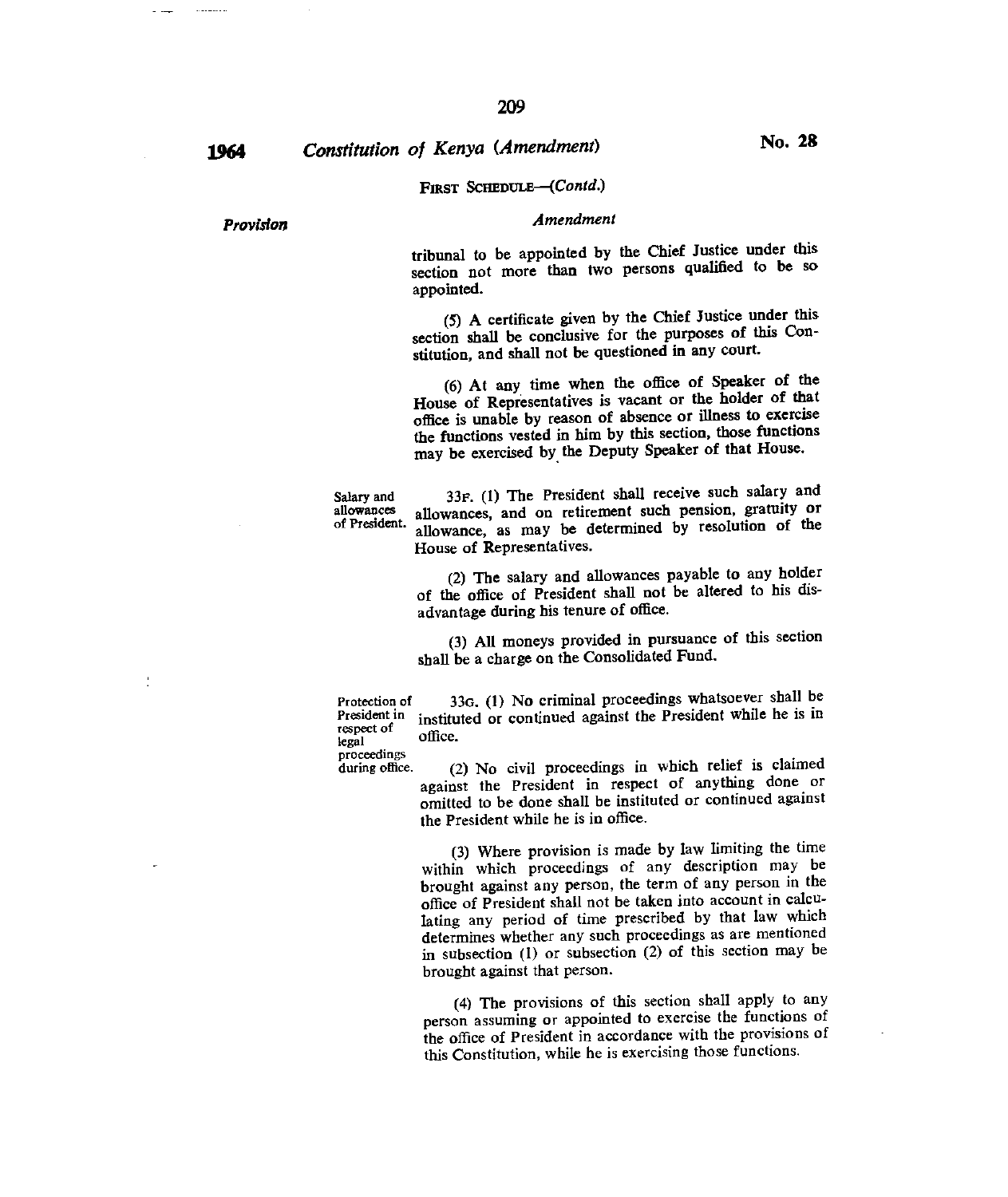FIRST SCHEDULE—(Contd.)

# *Provision Amendment*

Section 34 (1). Substitute for the words "Her Majesty and a", the words "the President and the".

Section 37. At the commencement of the section insert the words "Subject to the provisions of this Constitution".

Section 42.

Insert immediately after subsection (3) a new subsection as follows—

> (4) A member of the House of Representatives shall vacate his seat therein if he is elected as Speaker of that House.

> (a) In subsection (3) substitute for the words "a Parliamentary

Section 45.

Secretary" the words "an Assistant Minister".

(b) In subsection (5) insert immediately after the word "Speaker" where it first appears, the words "or the election of a President".

(c) Add immediately after subsection (5) a new subsection as follows—

(6) The Speaker, whether or not he is a member of the House of Representatives, shall be an *ex officio* member of that House, but as such member he shall not be entitled to vote on any question before that House.

Section 46.

(a) In subsection (1) substitute for the words "Parliamentary Secretaries" the words "Assistant Ministers".

(b) In subsection (4) *(c)* substitute for the words "a Parliamentary Secretary" the words "an Assistant Minister".

(a) In subsection 1 *(c)* substitute for the words "the Governor-General, acting in accordance with the advice of the Prime Minister" the words "the President".

(b) In subsection (1) *(d)* substitute for the words "Governor-General, acting in accordance with the advice of the President of the Regional Assembly of that Region" the word "President".

(c) In subsection (2) substitute for the words "a Parliamentary Secretary" the words "an Assistant Minister".

(d) In subsection (5) substitute for the words "Governor-General" wherever they appear, the word "President".

(e) In subsection (6) substitute for the words "Governor-General" wherever they appear, the word "President".

(f) In subsection  $(7)$ —

- (i) substitute for the words "Governor-General" wherever they appear, the word "President";
- (ii) delete the words ", acting in accordance with the advice of the Chairman of the Commission,";

Section 48.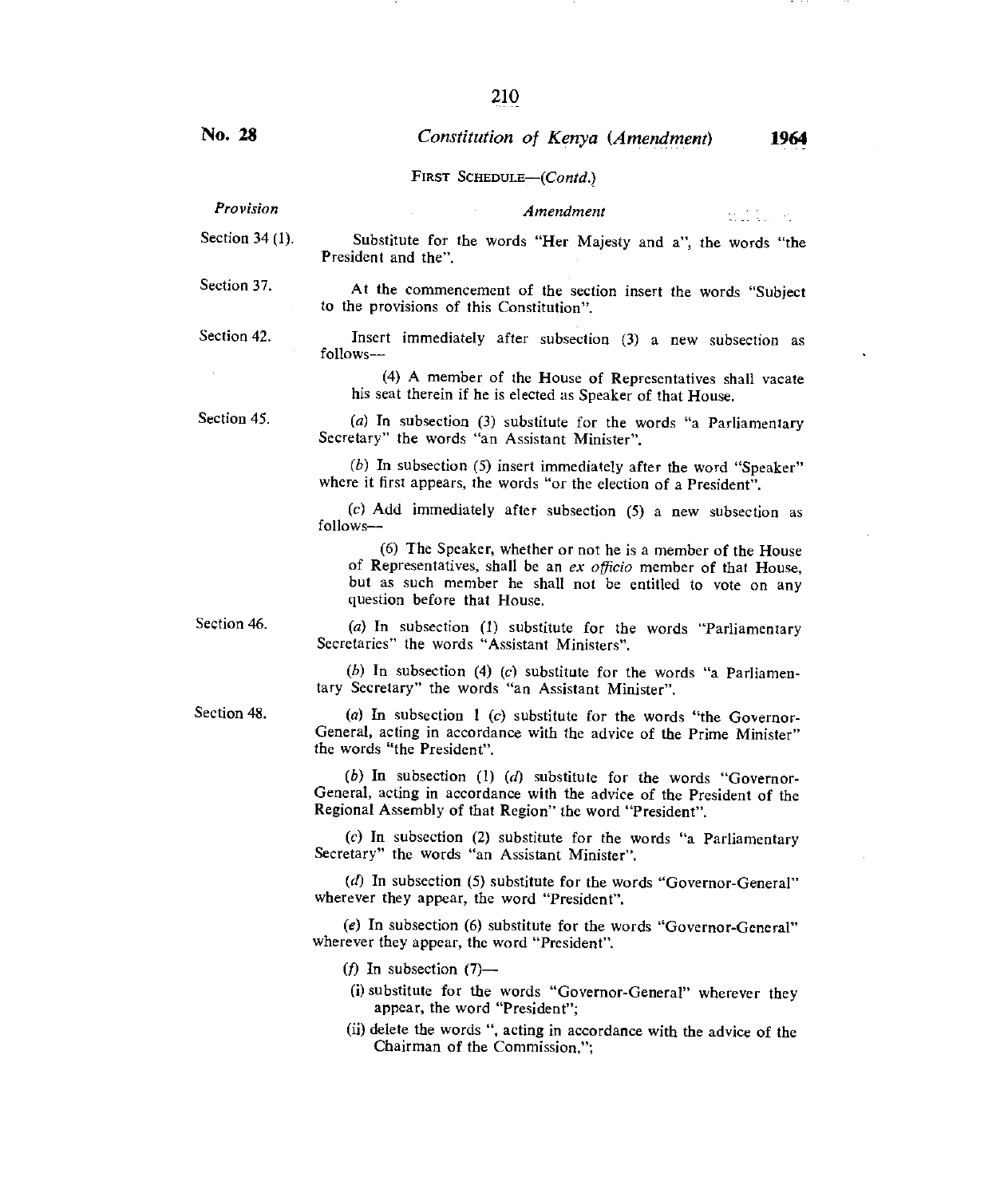Y,

 $\Delta$ 

is i

 $\sim 10^{11}$  and

# **<sup>1964</sup>***Constitution of Kenya (Amendment)* **No. 28**

### FIRST SCHEDULE—(Contd.)

## *Provision Amendment*

(iii) delete the words ", acting in accordance with such advice as aforesaid".

 $(g)$  In subsection  $(9)$ —

(i)substitute for the words "Prime Minister in the case of a public officer serving on the establishment of the Government of Kenya or in the case of any authority of that Government and with the consent of the President of the Regional Assembly in the case of a public officer serving on the establishment of a Region in the case of any authority of a Region" the word "President";

(ii)substitute for the words "such an" the words "any public".

Section 56 (2).

Section 59.

Insert immediately after the words "is a member" the words "(other than an *ex officio* member)".

(a) In subsection (1) delete the words "and assented to by Her Majesty or by the Governor-General on behalf of Her Majesty".

 $(b)$  In subsection  $(3)$ —

(i) substitute for the words "; and shall be presented to the Governor-General for his assent" the words ", and --";

(ii) delete paragraph  $(b)$  and substitute the following—

*(b)* when it is required to be presented under section 61 of this Constitution,

it shall be presented to the President for his assent.

(c) Delete subsection (4) and substitute the following-

(4) When a Bill that has been duly passed is presented for assent in accordance with the provisions of this Constitution it shall become law, and shall thereupon be published in the Kenya Gazette as a law.

(d) Delete subsection (5).

Substitute for the words "Governor-General" the word "President".

Substitute for the words "Governor-General" the word "President".

(a) In subsection (1) substitute for the words "Governor-General" the word "President".

(b) Delete subsection (2) and substitute two new subsections as follows—

(2) The President may at any time dissolve Parliament.

(2A) If the House of Representatives passes a resolution which is supported by the votes of a majority of all the members of that House, and of which not less than seven days' notice has been given in accordance with the procedure of that House, declaring

Section 60 (2).

Section 64 (1).

Section 65.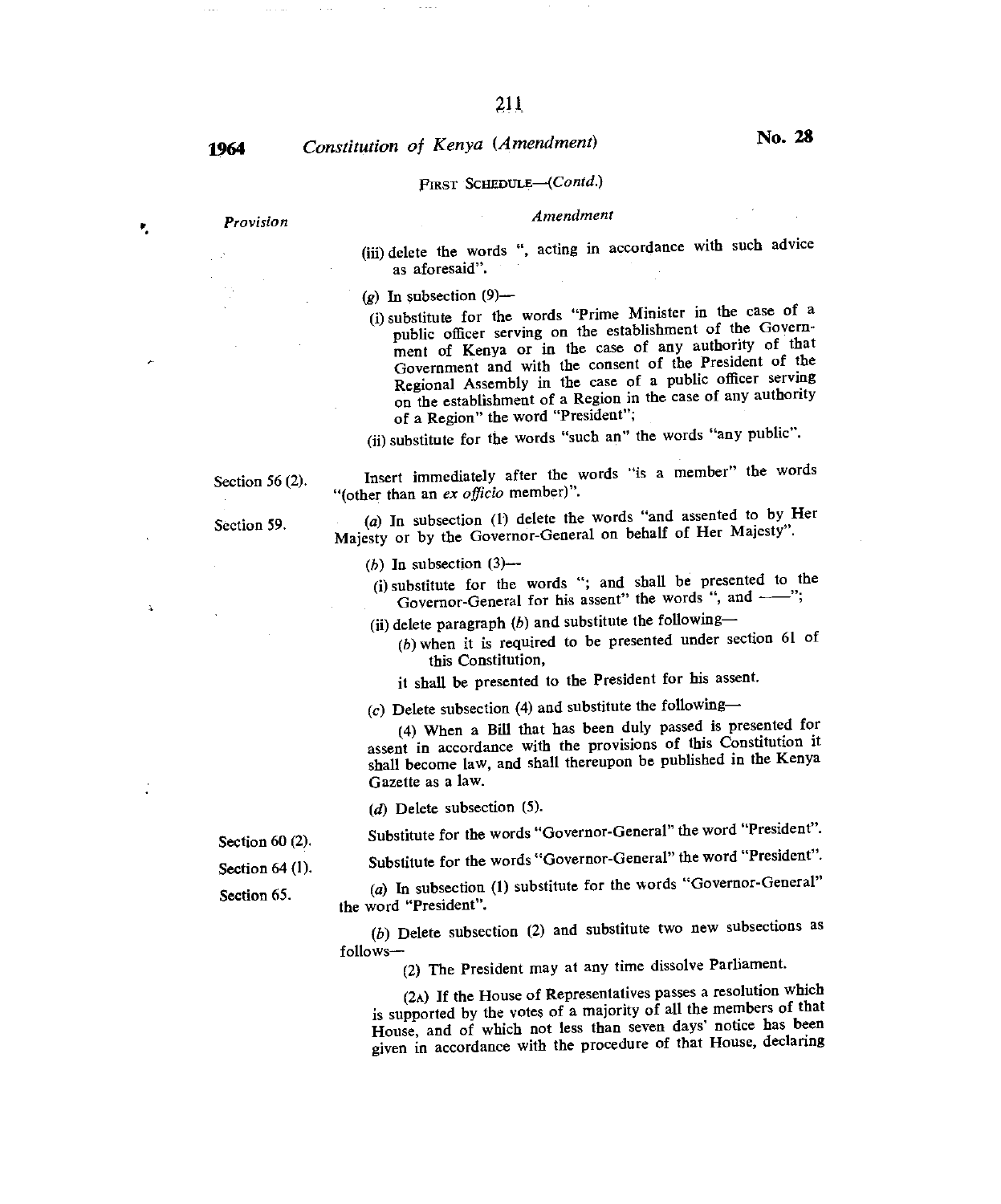$\mathbf{A}$ 

| No. 28      | Constitution of Kenya (Amendment)<br>1964                                                                                                                                                                                                                                                                            |
|-------------|----------------------------------------------------------------------------------------------------------------------------------------------------------------------------------------------------------------------------------------------------------------------------------------------------------------------|
|             | FIRST SCHEDULE-(Contd.)                                                                                                                                                                                                                                                                                              |
| Provision   | Amendment                                                                                                                                                                                                                                                                                                            |
|             | that it has no confidence in the Government of Kenya, and the<br>President does not within three days of the passing of that resolu-<br>tion either resign from his office or dissolve Parliament, Parlia-<br>ment shall stand dissolved on the fourth day following the day on<br>which that resolution was passed. |
| Section 68. | (a) In subsection (1) delete the words "Subject to the provisions<br>of subsection (2) of this section,".                                                                                                                                                                                                            |
|             | $(b)$ Delete subsection $(2)$ .                                                                                                                                                                                                                                                                                      |
| Section 69. | Substitute for the words "Governor-General" wherever they<br>appear, the word "President".                                                                                                                                                                                                                           |
| Section 72. | (a) Delete subsection (1) and substitute a new subsection as<br>$follows -$                                                                                                                                                                                                                                          |
|             | (1) The executive authority of the Government of Kenya<br>shall be vested in the President and, subject to this Constitution,<br>may be exercised by him either directly or through officers sub-<br>ordinate to him.                                                                                                |
|             | (b) In subsection (2) substitute for the words "Governor-General"<br>the word "President".                                                                                                                                                                                                                           |
|             | (c) In subsection (3) delete the words "but subject to the pro-<br>visions of this section and of section 74 of this Constitution".                                                                                                                                                                                  |
|             | $(d)$ Delete subsection $(5)$ .                                                                                                                                                                                                                                                                                      |
| Section 73. | Delete whole section.                                                                                                                                                                                                                                                                                                |
| Section 74. | Delete whole section and substitute new section as follows-                                                                                                                                                                                                                                                          |
|             | The Vice-<br>74. (1) There shall be a Vice-President of Kenya,<br>President<br>who shall be appointed by the President.<br>of Kenva.                                                                                                                                                                                 |
|             | (2) The President shall appoint the Vice-President<br>from among the Ministers who are Elected Members of<br>the House of Representatives:                                                                                                                                                                           |
|             | Provided that no appointment to the office of Vice-<br>President shall be made when Parliament stands dissolved,<br>or at any time when the functions of the office of President                                                                                                                                     |

or at any time when the functions of the office of President are being exercised by any person other than the President.

(3) The Vice-President shall be the principal assistant of the President in the discharge of his functions.

(4) The Vice-President shall not enter upon the duties of his office unless he has taken and subscribed the oath of allegiance and such oath for the due execution of his office as may be prescribed by Parliament.

(5) When the Vice-President assumes office any other public office held by him shall become vacant, and while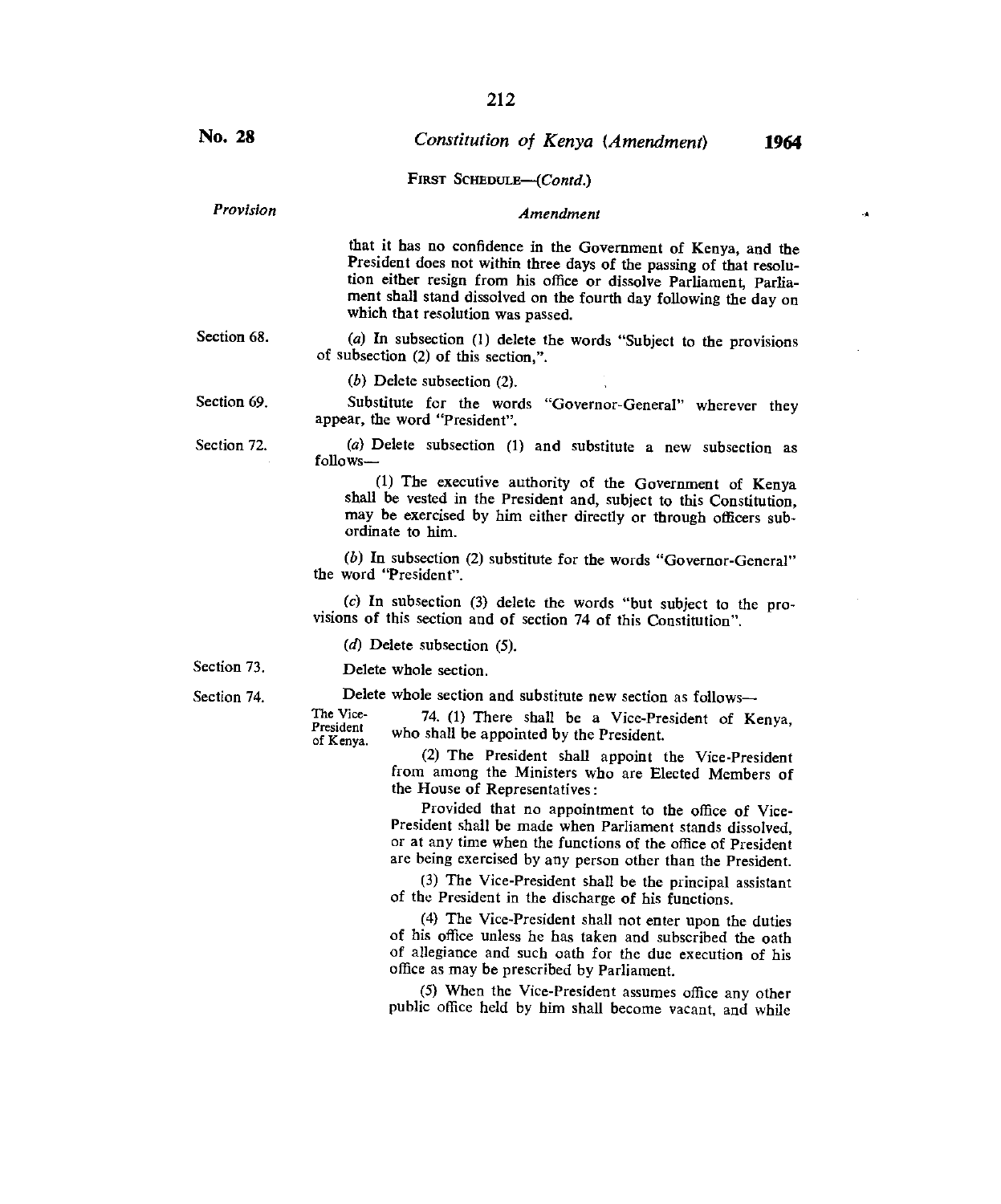# **1964** *Constitution of Kenya (Amendment)* **<b>No. 28**

# FIRST SCHEDULE—(Contd.)

# *Provision Amendment*

he continues in office as the Vice-President he shall be disqualified for any other public office; and for the purposes of this subsection any of the offices and appointments referred to in section 33B (4) of this Constitution shall be regarded as a public office.

(6) The office of the Vice-President shall become vacant—

- (a)if the President (being the elected holder of that office) so directs; or
- (b)if the holder of the office ceases to be an Elected Member of the House of Representatives otherwise than by reason of the dissolution of Parliament; or
- $(c)$  upon the election of a person to the office of President.

Delete whole section and substitute new section as follows—

Section 75.

Ministers of *75.* (1) There shall be such offices of Minister of the Government of Kenya as may be established by Parlia-Government the Government of Kenya as may be established by Parlia-<br>of Kenya. ment or subject to any provisions made by Parliament, ment or, subject to any provisions made by Parliament, by the President.

(2) The President shall appoint the Ministers from among the members of the two Houses of the National Assembly :

Provided that, if occasion arises for making an appointment to the office of any Minister while Parliament stands dissolved, a person who was a member of the House of Representatives immediately before the dissolution may be appointed to that office.

(3) The office of any Minister shall become vacant—

- (a) if the President so directs; or
- $(b)$  if the holder of the office ceases to be a member of either House of the National Assembly otherwise than by reason of the dissolution of Parliament; or
- $(c)$  in the case of a Minister who, immediately before the dissolution of Parliament, was a member of the House of Representatives, if, when that House first meets after that dissolution, he is not then a member thereof; or
- $(d)$  upon the election of a person to the office of President.

Section 76. Delete whole section and substitute new section as follows—

Cabinet. 76. (1) There shall be a Cabinet consisting of the President, and the Vice-President and other Ministers.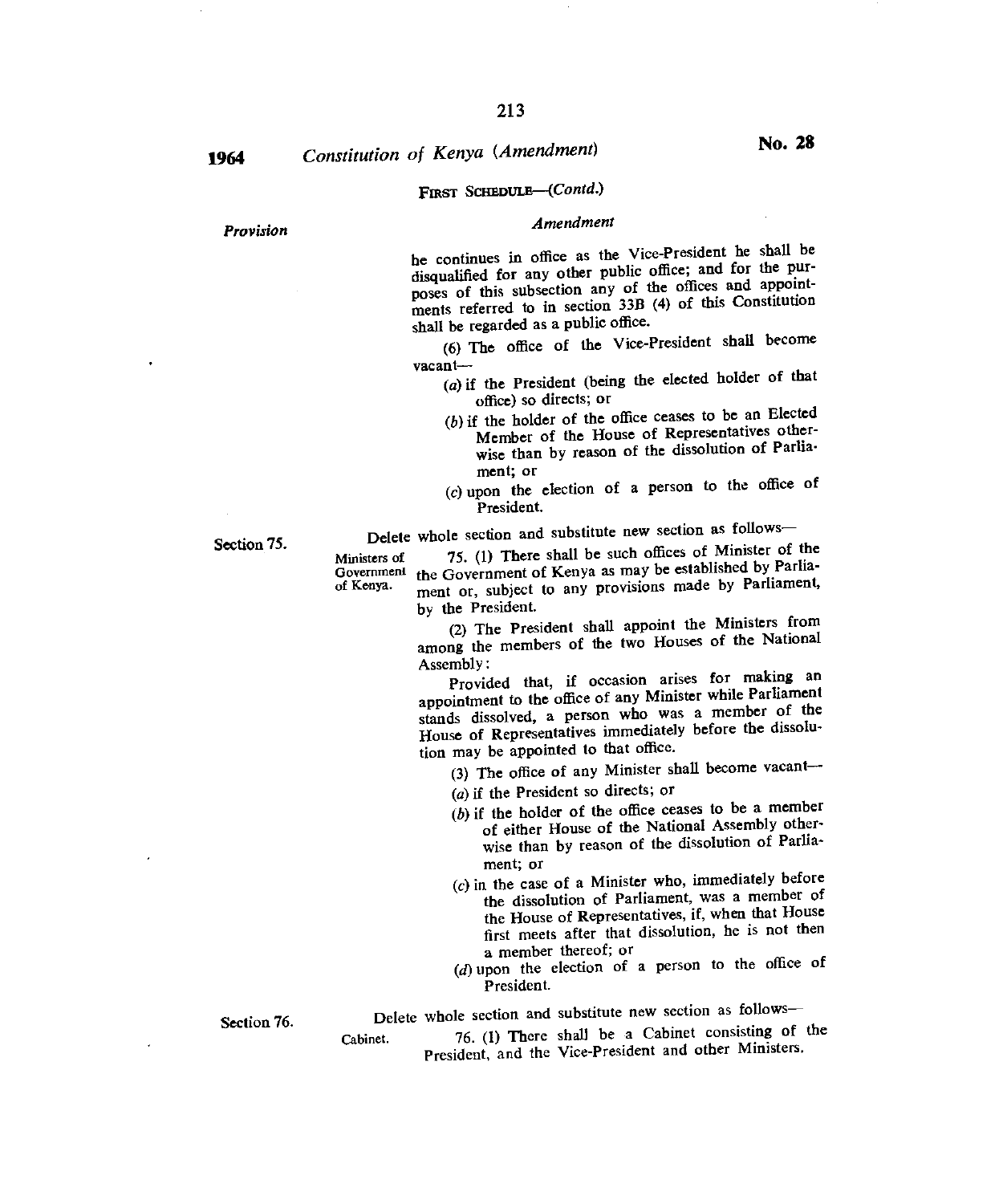#### *Provision Amendment*

(2) The function of the Cabinet shall be to aid and advise the President in the government of Kenya.

(3) The Cabinet shall be collectively responsible to the two Houses of the National Assembly for all things done by or under the authority of the President or the Vice-President or any other Minister in the execution of his office.

(4) The provisions of subsections (2) and (3) of this section shall not apply in relation to—

- $(a)$  the appointment and removal from office of the Vice-President, Ministers and Assistant Ministers under sections 74, 75 and 81 of this Constitution, the assignment of responsibility to any Minister under section 77 of this Constitution, or the giving of consent under section 82 of this Constitution to the Vice-President, a Minister or an Assistant Minister absenting himself from Kenya;
- (b) the dissolution of Parliament; or
- $(c)$  the matters referred to in section 88 of this Constitution (which relates to the exercise of the Prerogative of Mercy).

Section 81.

Section 77. Delete whole section and substitute new section as follows—

- Allocation of 77. Responsibility for any of the business of the portfolios to government of Kenya, including the administration of any Ministers. government of Kenya, including the administration of any of the departments of Government, may be assigned to the Vice-President and the several Ministers as the President may, by directions in writing, determine.
- Delete whole section. Section 78.
- Delete whole section. Section 79.
- Delete whole section. Section 80.

Delete whole section and substitute new section as follows—

Assistant<br>Ministers. 81. (1) The President may appoint Assistant Ministers from among the members of the two Houses of the National Assembly to assist the President, Vice-President and the Ministers in the performance of their duties:

> Provided that, if occasion arises for making an appointment while Parliament stands dissolved, a person who was a member of the House of Representatives immediately before the dissolution may be appointed as an Assistant Minister.

FIRST SCHEDULE—(Contd.)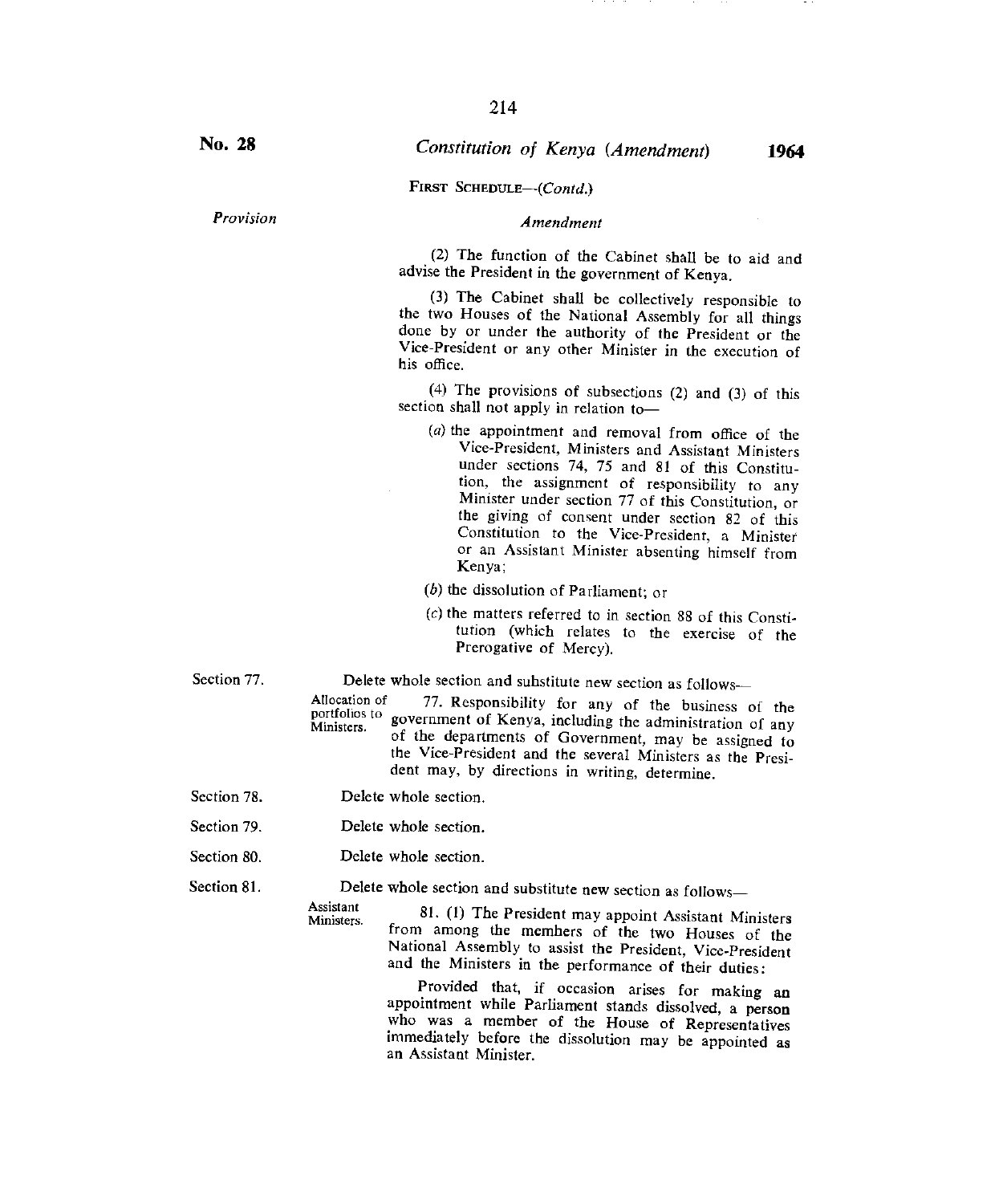$\sim$   $\sim$ 

 $\sim$  -  $\sim$  -  $\sim$  -  $\sim$ 

# **1964** *Constitution of Kenya (Amendment)* **No. 28**

### FIRST SCHEDULE-(Contd.)

# *Provision Amendment*

(2) The office of an Assistant Minister shall become vacant—

(a) if the President so directs; or

- $(b)$  if the holder of the office ceases to be a member of either House of the National Assembly otherwise than by reason of the dissolution of Parliament; or
- $(c)$  in the case of an Assistant Minister who, immediately before the dissolution of Parliament, was a member of the House of Representatives, if, when that House first meets after that dissolution, he is not then a member thereof; or
- $(d)$  upon the election of a person to the office of President.

Section 82. Delete whole section and substitute new section as follows—<br>Absence of 82. The Vice-President, a Minister or an Ass 82. The Vice-President, a Minister or an Assistant Vice- Minister shall not absent himself from Kenya except with President, Ministers and the prior consent of the President. Assistant

Ministers from Kenya.

Section 83.

(a) In the marginal note substitute for the words "Parliamentary Secretaries" the words "Assistant Ministers".

 $(b)$  In the section substitute for the words "a Parliamentary Secretary" the words "an Assistant Minister".

(c) Insert immediately after the section a new section as follows—

Permanent 83A. There shall be a Permanent Secretary to the Secretaries President's Office and a Permanent Secretary to the Vice-President's Office and a Permanent Secretary to the Viceto the Offices President's Office whose offices shall be offices in the public and Vice-<br>and Viceand Vice-

President.

Substitute for the words "Where any" the words "Where the Vice-President or any other". Section 84.

Substitute for the words "Prime Minister" wherever they appear, the word "President". Section 85 (2).

(a) Substitute for the words "Governor-General" the word "President". Section 87.

(b) Delete the proviso.

Section 88.  $(a)$  In subsection  $(1)$ —

 $\pmb{\rangle}$ 

(i) substitute for the words "The Governor-General may, in Her Majesty's name and on Her Majesty's behalf" the words "The President may";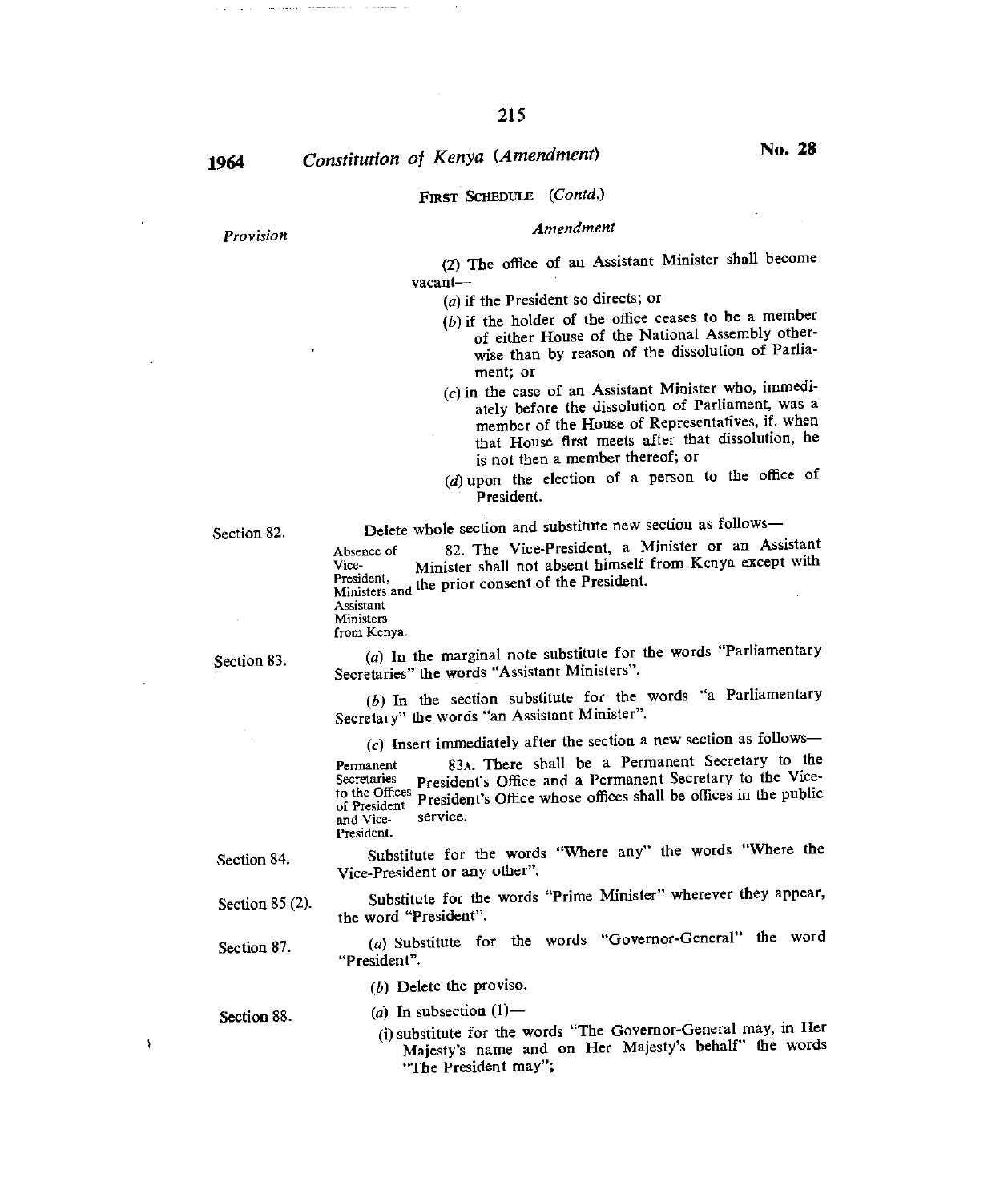#### FIRST SCHEDULE-(Contd.)

*Provision Amendment* 

(ii) in paragraph *(d)* substitute for the word "Crown" the word "Republic".

 $(b)$  In subsection  $(2)$ —

- (i) delete the words "Subject to the provisions of subsection  $(3)$ of this section,";
- (ii)substitute for the words "Governor-General" the word "President".

*(a)* In subsection (1) *(c)* substitute for the words "Governor-General" the word "President".

*(6)* In subsection (2) *(b)* substitute for the words "Governor-General" the word "President".

*(c)* Delete subsection (5).

Section 90.

(a) In subsection (1) substitute for the words "Governor-General" the word "President".

(b) In subsection (2) substitute for the words "Governor-General" the word "President".

#### Delete whole Chapter.

Chapter VII. Chapter VIII.

Section 121.

(a) Delete the words "(not being revenues or other moneys raised or received by a Region or revenues or other moneys that are payable, by or under an Act of Parliament, into some other fund established for any specific purpose or that may, by or under an Act of Parliament, be retained by the authority that received them for the purpose of defraying the expenses of that authority)".

(b) Add immediately after the words "Consolidated Fund" the words "from which no moneys shall be withdrawn except as may be authorized by an Act of Parliament (including an Appropriation Act) or by a vote on account passed by the House of Representatives under section 124 of this Constitution".

Section 122. Delete whole section.

Section 123. Delete whole section.

Section 125. Delete whole section.

Section *(a)* Delete the words "Governor-General," and the words 126 (5). "appointed member of the Police Service Commission". <sup>"</sup>appointed member of the Police Service Commission".

> *(b)* Substitute for the words "Inspector-General of Police" the words "Chief Commissioner of Police".

- Section 128. *(a)* In subsection (2)--
	- (i)in paragraph *(a)* substitute for the words ", or as provided by, section 122 of this Constitution" the word "law";
	- (ii)in paragraph *(c)* delete the words "the accounts of the Central Land Board".

Section 89.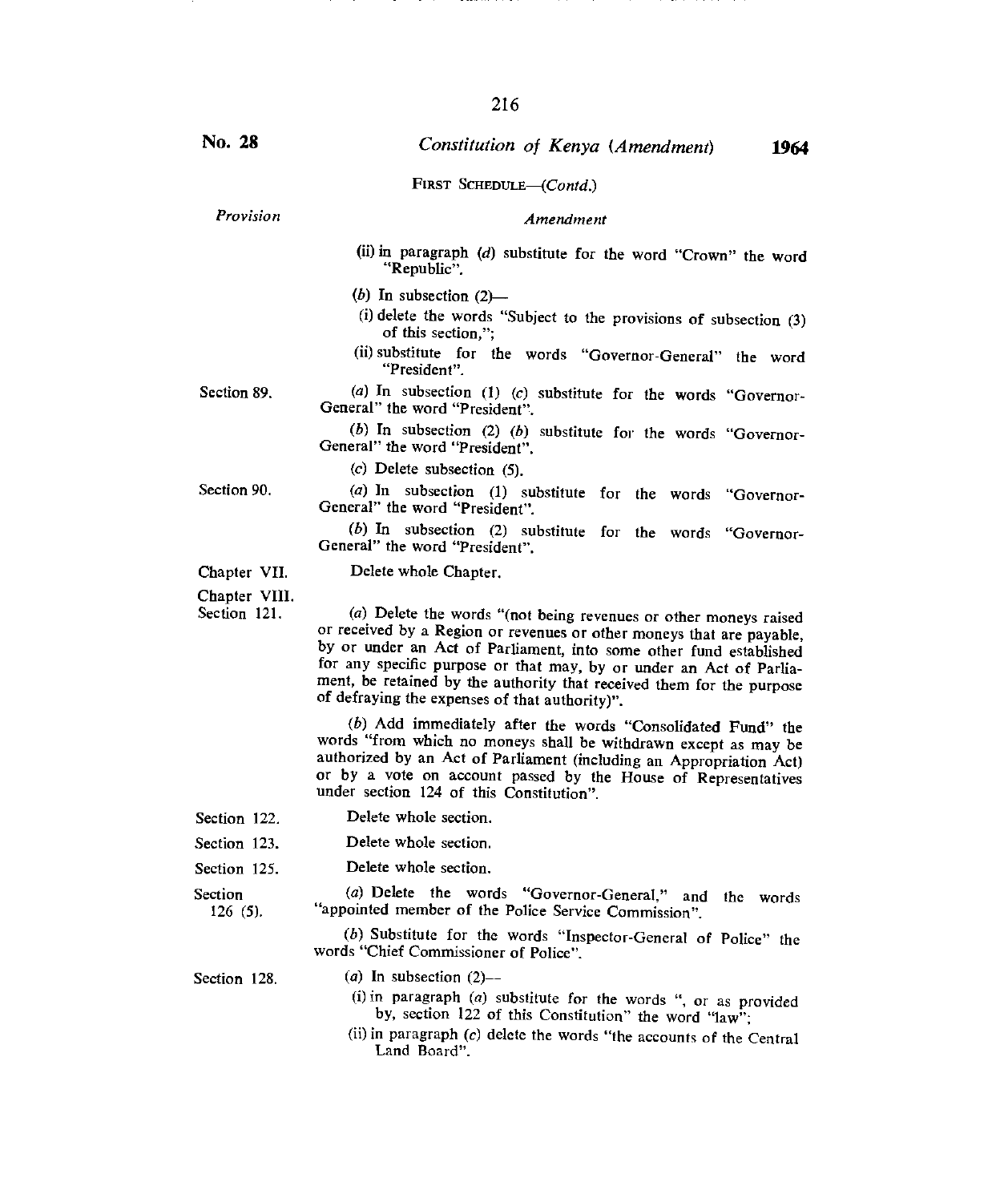# *1964 Constitution of Kenya (Amendment)* No. **<sup>28</sup>**

## FIRST SCHEDULE-(Contd.)

# *Provision Amendment*

(b) Delete subsections  $(5)$  and  $(6)$ .

(c) In subsection (7) substitute for the expression "(4) and  $(5)$ " the expression "and (4)".

Section 137. (a) In subsection (1) substitute for the words "a sum equal to the proceeds of that tax or duty for that financial year" the words "such sum equal to such proportion of the proceeds of that tax or duty for that financial year as may be prescribed by or under an Act of Parliament".

- (b) In subsection  $(2)$ —
- (i)in paragraph (a) insert immediately after the words "equal to" the words "the proportion payable to the Regions under this section of";
- (ii)in paragraph *(b)* insert immediately after the words "equal to" the words "the proportion payable to the Regions under this section of".

*(c)* In subsection (3) substitute for the words "that financial year" the words "the immediately preceding financial year".

Section Substitute for the words "that financial year" the words "the 138 (3). immediately preceding financial year". immediately preceding financial year".

Section 139. Delete whole section.

t.

Section 140. *(a)* In subsection (1) substitute for the words "two-thirds of the excess" the words "ten per cent of the excess, or such larger proportion thereof as may be prescribed by or under an Act of Parliament".

- (b) In subsection  $(2)$ --
- (i)in paragraph (a) insert immediately after the words "one sixth of" the words "the proportion payable to the several Regions under this section of";
- (ii)in paragraph *(b)* insert immediately after the words "one-half of" the words "the proportion payable to the several Regions under this section of".
- *(c)* Delete subsection (3).

*(d)* In subsection (4) substitute for the expression "(1), (2) and (3)" the expression "(1) and (2)".

*(e)* Delete subsection *(5).* 

- Section 141. Delete whole section.
- Section 142. Delete whole section.
- Section 143. Delete whole section.
- Section 144. Delete whole section.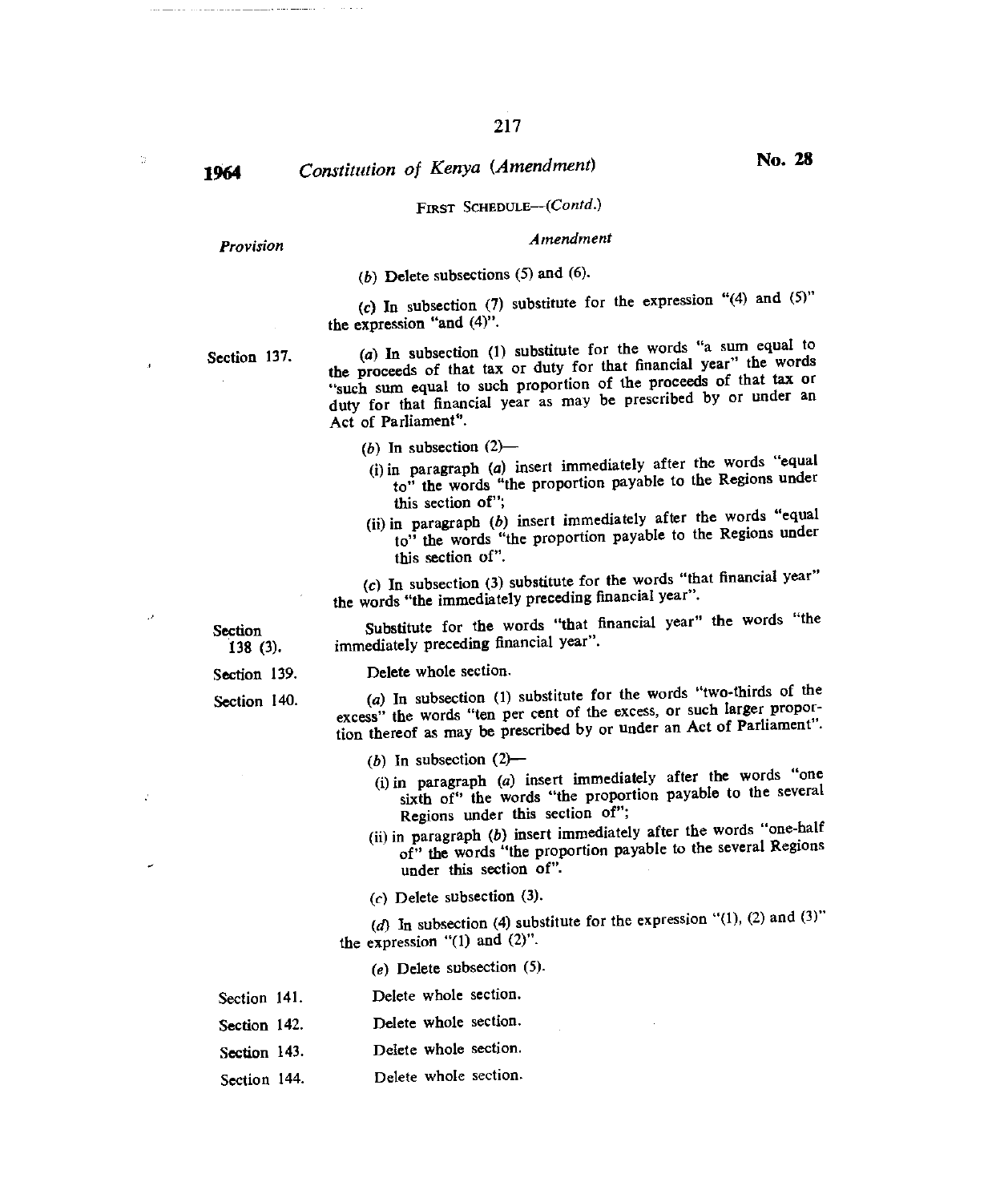### FIRST SCHEDULE—(Contd.)

# *Provision Amendment*

| Section 145.                | Delete whole section.                                                                             |
|-----------------------------|---------------------------------------------------------------------------------------------------|
| Section 146.                | Delete whole section.                                                                             |
| Section 147.                | Delete whole section.                                                                             |
| Section 148.                | Delete whole section.                                                                             |
| Section 149.                | Delete whole section.                                                                             |
| Section 150.                | Delete whole section.                                                                             |
| Section 151.                | Delete whole section.                                                                             |
| Section<br>$152(2)$ .       | (a) Delete the words "in any financial year".<br>$(b)$ Delete the words "in that financial year". |
| Section 153.                | Delete whole section.                                                                             |
| Section 154.                | Delete whole section.                                                                             |
| Section 155.                | Delete whole section.                                                                             |
| Chapter IX.<br>Section 157. | Delete whole section and substitute new cection                                                   |

Delete whole section and substitute new section as follows-

Police Force.

157. (1) There shall be a Police Force which shall be under the command of a Chief Commissioner of Police.

(2) Subject to the provisions of this Constitution, the Police Force shall be organized and administered in accordance with such provision as may be made in that behalf by Parliament.

(3) Subject to the provisions of this Constitution, the members of the Police Force shall have such powers and duties as may be conferred upon them by any law.

(4) Subject to the provisions of this section, no other police force shall be established for Kenya or any part thereof.

(5) Parliament may make provision for police forces forming part of naval, military or air forces.

(6) Nothing in this section shall prevent Parliament from making provision for a disciplined force having administrative functions and functions as an auxiliary police force.

- Section 158. Delete whole section.
- 
- Section 159. Delete whole section.
- Section 160. Delete whole section.
- Section 161. Delete whole section.

Section 162. *(a)* In subsection (1) substitute for the words "Governor-General acting in accordance with the advice of the Police Service Commission" the word "President".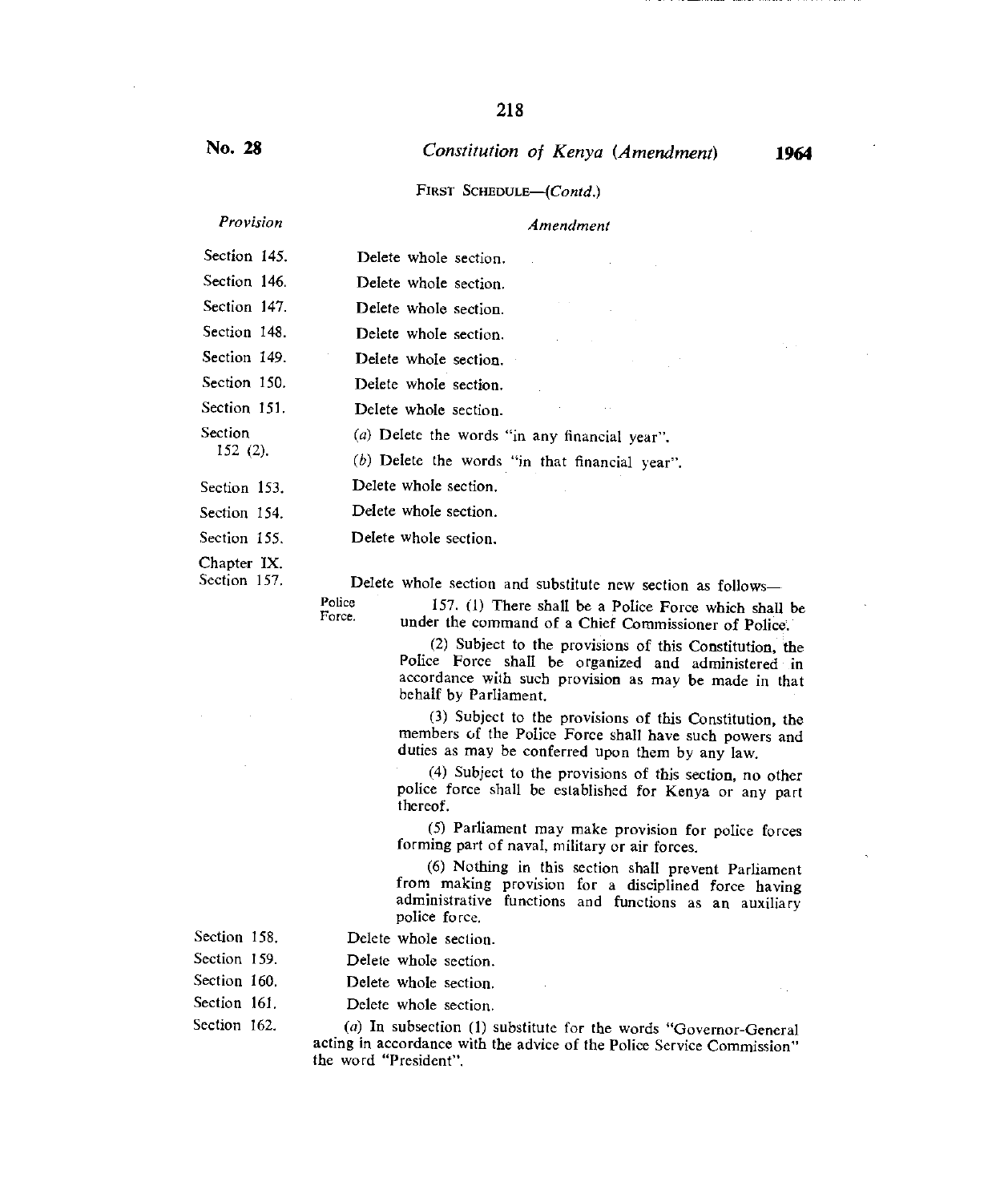# **1964** Constitution of Kenya (Amendment) **No. 28**

## FIRST SCHEDULE-(Contd.)

# *Provision Amendment*

*(b)* In subsection (2) substitute for the words "Governor-General, acting in accordance with the advice of the Police Service Commission," the word "President".

*(c)* In subsection (5) substitute for the words "Governor-General" wherever they appear, the word "President".

- (d) In subsection  $(6)$ —
- (i)substitute for the words "Chairman of the Police Service Commission represents to the Governor-General" the words "President considers";
- (ii) in paragraph (b) substitute for the words "Governor-General" the word "President".

 $(e)$  In subsection  $(7)$ —

- (i)substitute for the words "Governor-General, acting in accordance with the advice of the Police Service Commission," the word "President";
- (ii)substitute for the words "Governor-General, acting in accordance with such advice as aforesaid" the word "President";
- (iii) substitute for the words "Governor-General" the word "President".

*(1)* In the marginal note and throughout the section substitute for the words "Inspector-General" the words "Chief Commissioner".

Section 163. Delete whole section and substitute a new section as follows— Appoint-<br>  $163$ . The power to appoint persons to hold or act in<br>
ment, etc. offices in the Police Force (including the power to confirm ment, etc. offices in the Police Force (including the power to confirm<br>of other appointments) the power to exercise disciplinary control appointments), the power to exercise disciplinary control Police over persons holding or acting in such offices and the Force. power to remove such persons from office shall vest-

- (a) in the case of offices of or above the rank of Sub-Inspector, or such rank other than the rank of Sub-Inspector as may be specified for the purposes of this section by or under an Act of Parliament, in the Public Service Commission;
- $(b)$  in the case of offices below the rank of Sub-Inspector, or such other rank as may be specified as aforesaid, in the Chief Commissioner :

Provided that-

- (i) the Commission may, by directions in writing and subject to such conditions as it thinks fit, delegate any of its powers under this section to any one or more members of the Commission or to the Chief Commissioner;
- (ii) the Chief Commissioner may, by directions given in such manner as he thinks fit and subject to such conditions as he thinks fit, delegate any of his powers under this section to any member of the Police Force.

members of<br>Police

×,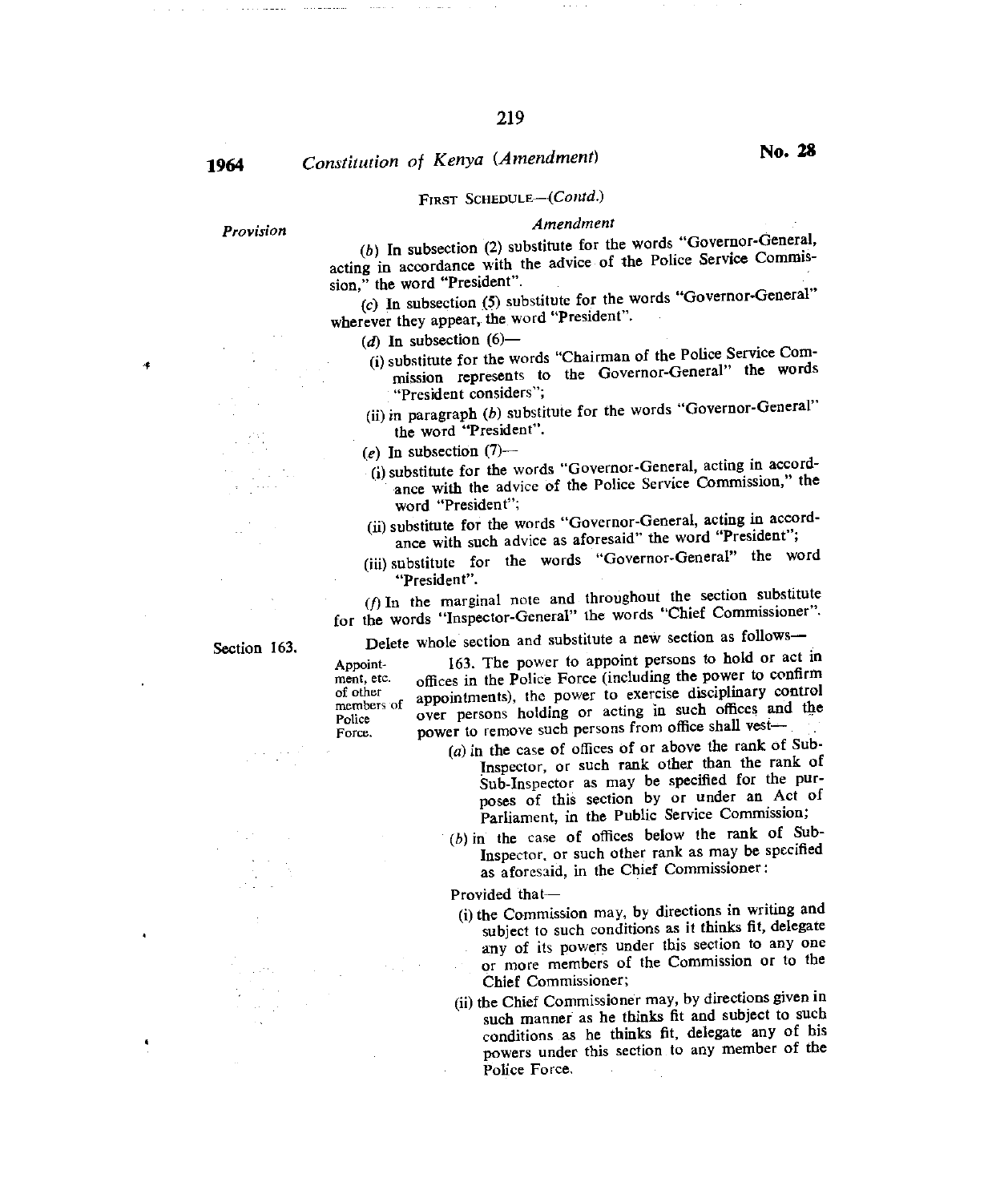#### FIRST SCHEDULE-(Contd.)

#### *Provision Amendment*

- Section 164. Delete whole section.
- Section 165. Delete whole section.

Section 166. Delete whole section and substitute a new section as follows—

Functions of 166. (1) The Chief Commissioner shall be responsible Chief Com-<br>to the Minister for the organization, maintenance and administration of the Police Force, and shall comply with all lawful instructions as to the discharge of that responsibility that the Minister may give to him, or cause such instructions to be complied with.

> (2) The Chief Commissioner shall comply with such general directions of policy with respect to maintaining public safety and public order in Kenya or any part thereof as the Minister may give to him, or cause such directions to be complied with.

> (3) In this section "the Minister" means the Minister for the time being responsible for matters relating to the Police Force.

- Section 167. (a) Delete the words "or any Regional Commissioner of Police".
	- (b) Delete the words "or the Regional Commissioner of Police".

(c) Substitute for the words "Inspector-General" wherever they appear, the words "Chief Commissioner".

- Section 168. Delete whole section.
- Section 169. Delete whole section.
- Section 170. Delete whole section.
- Chapter XI.

Section 186.

*(a)* In subsection (2) substitute for the words "Governor-General, acting in accordance with the advice of the Judicial Service Commission" the word "President".

- *(b)* In subsection (3)—
- (i) insert at the commencement of the subsection the words "Subject to the provisions of subsection (3A) of this section";
- (ii)in paragraph *(a)* substitute for the words "by any Order of Her Majesty in Council" the words "at any time before 12th December 1963".

*(c)* Immediately after subsection (3) insert a new subsection as follows-

(3A) The disqualifications referred to in paragraphs *(a), (b)*  and *(c)* of subsection (3) of this section shall cease to be disqualications in respect of any person when Parliament has been dissolved on two occasions after that person ceased to be such a member, candidate, holder of office or sponsor or supporter of such a candidate.

*(d)* In subsection (7) substitute for the words "Governor-General" wherever they appear, the word "President".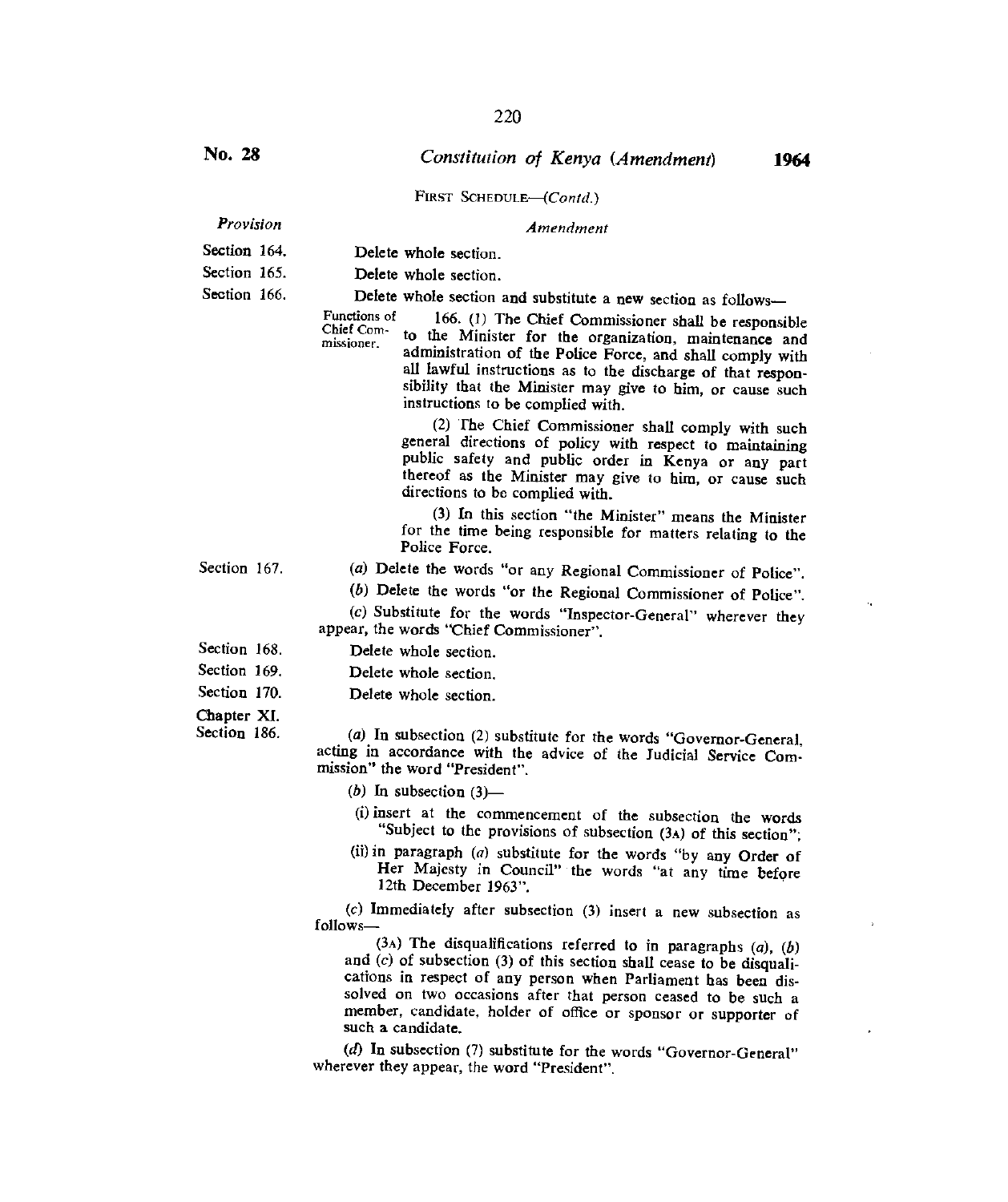$\bullet$ 

# 1964 *Constitution of Kenya (Amendment)* **No. 28**

# FIRST SCHEDULE—(Contd.)

# *Provision Amendment*

 $(e)$  In subsection  $(8)$ —

- (i)substitute for the words "Prime Minister or the President of any Regional Assembly represents to the Governor-General" the words "President considers";
- (ii) substitute for the words "Governor-General" where they appear in paragraph  $(a)$  and paragraph  $(b)$  the word "President".

(f) In subsection  $(9)$ --

- (i)substitute for the words "Governor-General, acting in accordance with the advice of the Judicial Service Commission," the word "President";
- (ii)substitute for the words "Governor-Genera, acting in accordance with such advice as aforesaid" the word "President";
- (iii)substitute for the words "Governor-General" the word "President".

 $g$ ) In subsection (10) substitute for the words "Governor-General, acting in accordance with the advice of the Judicial Service Commission," the word "President".

 $(h)$  In subsection  $(11)$  substitute for the words "Governor-General, acting in accordance with the advice of the Judicial Service Commission," the word "President".

(i) In subsection  $(13)$ —

Delete whole section.

(i)substitute for the words "Prime Minister in the case of a public officer serving on the establishment of the Government of Kenya or in the case of any authority of that Government and with the consent of the President of the Regional Assembly in the case of a public officer serving on the establishment of a Region or in the case of any authority of a Region" the word "President";

(ii)substitute for the words "such an" the words "any public".

Section 187.

Section 188.  $(a)$  Insert immediately after subsection (1) a proviso as follows—

Provided that the Commission may, with the approval of the President and subject to such conditions as it thinks fit, by directions in writing delegate any of its powers under this section to any one or more of its members or to any officer in the public service.

*(6)* Delete subsection (2) and substitute a new subsection as

follows—<br>(2) Subject to the provisions of this section and of section 186 (12) of this Constitution, provision may be made by or under an Act of Parliament for prescribing the manner of the exercise

١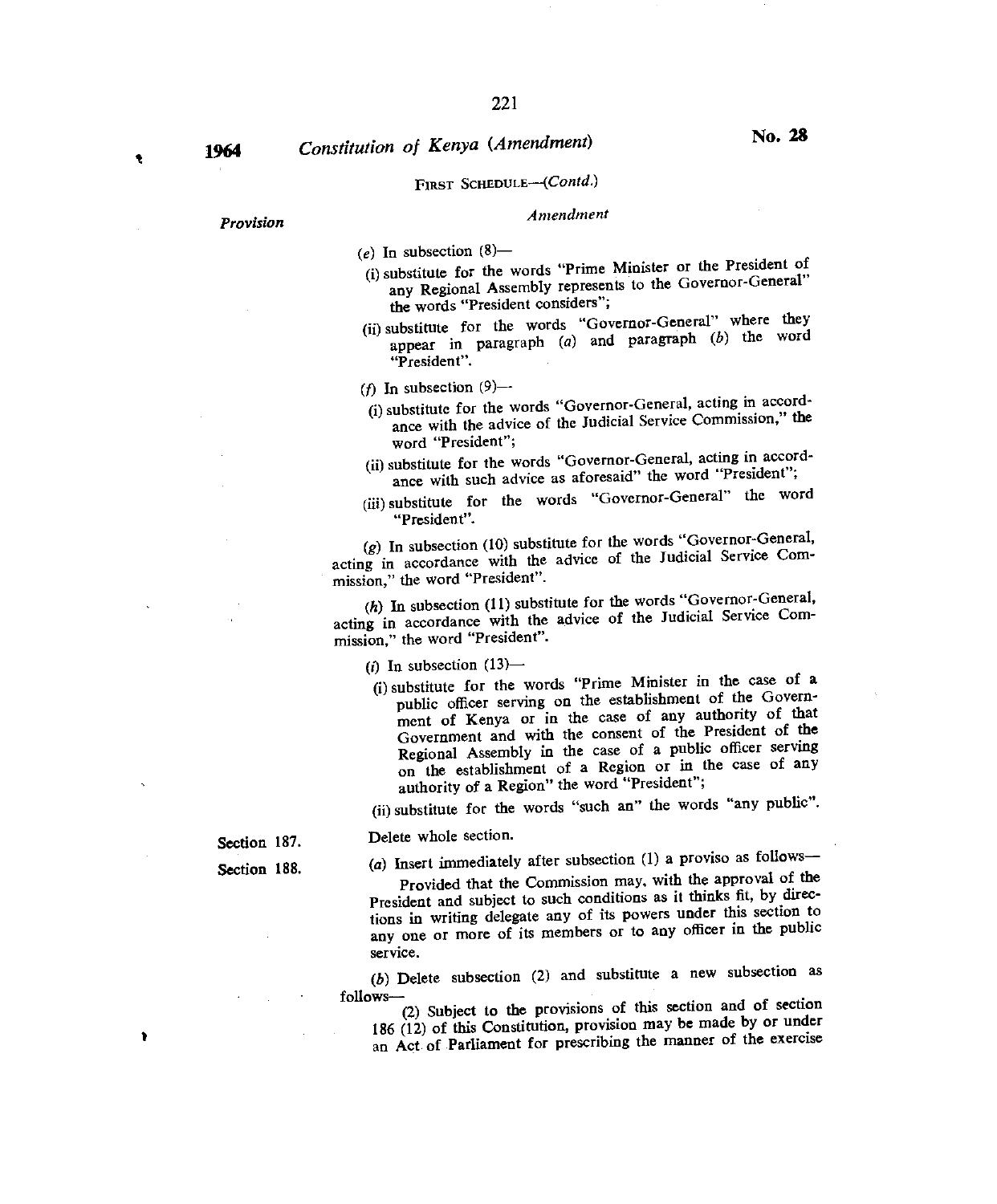FIRST SCHEDULE---(Contd.)

*Provision Amendment* 

of the functions of the Public Service Commission under this section and for any matters incidental or supplementary to the exercise of those functions.

(c) Delete subsections (3), (4), (5), (6), *(7),* (8), (9) and (10).

(d) In subsection (11) substitute for the words "Governor-General" wherever they appear, the word "President".

- (e) Delete subsections  $(12)$ ,  $(13)$  and  $(14)$ .
- (f) In subsection  $(15)$ —
- (i)substitute for the words "The provisions" the expression "Subsection (1)";
- (ii)delete paragraph *if);*
- (iii) in paragraph (h) substitute for the words "Inspector-General of Police or any other office in the Police Force" the words "Chief Commissioner of Police or any office in the Police Force to which paragraph *(b)* of section 163 of this Constitution (which relates to offices within the power of appointment of the Chief Commissioner) applies".

- Section 189. *(a)* In subsection (1)—
	- (i)substitute for the words "Governor-General, acting in accordance with the advice of the Public Service Commission" the word "President";
	- (ii) delete the proviso.

*(b)* In subsection (2) substitute for the words "Governor-General, acting in accordance with the advice of the Public Service Commission," the word "President".

*(c)* In subsection (3) substitute for the word "seven" the word "five".

*(d)* In subsection (6) substitute for the words "Governor-General" wherever they appear, the word "President".

*(e)* In subsection (7)—

- (i)substitute for the words "Prime Minister or the President of any Regional Assembly or the Chairman of the Public Service Commission represents to the Governor-General" the words "President considers";
- (ii) in paragraph (a) substitute for the words "Governor-General" the word "President";
- (iii) in paragraph (b) substitute for the words "Governor-General" the word "President".
- (f) In subsection  $(8)$ —
- (i) substitute for the words "Governor-General" wherever they appear, the word "President";
- (ii) delete the words ", acting in accordance with the advice of the Public Service Commission,";

 $\mathbf{f}$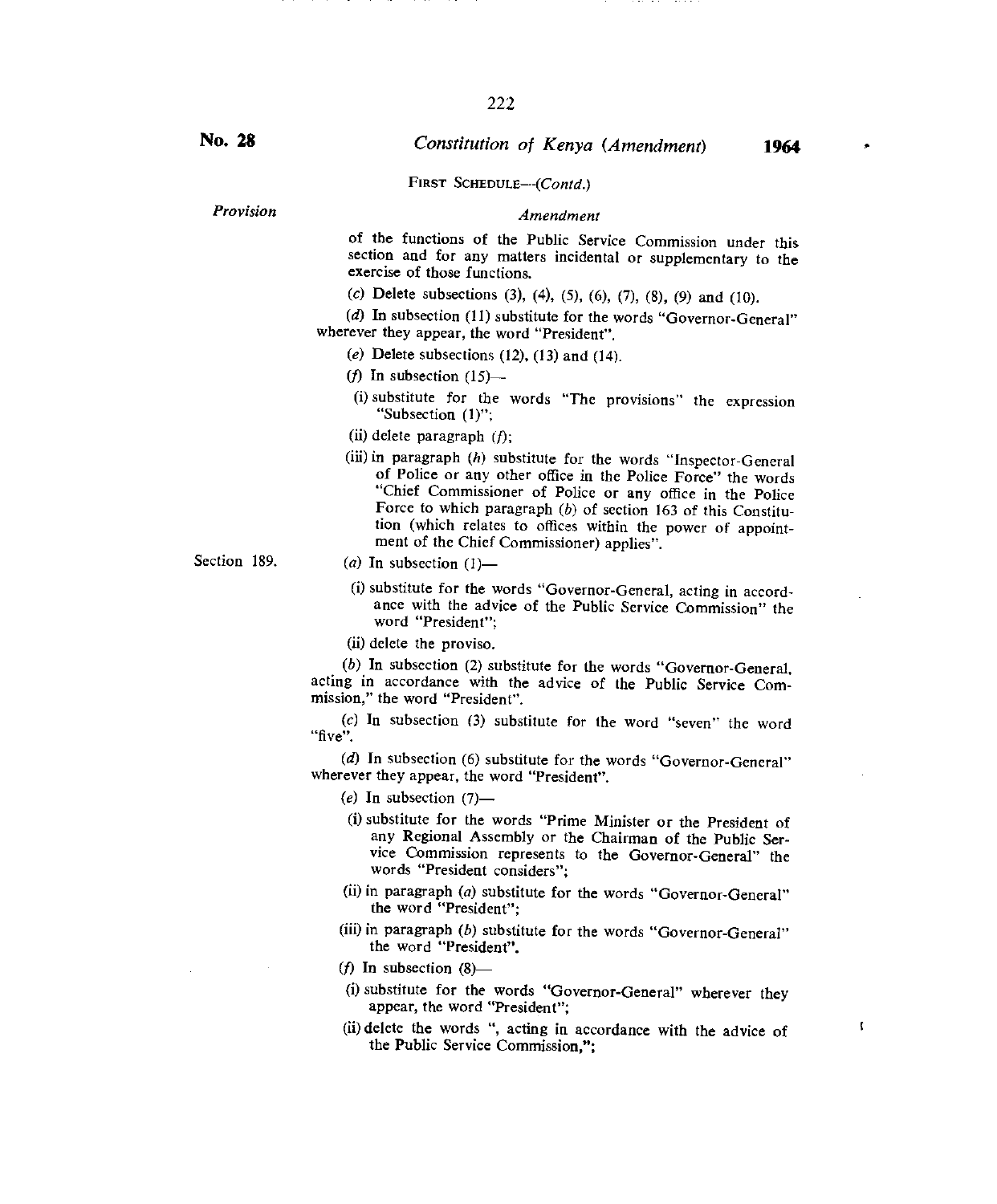# **1964** *Constitution of Kenya (Amendment)* **<b>No. 28**

### FIRST SCHEDULE-(Contd.)

# *Provision Amendment*

(iii) delete the words "acting in accordance with such advice as aforesaid,".

Section 190. *(a)* In subsection (1) substitute for the words "Governor-General, acting in accordance with the advice of the Public Service Commission" the word "President".

> *(b)* In subsection (2) substitute for the words "Governor-General, acting in accordance with the advice of the Public Service Commission," the word "President".

> *(c)* In subsection *(5)* delete the words "Governor-General" wherever they appear, and substitute the word "President".

*(d)* In subsection (6)--

- (i)substitute for the words "Prime Minister or the President of any Regional Assembly or the Chairman of the Public Service Commission represents to the Governor-General" the words "President considers";
- (ii)in paragraph *(a)* substitute for the words "Governor-General" the word "President";
- (iii) in paragraph (b) substitute for the words "Governor-General" the word "President".
- $(e)$  In subsection  $(7)$ —
- (i)substitute for the words "Governor-General" wherever they appear, the word "President";
- (ii) delete the words ", acting in accordance with the advice of the Public Service Commission,";
- (iii) delete the words "acting in accordance with such advice as aforesaid,".

Section 191. *(a)* Substitute for the words "Governor-General, acting in accordance with the advice of the Public Service Commision" the word "President".

*(b)* Delete the proviso.

Section 192.

(a) In subsection (1) substitute for the words "Governor-General, acting in accordance with the advice of the Prime Minister" the word "President";

*(b)* Delete subsection (2) and substitute a new subsection as follows—

(2) Before exercising any power conferred by subsection (1) of this section in relation to any person who holds any office in the public service, other than an office to which this section applies, the President shall consult the Public Service Commission.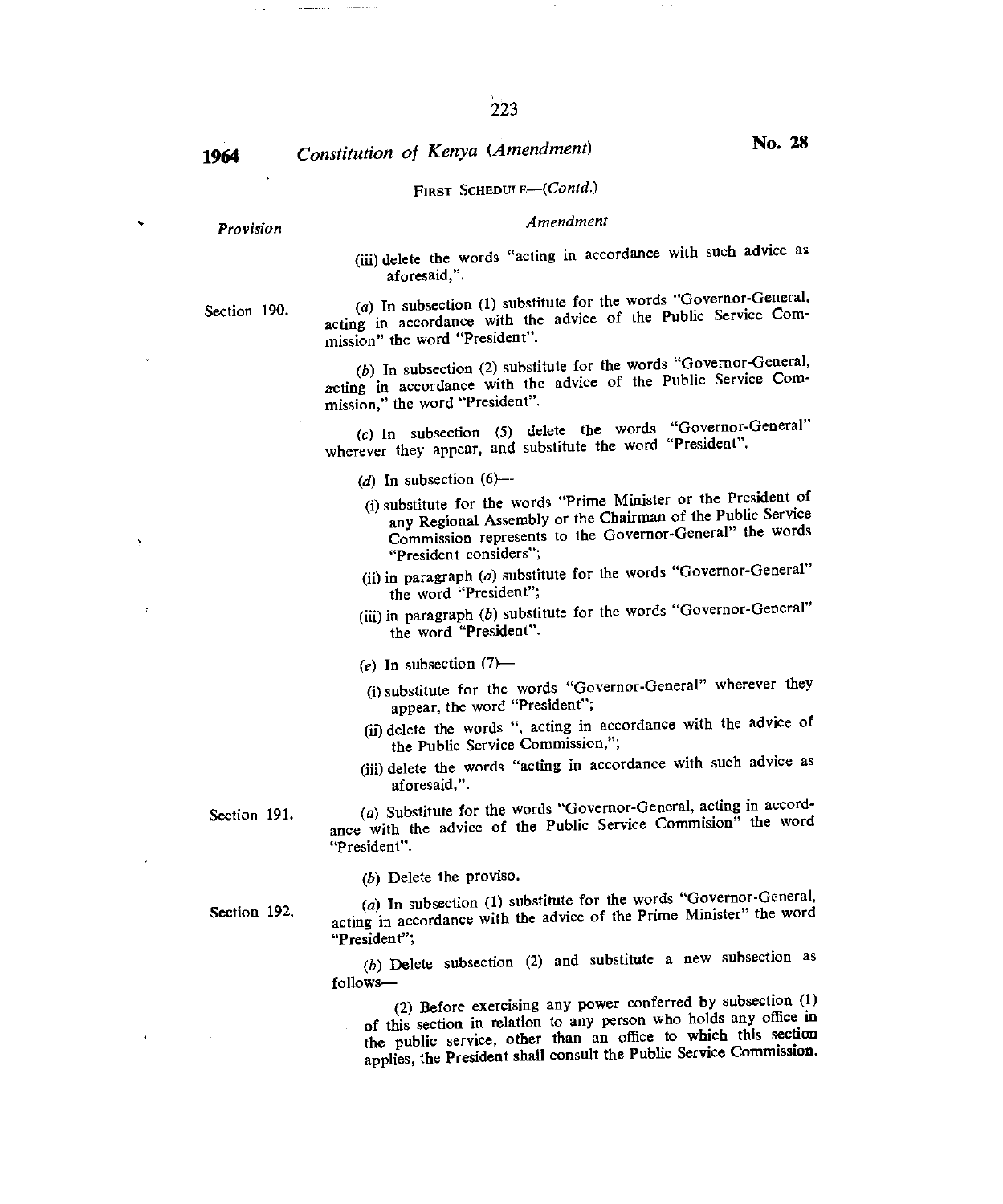J.

Ÿ

#### FIRST SCHEDULE—(Contd.)

| Provision                    | Amendment                        |  |
|------------------------------|----------------------------------|--|
| Section 193.                 | Delete whole section.            |  |
| Section 194.                 | Delete whole section.            |  |
| Section 195.                 | $(a)$ Delete subsection $(10)$ . |  |
|                              | (b) Delete subsection $(11)$ .   |  |
| Section<br>196 (5).          | Delete whole subsection.         |  |
| Chapter XII.<br>Section 197. | Delete whole section.            |  |
| Section 198.                 | Delete whole section.            |  |
| Section 199.                 | Delete whole section.            |  |
| Section 200.                 | Delete whole section.            |  |
| Section 201.                 | Delete whole section.            |  |
| Section 203.                 | Delete whole section.            |  |
| Section 204.                 | Delete whole section.            |  |

Delete whole section. Section 205.

Delete whole section. Section 206.

Delete whole section. Section 207.

Section 209.

*(a)* Delete marginal note and insert new marginal note *as*  follows—

"Setting apart of Trust land for Kenya Government purposes.".

*(b) Delete* subsection (1) and substitute a new subsection as follows-

(1) The purposes for which any areas of Trust land *may* be set apart and vested in the Government of Kenya under this section are—

- $(a)$  the purposes of the Government of Kenya; or
- $(b)$  the purposes of any body corporate established for public purposes by an Act of Parliament; or
- (c)the purposes of the East African Common Services Organization; or
- $(d)$  the purpose of the extraction of minerals (other than common minerals) or mineral oils.
- *(c)* Delete subsection (2).

Section 210. Delete subsections  $(1)$ ,  $(2)$ ,  $(3)$  and  $(5)$ .

Section Delete paragraphs (a), (b) and (c) and substitute two new para-<br>211 (1). graphs as follows--graphs as follows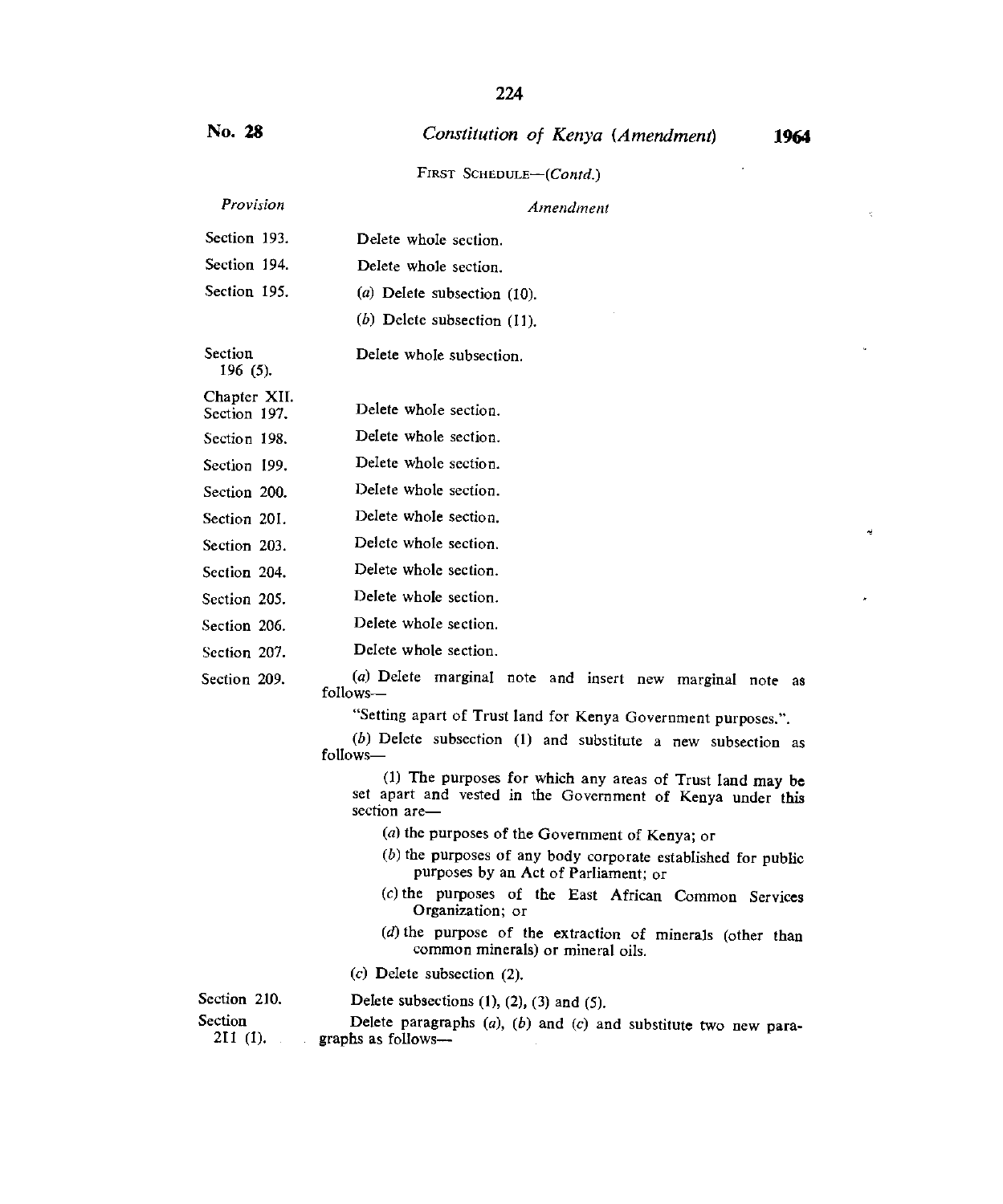**<sup>1964</sup>***Constitution of Kenya (Amendment)* **No. 28** 

### FIRST SCHEDULE—(Contd.)

# *• Provision Amendment*

- (a)if the land is situated in the Special Areas or is such land as is specified in paragraph *(b)* or paragraph *(c)* of section 208 (1) of this Constitution, to the county council in whose area of jurisdiction the land is situated; and
- (b)in any other case, to the Government of the Republic of Kenya.
- Section 212. Delete whole section.
- Section 213. Delete whole section.
- Section 214. Delete whole section.

Chapter XIII.<br>Sections

Sections Delete sections 223 to 238 (inclusive) and substitute a new section 223 to 238. as followsas follows-

Establishment 223. (1) There shall be established such local govern-<br>of local ment authorities with such areas of jurisdiction as may be ment authorities with such areas of jurisdiction as may be government prescribed by or under an Act of Parliament, and each etc. local government authority shall exercise such functions as may be so prescribed.

> (2) For the purpose of giving effect to the provisions of subsection (1) of this section, provision shall be made by or under an Act of Parliament with respect to—

- $(a)$  the number and manner of election of elected councillors who shall represent each local government authority (including councillors appointed by a local government authority the area of which falls wholly within the area of such local government authority, who may rank as elected councillors), and the number (if any) of other councillors (including aldermen) who shall represent each local government authority, and the manner of their nomination, appointment or selection;
- $(b)$  the establishment of one or more electoral areas within the area of each local government authority for the purpose of the election of elected councillors;
- $(c)$  the qualifications and disqualifications for registration as a voter in elections of elected councillors to local government authorities (other than councillors appointed by another local government authority as aforesaid, who may rank as elected councillors);
- $(d)$  the right to vote in elections of elected councillors to local government authorities, and the grounds on which a person registered as a voter in such elections may be disqualified from voting;

ین

÷

المنابذ المستبق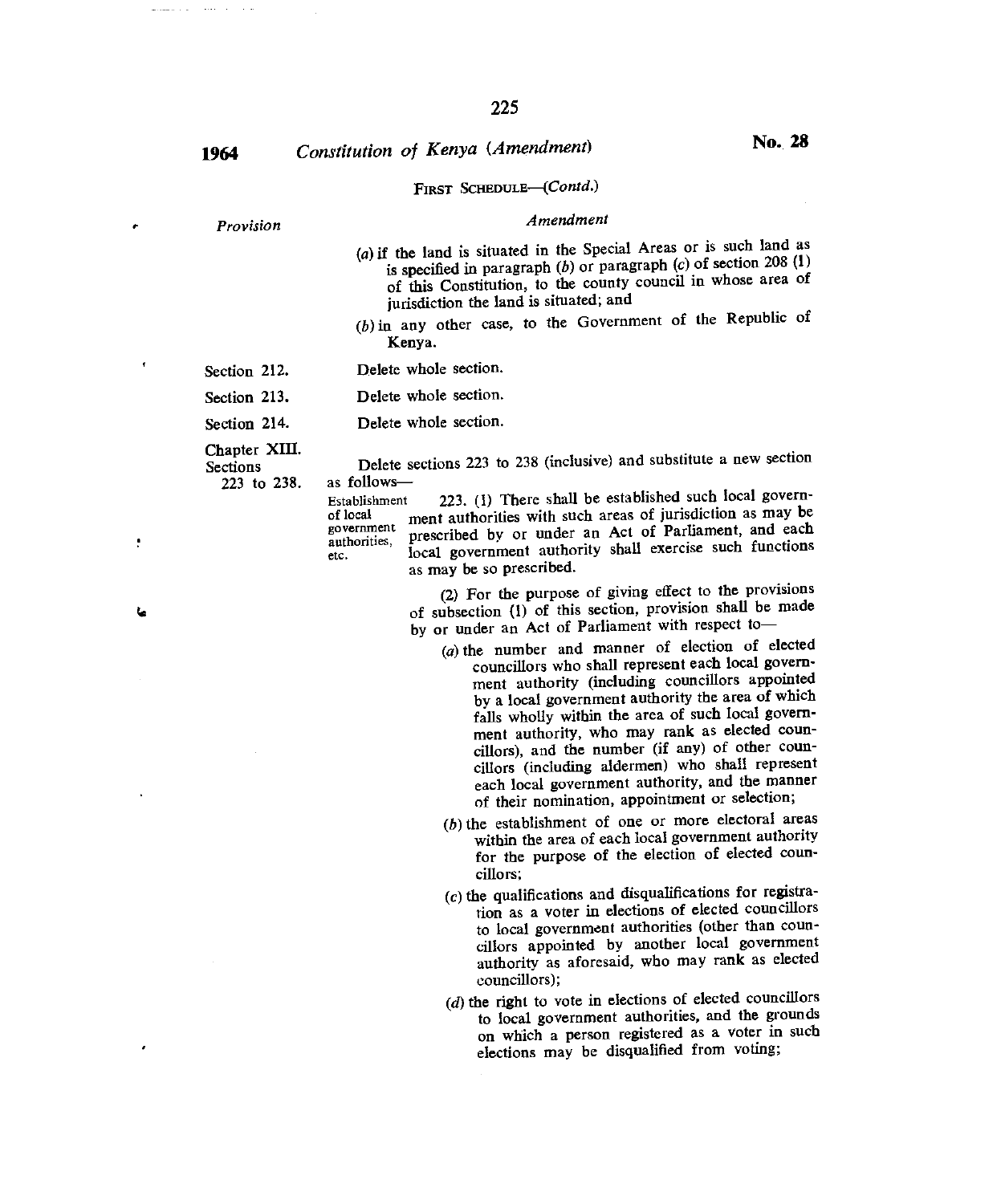FIRST SCHEDULE---(Contd.)

#### *Provision Amendment*

- $(e)$  the qualifications and disqualifications for election as an elected councillor of any local government authority, including any additional qualifications which may be required in any particular electoral area in respect of one or more elected councillors;
- $(f)$  the qualifications and disqualifications for nomination, appointment or selection as a councillor other than an elected councillor; and
- $(g)$  the tenure of office of councillors of local government authorities:

Provided that nothing in this subsection shall be construed as precluding the making, by or under an Act of Parliament, of—

- *(a)* different provisions for different local government authorities, or different classes of councillor, in respect of any of the matters referred to in this subsection (other than the matters referred to in paragraph *(c)* and paragraph *(d)* of this subsection); or
- $(b)$  any other provisions not inconsistent with the provisions of this section with respect to the matter of local government.

Chapter XIV.

Section 243.

Delete whole section.

Chapter XV. Section 244 (1).

*(a)* Insert immediately after the words "established by this Constitution" the words ", including the office of President or Vice-President,".

*(b)* In the proviso insert immediately after the words "Provided that" a new paragraph as follows-

*(aa)* the resignation of a person from the office of President shall be addressed to the House of Representatives;.

Section 245. (a) In subsection (1) insert immediately after the words "established by this Constitution" the words ", including the office of President or Vice-President,".

> *(b)* In subsection (2) insert immediately after the words "appointment to any office" the words "(other than the office of President or Vice-President)".

Schedule 1. Delete whole Schedule and substitute a new Schedule as follows-

 $\bullet$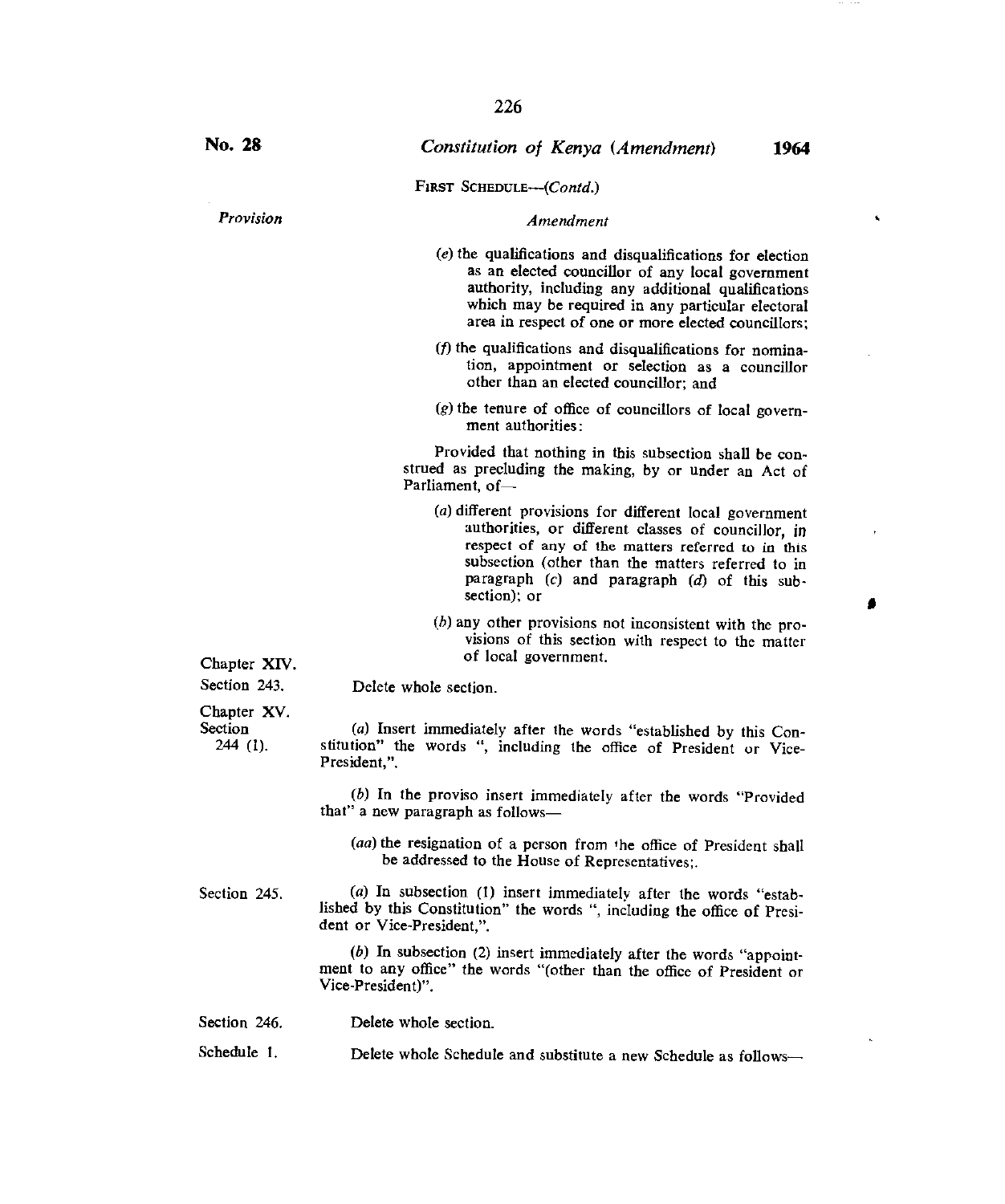# **<sup>1964</sup>***Constitution of Kenya (Amendment)* No. 28

### FIRST SCHEDULE-(Contd.)

*Provision* 

 $\cdots$ 

# *Amendment*

### SCHEDULE 1

### MATTERS TO WHICH EXECUTIVE AUTHORITY Sections 66, 72, OF REGIONS EXTENDS

#### PART I

# MATTERS THAT ARE WITHIN THE EXCLUSIVE LEGISLATIVE COMPETENCE OF REGIONAL ASSEMBLIES

Those matters which, under the specially entrenched provisions of this Constitution, may be provided for by a law made by a Regional Assembly.

#### PART II

MATTERS THAT ARE WITHIN THE CONCURRENT LEGISLATIVE COMPETENCE OF PARLIAMENT AND REGIONAL ASSEMBLIES

Any matter which, under any provision of this Constitution (other than the provisions referred to in Part I of this Schedule), may be provided for by a law made by a Regional Assembly.

Schedule 2. Delete the whole Schedule.

Schedule 5. Delete the whole of Part IV.

#### (s. 6)

#### SECOND SCHEDULE

# AMENDMENTS TO KENYA INDEPENDENCE ORDER IN COUNCIL 1963

| Provision            | Amendment                                                                                    |
|----------------------|----------------------------------------------------------------------------------------------|
| Section<br>1(2).     | Delete the proviso.                                                                          |
| Section 4.           | (a) Delete subsections (1), (2), (3), (4), (5) and (6).                                      |
|                      | (b) In subsection $(7)$ substitute for the words "Governor-General"<br>the word "President". |
| Section 5.           | Delete whole section.                                                                        |
| Section 9.           | word<br>the<br>for the words "Governor-General"<br>Substitute<br>"President".                |
| Section 10.          | Delete whole section.                                                                        |
| Section 11.          | Delete whole section.                                                                        |
| Section 12.          | Delete whole section.                                                                        |
| Section<br>$13(4)$ . | Substitute for the words "Prime Minister" wherever they appear,<br>the word "President".     |

J.

 $\overline{1}$ 

Ť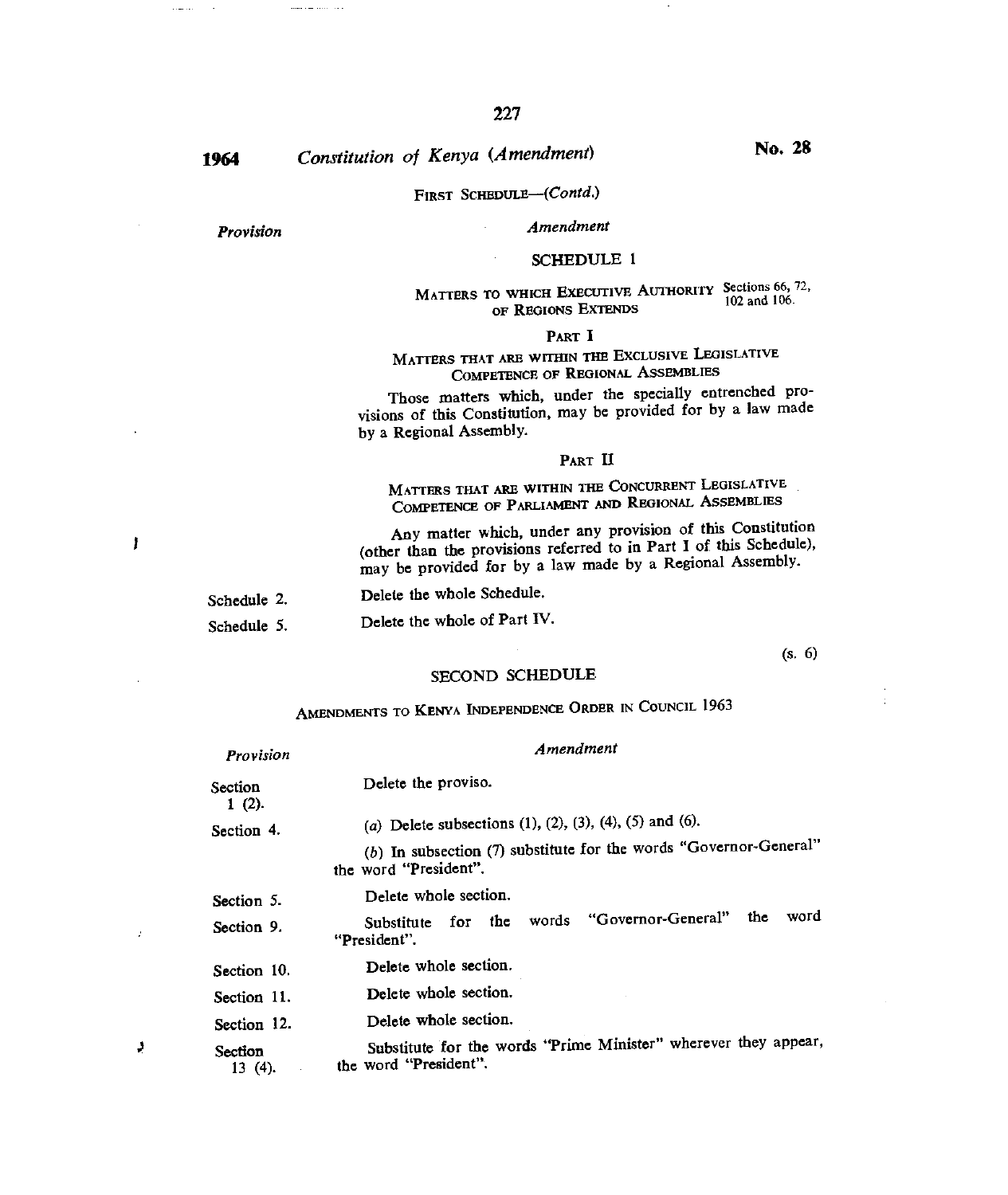SECOND SCHEDULE—(Contd.)

#### *Amendment*

Section 14. (a) In subsection (I) substitute for the words "Prime Minister" wherever they appear, the word "President".

> (b) In subsection (3) delete the words "which, in the case of a vacancy on the establishment of a Region, shall be an appointment on secondment from the establishment of the Government of Kenya)".

(c) In subsection  $(8)$ —

Delete whole section.

(i) insert immediately after paragraph (a) the word "and";

(ii)delete paragraph *(b).* 

Section 15.

**No. 28** 

*Provision* 

Schedule I. (a) Delete items I and 2.

> (b) In item 3 substitute for the words in the second column "Governor-General" the word "President".

> (c) In item 3 substitute for the expression in the third column "12th December 1964" the expression "12th December 1965".

> > (s. 7)

ł.

 $\ell_{\rm s}$ 

#### THIRD SCHEDULE

### AMENDMENTS TO KENYA INDEPENDENCE ACT 1963 (AS PART OF THE LAW OF KENYA)

#### *Provision*

#### *Amendment*

Section 2. Section 3. Section 4. Section 5. Schedule 2. Delete whole section. Delete whole section. Delete whole section. Delete whole section. Delete whole Schedule.

#### FOURTH SCHEDULE (s. 29)

#### AMENDMENTS TO PART I AND SECTION 212 OF CHAPTER XII OF THE CONSTITUTION FOR THE PURPOSES OF THIS ACT

| Provision    | Amendment                                                                                                   |  |
|--------------|-------------------------------------------------------------------------------------------------------------|--|
| Part I.      | Substitute for the words "Governor-General" wherever they<br>appear, the word "President".                  |  |
| Section 197. | (a) In subsection (1) (c) delete the words "acting in accordance<br>with the advice of the Prime Minister". |  |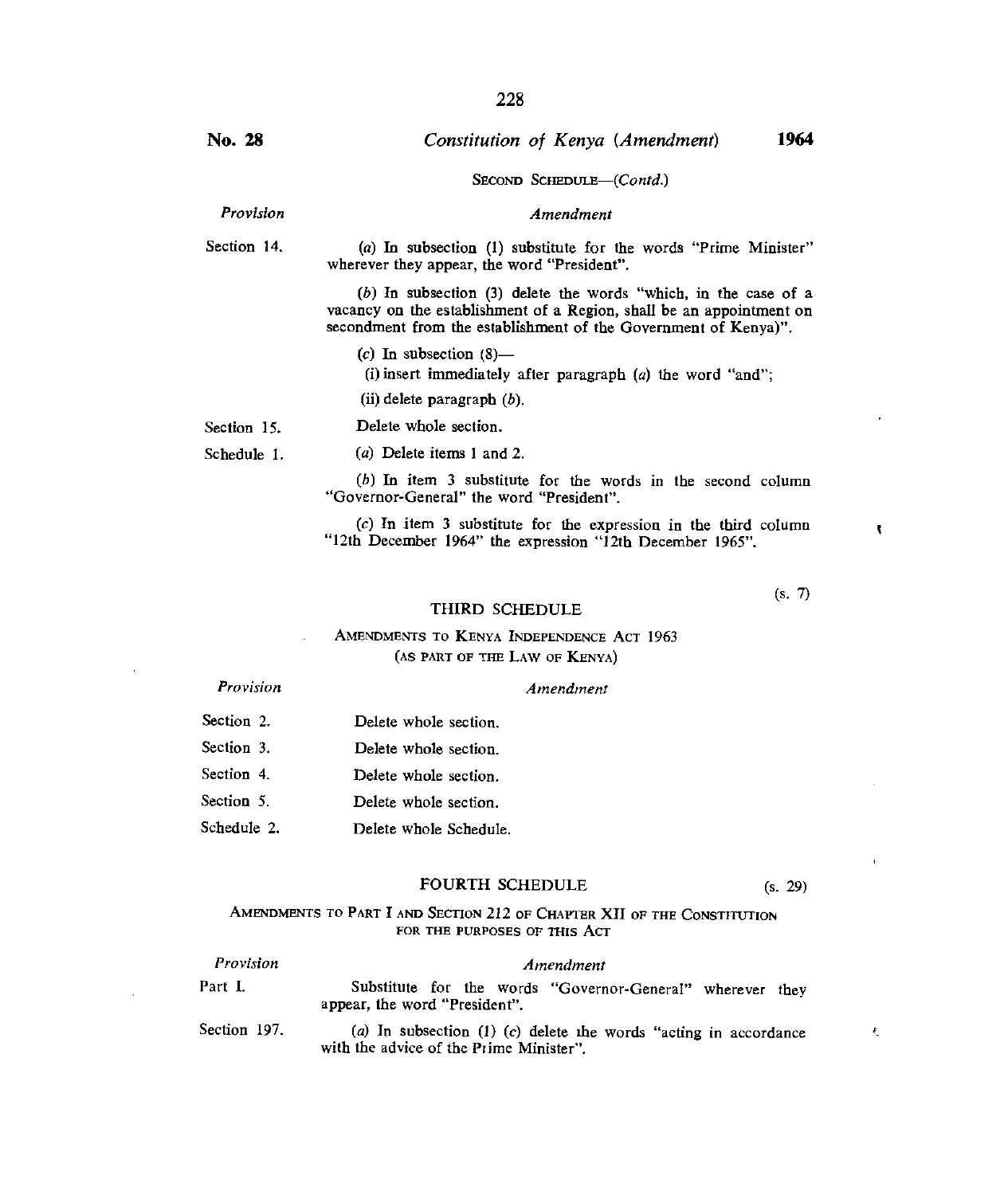**<sup>1964</sup>***Constitution of Kenya (Amendment)* **No. 28** 

### FOURTH SCHEDULE-(Contd.)

### *Provision Amendment*

 $(b)$  In subsection  $(6)$ --

- (i) delete the words "Prime Minister or the President of any Regional Assembly represents to the";
- (ii) insert immediately before the words "that the question" the word "considers".

Section Substitute for the expression "1965" the expression "1956".

Section 212. Substitute for the words "the Governor-General or in the Region in which the land is situated" the words "the Government of the Republic of Kenya".

### FIFTH SCHEDULE (s. 13)

#### FORMS OF OATHS

1. The oaths prescribed in this Schedule shall be taken in the Swahili form or in the English form.

2. In the case of an affirmation, in the English form of the oaths there shall be substituted for the word "do swear" the words "solemnly and sincerely declare and affirm", and the words "So help me God" shall be omitted; and in the Swahili form of the oaths corresponding variations shall be made.

#### OATH OF ALLEGIANCE

do swear that I will be faithful and bear true allegiance to the Republic of Kenya, and that I will preserve, protect and defend the Constitution of Kenya as by law established. So help me God.

### KIAPO CHA UTII

Mimi, ........................., naapa kwamba nitakuwa mwaminifu kwa Jamhuri ya Kenya na kuitumikia kwa moyo wangu wote na kwamba nitaihifadhi, nitailinda, na kuitetea Katiba ya Kenya kwa mujibu wa Sheria iliyowekwa. Ewe Mwenyezi Mungu, nisaidie.

### OATH OF THE PRESIDENT

I, ........................, do swear that I will faithfully and diligently discharge my duties and perform my functions in the high office of President of the Republic of Kenya, and that I will do right to all manner of people, according to the laws and customs of the Republic, without fear or favour, affection or ill will. So help me God.

#### KIAPO CHA RAIS

Mimi, ........................, naapa kwamba nitatenda kazi zangu za Urais wa Jamhuri ya Kenya kwa uaminifu, na kutimiza wajibu wa kazi hizo kwa bidii na kwa moyo mkunjufu,

198 (5).